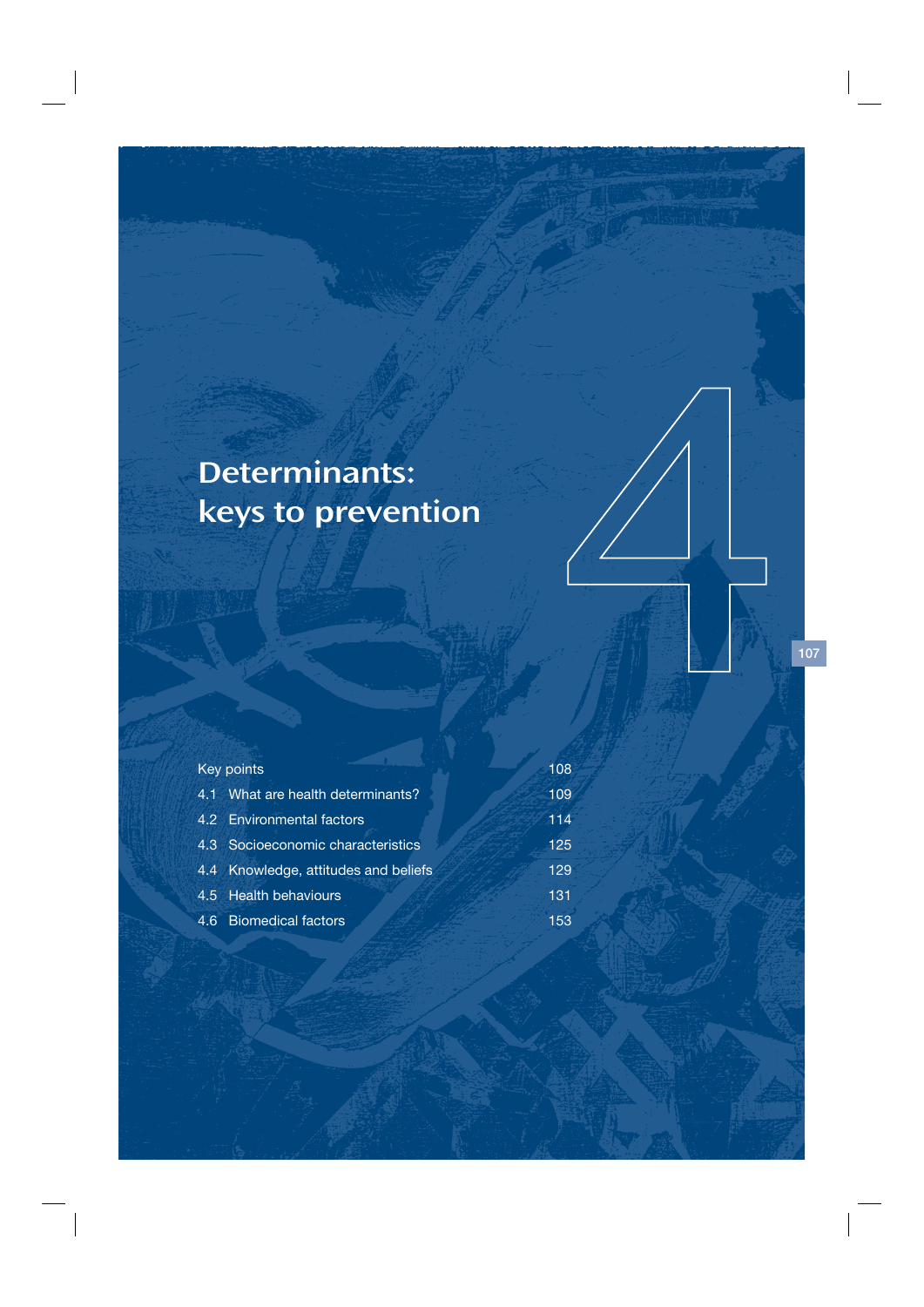# Key points

- Tobacco smoking offers the greatest scope for prevention, closely followed by high blood pressure and overweight/obesity.
- Australia's level of smoking continues to fall and is among the lowest for OECD countries, with the daily smoking rate about one in six adults in 2007.
- About 7.4 million adults were overweight in 2004–05, with over a third of those being obese.
- Illicit drug use in Australia is generally declining, including the use of methamphetamine (the drug group that includes 'ice').
- Most Australians have access to good-quality drinking water, although some remote Indigenous communities have no organised water supply.
- Australia leads among OECD countries in vaccinating older people against influenza.
- Unsafe sexual practices continue, reflected in generally increasing rates of sexually transmitted infections.
- Risk factors account for over 30% of Australia's total burden of death, disease and disability.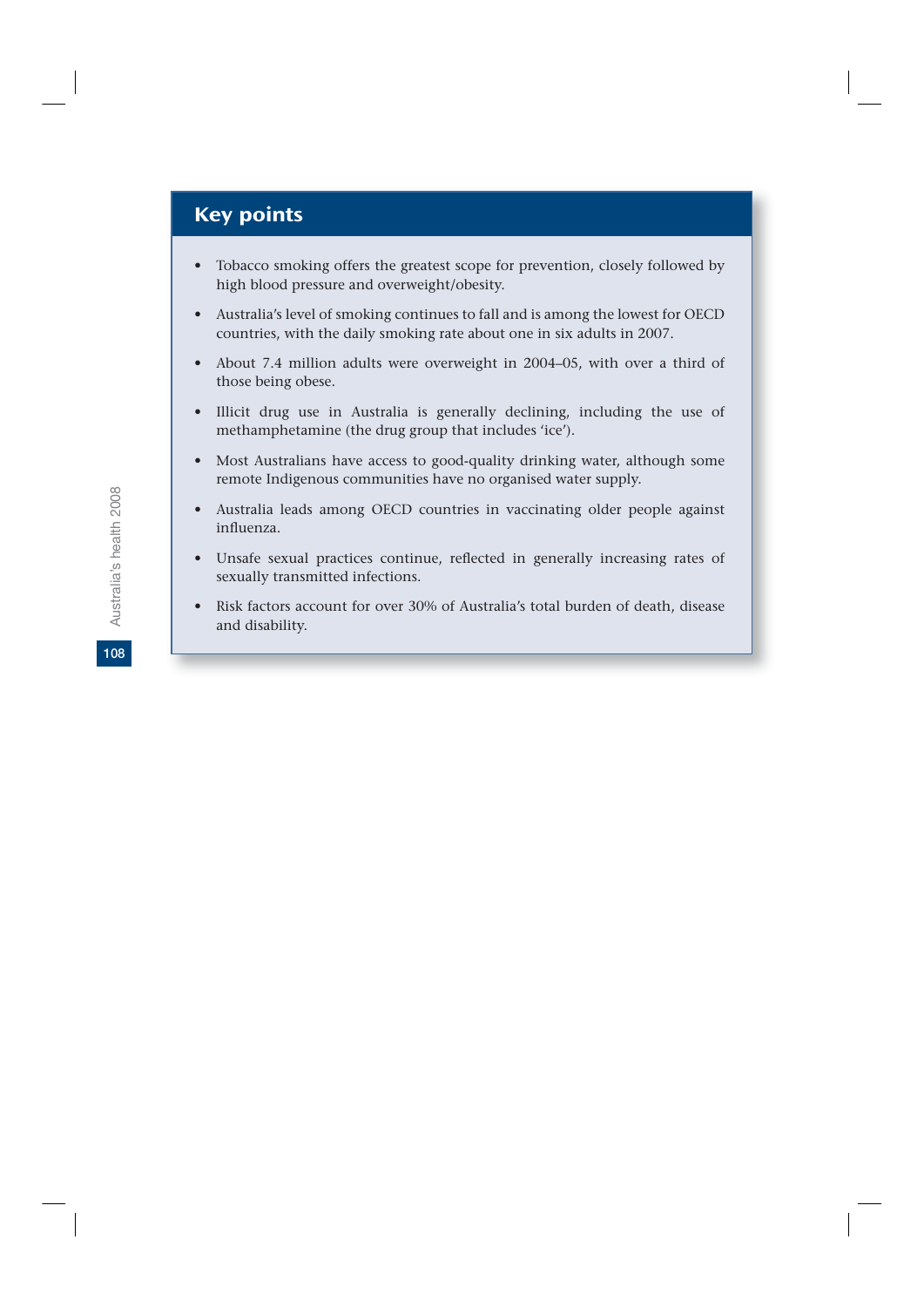The previous two chapters describe Australia's overall levels of health and disease, and the variations among selected population groups. The following two chapters discuss important health conditions and health across lif and the variations among selected population groups. The following two chapters discuss important health conditions and health across life stages, and chapters 7 and 8 outline the activities undertaken to improve our health and the resources used. But why do diseases and other health problems occur in the first place, and, importantly, can we prevent them? This chapter helps to answer these questions by providing statistics on health determinants—the factors that determine how likely we are to stay well or become ill or injured.

The framework for this book (Figure 1.1 in Chapter 1) shows determinants as biomedical and genetic factors, health behaviours, socioeconomic factors and environmental factors. These determinants influence health and wellbeing, and can be influenced by interventions and resources applied to them. Public health activities, for example, seek to modify determinants in the individual or population to improve health and wellbeing (see Chapter 7).

The first part of this chapter presents a conceptual framework for health determinants that illustrates how they can relate to and influence each other, along with health and wellbeing. The chapter then presents information on the main determinants of health, their separate and combined impact on the nation's health, and their levels, patterns and trends.

# 4.1 What are health determinants?

The health of individuals and populations is influenced and determined by many factors acting in various combinations; that is, health is multicausal. A person's health and functioning—the length and quality of the person's life—are seen as the result of the interactions among human biology, lifestyle and environmental (including social) factors, modified by health and other interventions (see Figure 4.1).

Factors such as tobacco smoking or low socioeconomic status increase the risk of ill health and are commonly termed 'risk factors'. Influences such as a high intake of fruit and vegetables are known as 'protective factors', because they reduce the risk of ill health.

Determinants help explain and predict trends in health, and provide insight as to why some groups have better or worse health than others. They are the crux of disease prevention and health promotion.

For almost all risk and protective factors, the associated effect is not 'all or nothing'. For risk factors, rather than there being one point at which risk begins, there is an increasing effect as the exposure increases. For example, each increment in a person's blood pressure above their 'optimal' level is associated with an increase in the risk of stroke. Depending on the risk factor, the increased risk may be uniform as exposure increases, or it may accelerate or diminish at higher thresholds. Although the increasing risk often starts at relatively low levels, the usual practice when monitoring is to focus on the riskier end of the spectrum. There is also value in monitoring moderate risk, however, to assess trends in the wider population.

Determinants can vary in the 'absolute risk' and 'relative risk' they pose. Absolute risk represents the chance of any person developing or having a particular disease or injury over a specified time period. A high relative risk means that those exposed to a risk factor have a markedly higher chance of developing a disease than those not exposed. For example, the chance of a smoker getting lung cancer is at least 10 times that of a nonsmoker. Since lung cancer is, unfortunately, common, this means that smoking poses both a high absolute risk and high relative risk.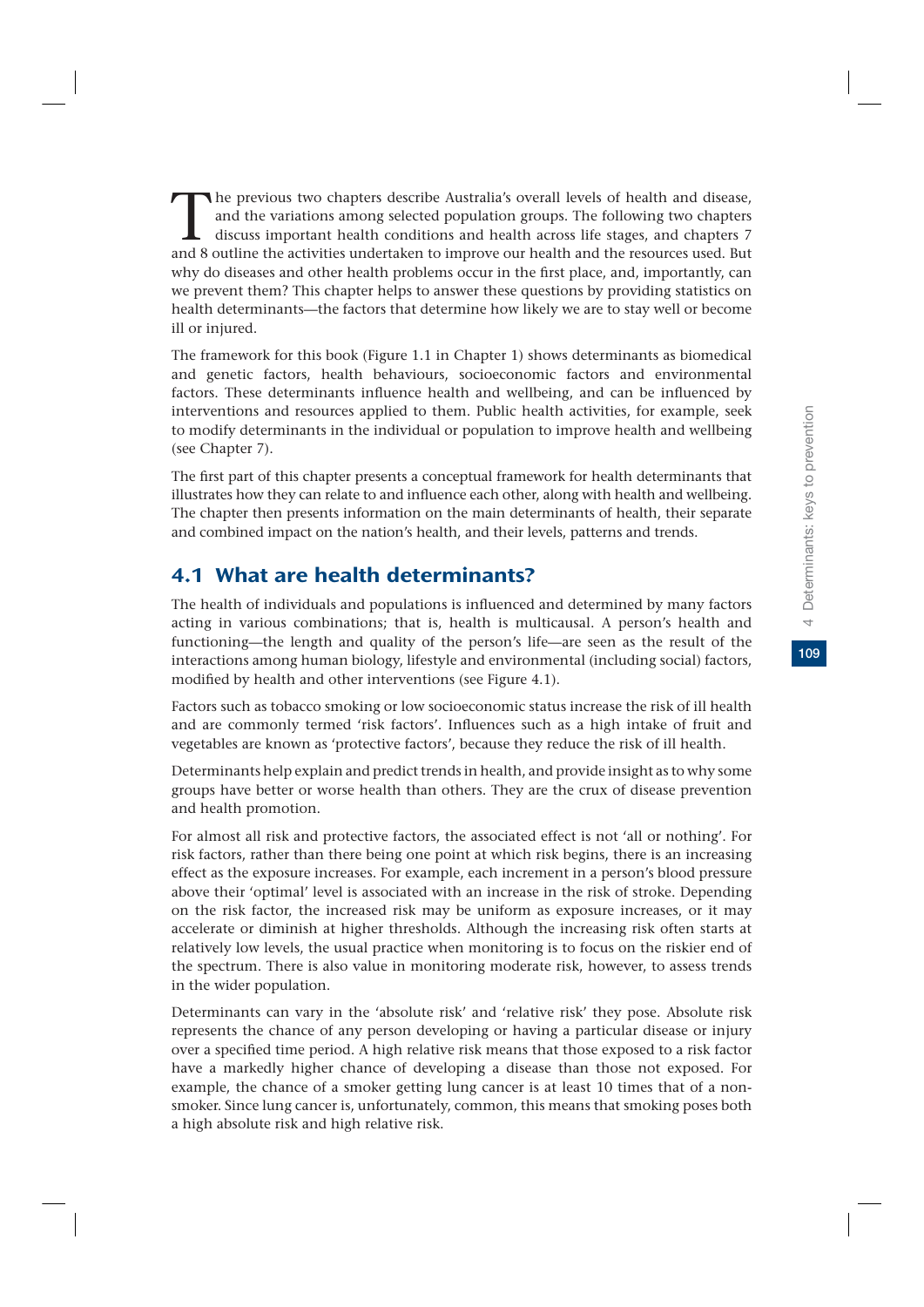Determinants can also vary in how modifiable they are, and this is associated with the potential that any risk or protective factor has to contribute to the prevention of future disease or injury. For example, it is demonstrated throughout this report that age is a major risk factor for many conditions, but it is obviously not modifiable. On the other hand, obesity is also a risk factor for many conditions; yet in the vast majority of cases it can be modified in the individual, and therefore it features in current disease prevention activities.

In addition to influencing the occurrence of new cases of disease or injury, determinants can affect how a disease might worsen or improve, or the nature and extent of complications. The use of health-care interventions can also be regarded as a determinant in that context (see Chapter 7).

As part of their various effects on health, determinants can also influence how individuals function in terms of their activities and participation in society.

# A framework for determinants

Determinants are often described as a web of causes, but they can also be thought of as part of broad causal 'pathways' or 'chains' that affect health. Figure 4.1 presents a conceptual framework that illustrates some of the complexity involved. It divides determinants into four broad groups whose main direction of influence goes from left to right—that is, from the 'upstream' background factors (such as culture and affluence) through to more immediate or direct influences (such as blood pressure).

The figure shows how one main group—the broad features of society and environmental factors—can determine the nature of another main group; that is, people's socioeconomic characteristics such as their level of education and employment. Both these main groups also influence people's health behaviours, their psychological state, and factors relating to safety. These in turn can influence biomedical factors, such as body weight and glucose metabolism, which may have health effects through various further pathways.

At all stages along the path these various factors interact with an individual's genetic composition. In addition, the factors within a box often interact and are closely related to each other.

Despite the general direction of these influences, they can occur in reverse. For example, an individual's health can also influence physical activity levels, employment status and wealth.

Five of these clusters of determinants are described in the major sections of this chapter*.* A summary of the remaining four, with some related statistics, follows here.

#### Broad features of society

The broad features of society affect the whole population to some extent, combining to influence the basic levels of security, safety, hygiene, nourishment, technology, information, freedom and morale of societies. These broad features set the background level around which variations then occur among groups and individuals. Despite their widespread influence, it is difficult to quantify most of these broad factors, and their impact cannot be precisely assessed.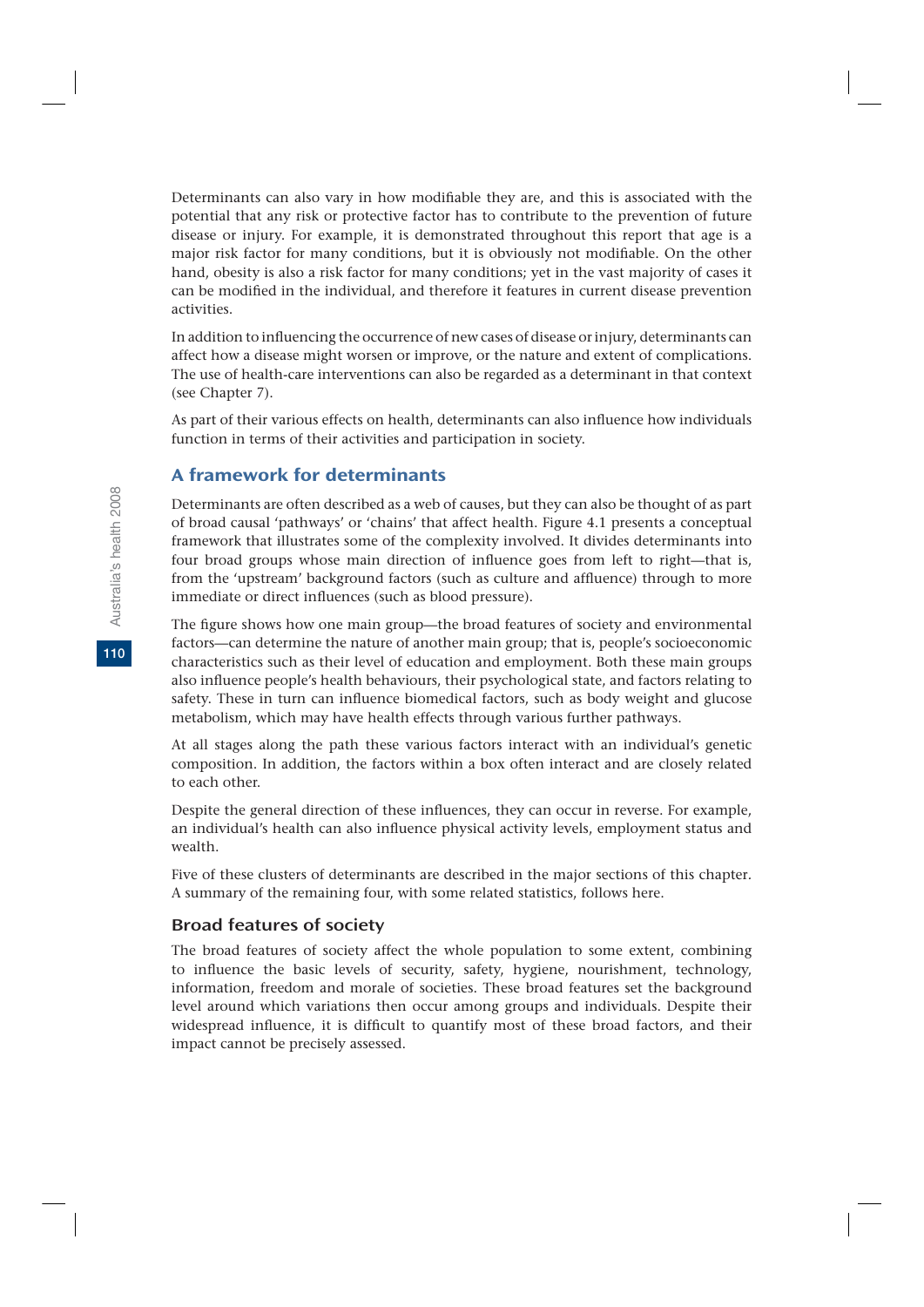

4 Determinants: keys to prevention **111**4 Determinants: keys to prevention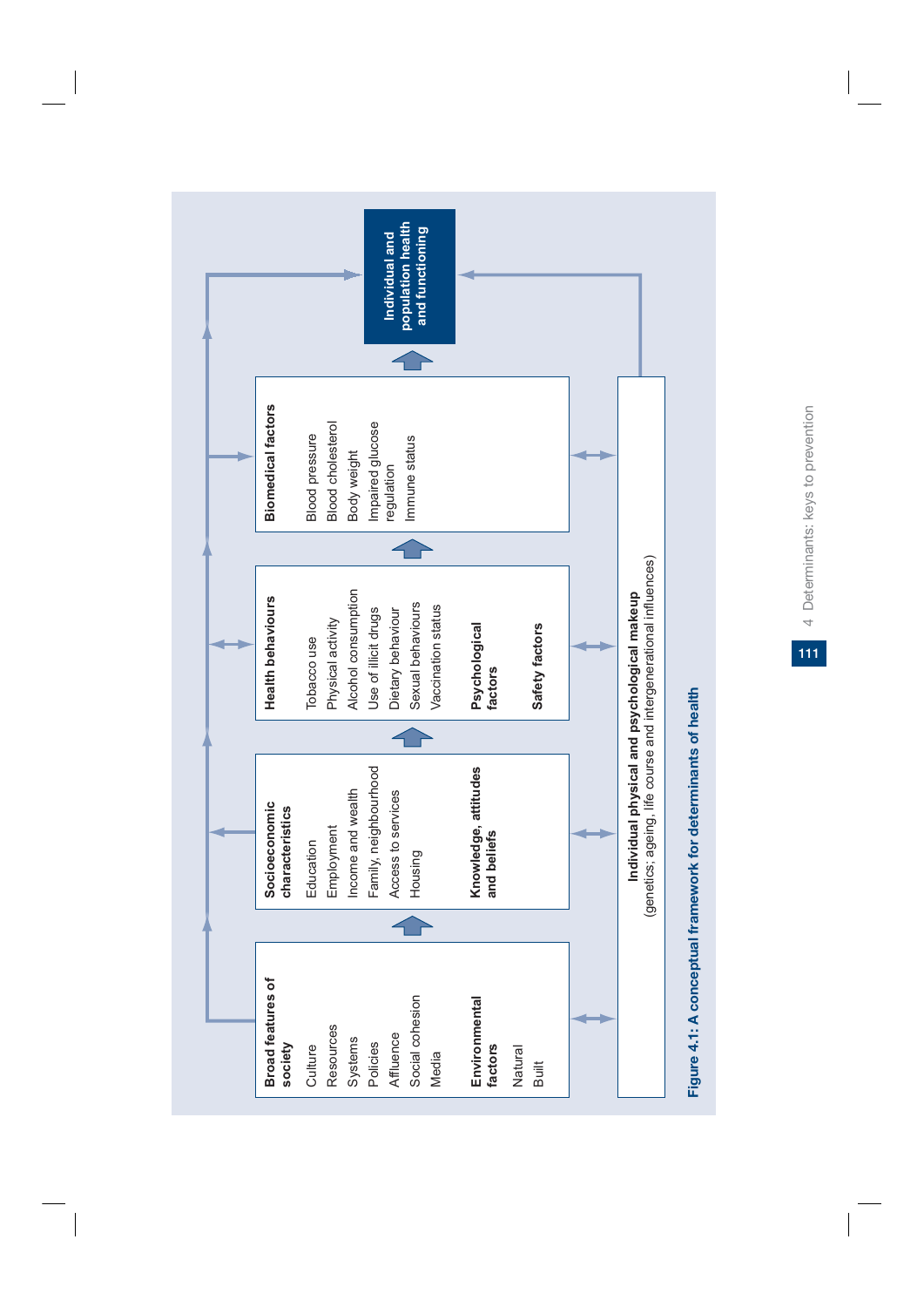Included in these general background factors are affluence and social cohesion. The general wealth of a country, or its affluence, tends to be correlated with the health of its inhabitants. For example, among OECD countries in 2005–06 there was a generally positive relationship between per person gross domestic product and overall life expectancy at birth (Figure 4.2).



2. GDP per person (US\$ PPP) is the gross domestic product expressed as purchasing power parity in US currency. *Source:* OECD 2007.

#### **Figure 4.2: Relationship between per person gross domestic product and life expectancy at birth, OECD countries, 2005–06**

Social cohesion refers to the connections and relations among individuals, groups and associations in society. It is reflected in the levels of social and civic trust, the degree of community and civic engagement, and the extent to which people access social and support networks. For example, the Australia Bureau of Statistics (ABS) estimates that in 2006 just over half (54%) of adult Australians felt that 'most people can be trusted' (ABS 2007a). In terms of community engagement, 34% of adult Australians had been engaged in voluntary work in the previous 12 months. Another measure of community engagement is donating: in 2006, around three-quarters of adults had donated money to non-profit organisations (ABS 2007a).

#### Psychological factors

A person's psychological state and behaviour clearly affect each other and both can in turn lead to biomedical changes or disease. Diseases such as asthma, for example, are believed to be often influenced by psychological factors (AIHW: Australian Centre for Asthma Monitoring 2003). There is also evidence suggesting that depression, social isolation and a lack of quality social support can directly lead to problems such as heart disease, independent of any intermediary behavioural effects such as smoking or poor diet (Bunker et al. 2003).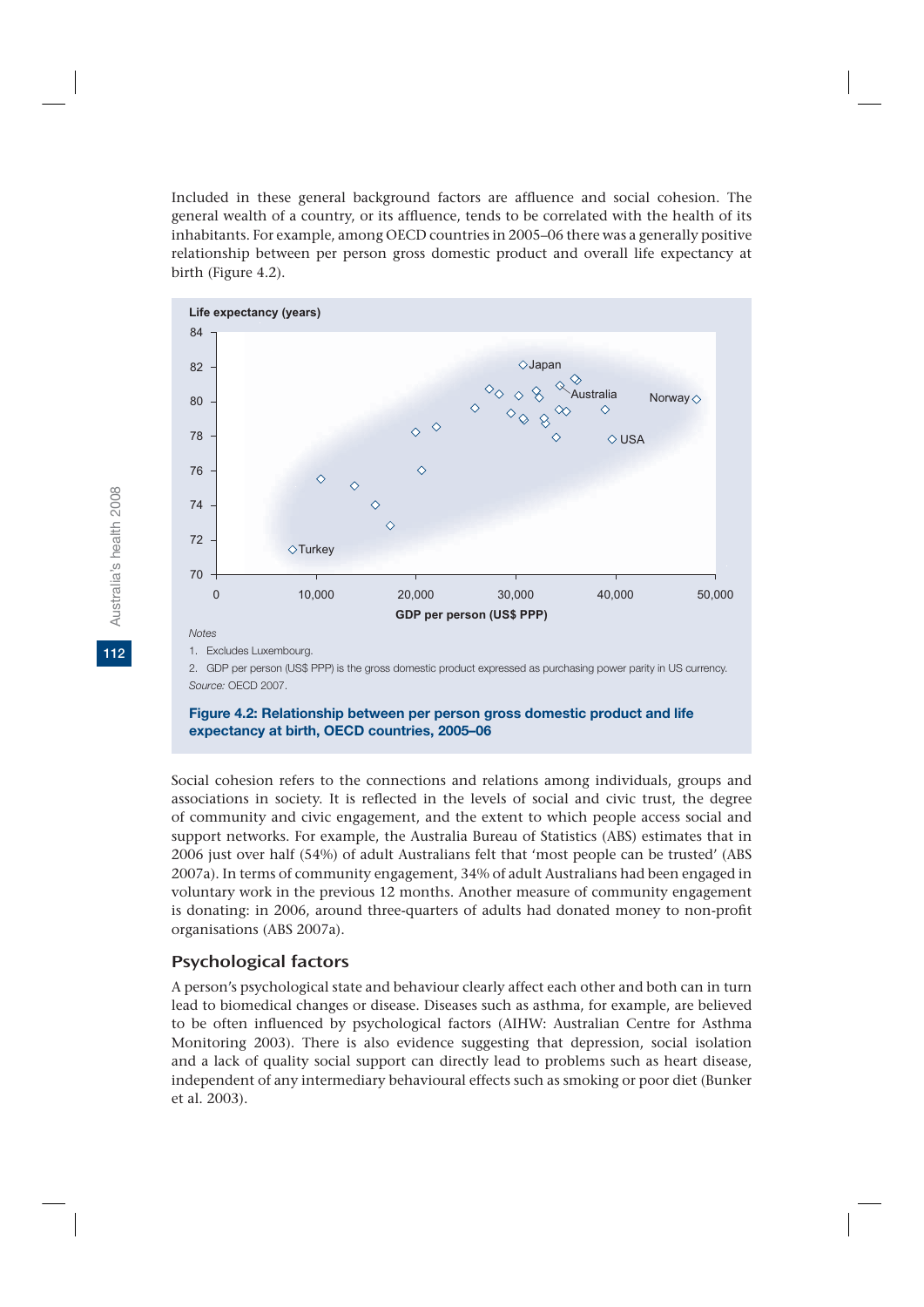# Safety factors

Safety factors arise from aspects of the built and natural environment (for example, road and traffic conditions), personal behaviours (such as wearing of seatbelts), and policies (for example, regulations about product safety). They are in turn influenced by other determinants such as education, knowledge and attitudes. Safety factors are reflected in perceptions of harm and in actual harm.

In 2005, most adult Australians (95% of men and 83% of women) felt safe if alone in their own home at night (ABS 2006a). However, an estimated 6.2% of households experienced at least one household crime in the 12 months before the 2005 National Crime and Safety Survey, and an estimated 841,500 people aged 15 years and over were victims of at least one personal crime (ABS 2006b).

# Individual makeup

Determinants act on and are influenced by an individual's physical and psychological makeup, which can greatly modify a person's response to other new or continuing determinants. This makeup can be seen as the complex product of a person's genes, their ageing, and physical or social influences at various stages over their life course. These factors can be built into a person's makeup for various periods, or for life. Some diseases, such as muscular dystrophy, result entirely from a person's genetic features, whereas most others reflect the interaction between those features and the many other influences mentioned here.

# How much of the burden of disease is due to health determinants?

Later in this chapter, information is presented for specific determinants. The population health impact of individual risk factors varies, depending not only on their prevalence in the population, but also on their relative effects in contributing to disease and death. The disability adjusted life year (DALY) measure provides a means of directly comparing the effects of each determinant, because it deals with disability and death on the same terms, hence assessing the total contribution to the burden of disease (see also Chapter 2). In a major study (Begg et al. 2007) this method was applied to attribute burden to 14 risk factors in Australia. It estimated that tobacco smoking caused the greatest burden of disease among these risk factors in 2003, followed by high blood pressure and overweight/obesity (Table 4.1).

However, the total contribution of the studied determinants is not simply the sum of the individual contributions, because they can occur together in the same person, they can occur in various combinations, and they are known to interact. To take this overlap into account, their 'joint effects' were analysed. This resulted in an estimate that 32% of the total burden of disease was due to the studied determinants (Begg et al. 2007).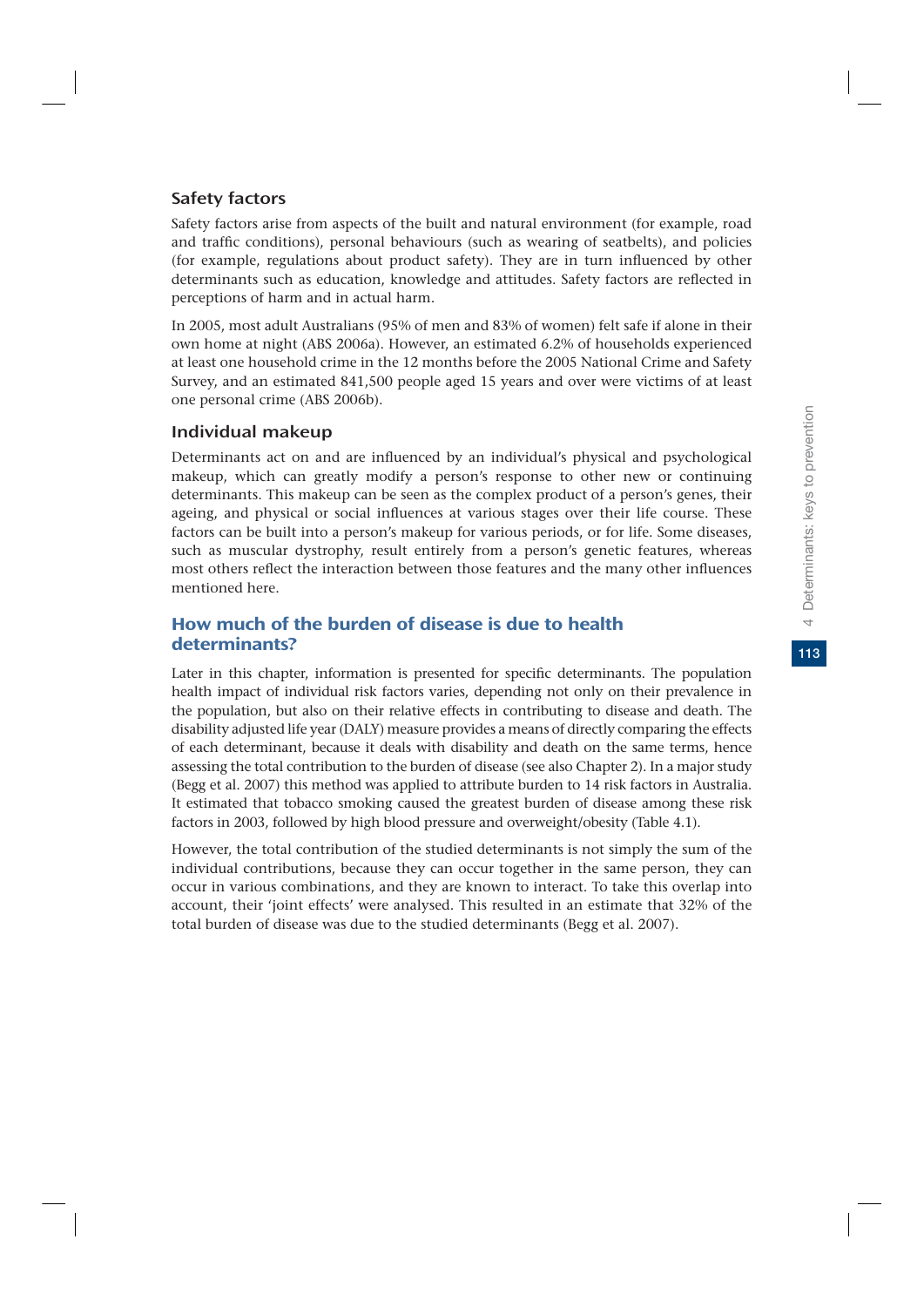| <b>Determinant</b>                 | <b>Males</b> | <b>Females</b> | <b>Persons</b> |
|------------------------------------|--------------|----------------|----------------|
| Tobacco smoking                    | 9.6          | 5.8            | 7.8            |
| High blood pressure                | 7.8          | 7.3            | 7.6            |
| Overweight/obesity                 | 7.7          | 7.3            | 7.5            |
| Physical inactivity                | 6.4          | 6.8            | 6.6            |
| High blood cholesterol             | 6.6          | 5.8            | 6.2            |
| Alcohol                            |              |                |                |
| Harmful effects                    | 4.9          | 1.6            | 3.3            |
| Beneficial effects                 | $-1.1$       | $-0.9$         | $-1.0$         |
| Net effects                        | 3.8          | 0.7            | 2.3            |
| Low fruit/vegetable consumption    | 2.7          | 1.5            | 2.1            |
| Illicit drugs                      | 2.7          | 1.2            | 2.0            |
| Occupational exposures             | 2.6          | 1.3            | 2.0            |
| Intimate partner violence          | n.a.         | 2.3            | 1.1            |
| Child sexual abuse                 | 0.3          | 1.5            | 0.9            |
| Urban air pollution <sup>(a)</sup> | 0.8          | 0.7            | 0.7            |
| Unsafe sex                         | 0.5          | 0.7            | 0.6            |
| Osteoporosis                       | < 0.1        | 0.3            | 0.2            |
| Joint effect <sup>(b)</sup>        | 35.1         | 29.1           | 32.2           |

#### **Table 4.1: Proportion of total disease burden attributed to determinants of health, 2003 (per cent)**

n.a. Not available.

(a) Estimate for long-term exposure; an additional 0.3% is attributable to short-term exposure.

(b) Estimate of the joint effect of all studied determinants, taking into account the overlapping effect among determinants on causal pathways.

*Source:* Begg et al. 2007.

# 4.2 Environmental factors

Environmental factors include many physical, chemical and biological conditions and agents that may affect human health, both positively and negatively.

Clean air, water and food, and safe human-made environments benefit the health and wellbeing of individuals and communities. On the other hand, the natural environment and natural disasters can be harmful, as can human-caused changes such as poor urban design, land degradation, freshwater depletion and climate change.

Environmental influences on health can be direct or indirect, obvious or subtle, straightforward or complex, and immediate or delayed. Hence it is challenging to assess the full scope and size of the harmful effects that the environment can have on health. These effects include:

- diseases due to microbial contamination of food or water
- vectorborne diseases transmitted by insects such as mosquitoes
- respiratory and heart diseases due to air pollution and to chemicals in workplaces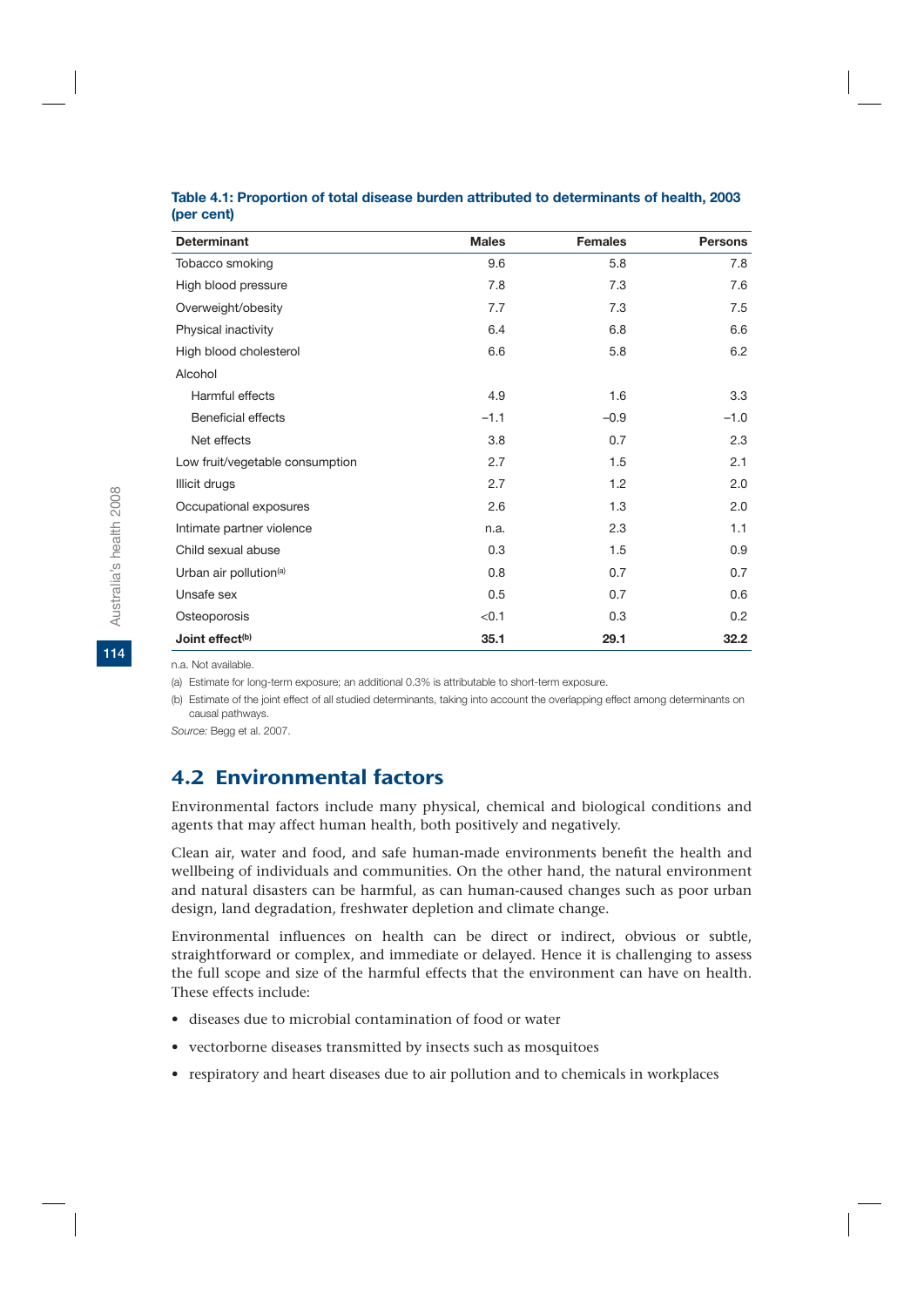- other consequences of chemical toxicity
- damage from noise and heat
- injuries due to poorly designed home or workplace environments or traffic systems
- effects on ecological systems (and consequently human health) associated with climate change.

Of these various effects, only urban air pollution is included in the burden of disease analysis described above, mainly because of the complexities and uncertainties in applying that type of analysis to environmental factors.

The following sections present information on selected natural and human-made environmental factors.

#### Food quality

Foodborne illness is a considerable burden on Australian society, costing an estimated \$1.2 billion dollars annually (Abelson 2006). Contamination of food anywhere in the food chain from 'paddock to plate' can lead to foodborne illness. An estimated 4–7 million cases of foodborne infection (gastroenteritis) occur annually in Australia (Hall et al. 2005), and foodborne infectious illnesses other than gastroenteritis can also occur. Although various pesticides and other non-natural contaminants can also be found in some foods, studies have consistently shown that Australian dietary exposures to pesticide residues and contaminants are well below Australian or international reference health standards and do not represent a major public health and safety risk (FSANZ 2005).

Poor hygiene and temperature control, as well as contamination at any point in the chain of food production or consumption, can potentially lead to illness. Preventing foodborne illness relies on a complex system of regulation, increasingly based on assessing risks associated with food businesses. Food safety also depends on kitchen hygiene levels, including in households.

#### Foodborne infections

Foodborne pathogens that commonly cause gastroenteritis in Australia include the bacteria *Campylobacter* and *Salmonella*, and viruses such as noroviruses. Sometimes the illness is part of a recognised 'outbreak', with a known or unknown food source responsible for infecting a number of people. In 2006, there were 115 foodborne disease outbreaks recorded in Australia (Table 4.2). These outbreaks affected 1,522 people, 146 of whom were hospitalised; there were no recorded deaths from foodborne disease in 2006 (OzFoodNet 2007).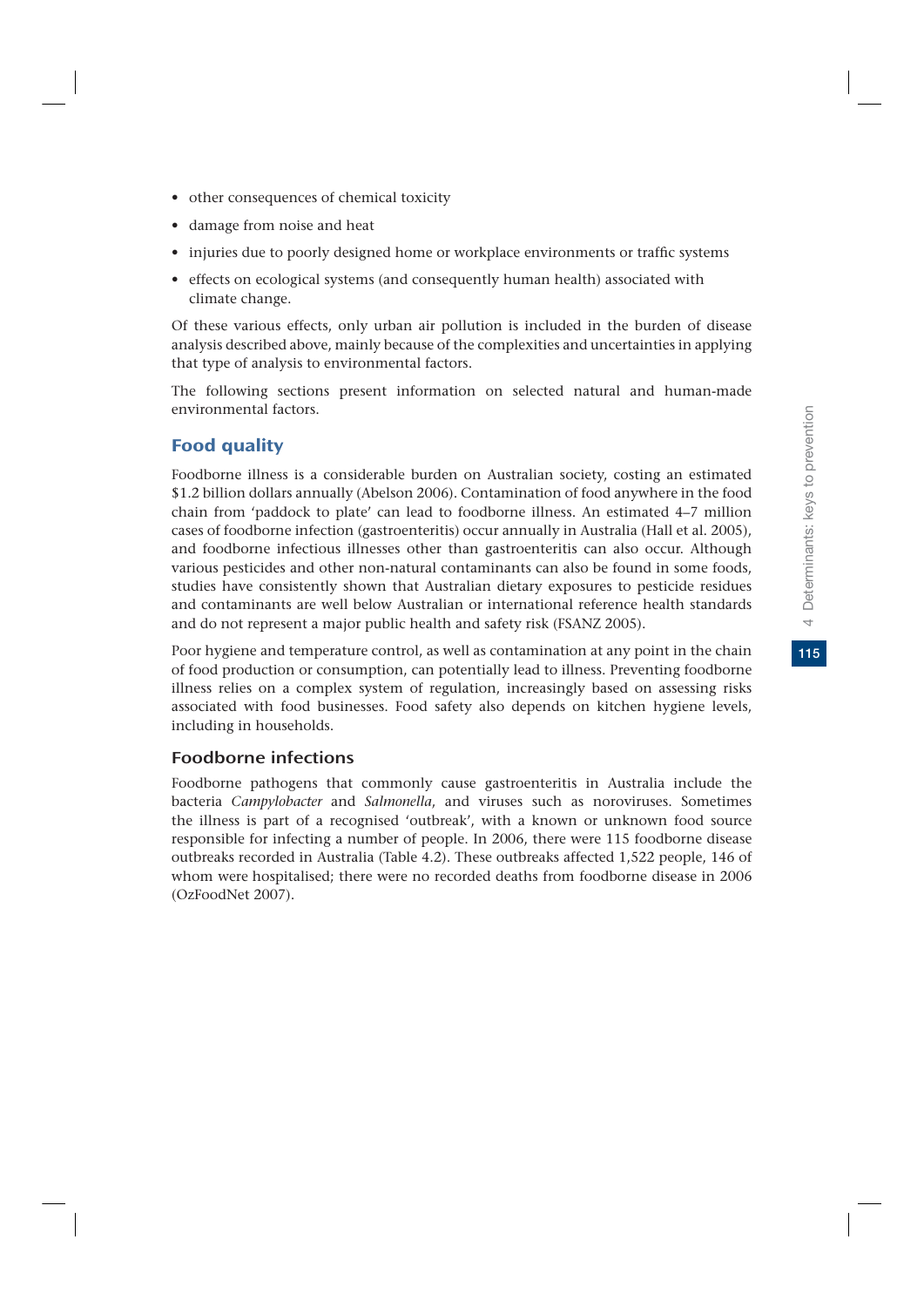#### **Table 4.2: Foodborne disease outbreaks, number of outbreaks and persons affected, 2006**

|                         | Number of      | <b>Persons</b>    | Average<br>outbreak size |                |               |
|-------------------------|----------------|-------------------|--------------------------|----------------|---------------|
| <b>Agent category</b>   | outbreaks      | affected          | (persons)                | Hospitalised   | <b>Deaths</b> |
| Campylobacter sp.       | $\overline{4}$ | 67                | 17                       | 4              |               |
| Ciguatera               | 7              | 30                | 4                        | 8              |               |
| Clostridium perfringens | 6              | 199               | 33                       |                |               |
| Hepatitis A             | 1              | 10                | 10                       |                |               |
| Histamine poisoning     | 4              | $12 \overline{ }$ | 3                        | 7              |               |
| <b>Norovirus</b>        | 11             | 369               | 34                       | 4              |               |
| Salmonella typhimurium  | 25             | 258               | 10                       | 76             |               |
| Salmonella other        | 16             | 209               | 13                       | 31             |               |
| Staphylococcus aureus   | 1              | 3                 | 3                        |                |               |
| Sodium nitrite          | 1              | 6                 | 6                        | 6              |               |
| Vibrio cholerae         | 1              | 3                 | 3                        | $\overline{2}$ |               |
| Unknown                 | 37             | 342               | 9                        | 7              |               |
| Total                   | 115            | 1,522             | 13                       | 146            |               |

*Source:* OzFoodNet 2007.

Data from the OzFoodNet outbreak register indicate that fish was the food most commonly associated with outbreaks in 2006. Poultry and mixed meat dishes as well as eggs and water were also implicated as the cause in a number of outbreaks. Increasingly, fresh produce is being implicated as the cause of outbreaks, particularly salads, fruit juice, and sprouts (Dalton et al. 2004).

In Australia, notification rates for potentially foodborne infections have increased over recent decades. This is partly because of more complete reporting and improved laboratory capacity to identify pathogens, but is probably also due to changed behaviours people are eating more takeaway and pre-prepared meals that may pose higher risks if not well prepared. Australia has well-regulated hygiene standards in the food production industry, but the increased scale of production, processing and distribution in recent decades has increased the potential for widespread outbreaks of foodborne infection (Kirk et al. 2004).

# Air pollution

Many human activities pollute the outdoor air with potentially harmful substances. Notable examples are motor vehicle transport, mining, energy production and agriculture. Indoor pollution arises from activities such as cooking, heating and tobacco smoking, as well as from harmful odours and micro-organisms. Environmental events such as bushfires are also significant contributors to air pollution.

The health effects of air pollution range from mild and temporary respiratory symptoms through to asthma, cardiovascular conditions, chronic lung disease, and premature death (Table 4.3). Air pollutants are particularly harmful to the very young, the elderly, and people with chronic respiratory or cardiovascular diseases.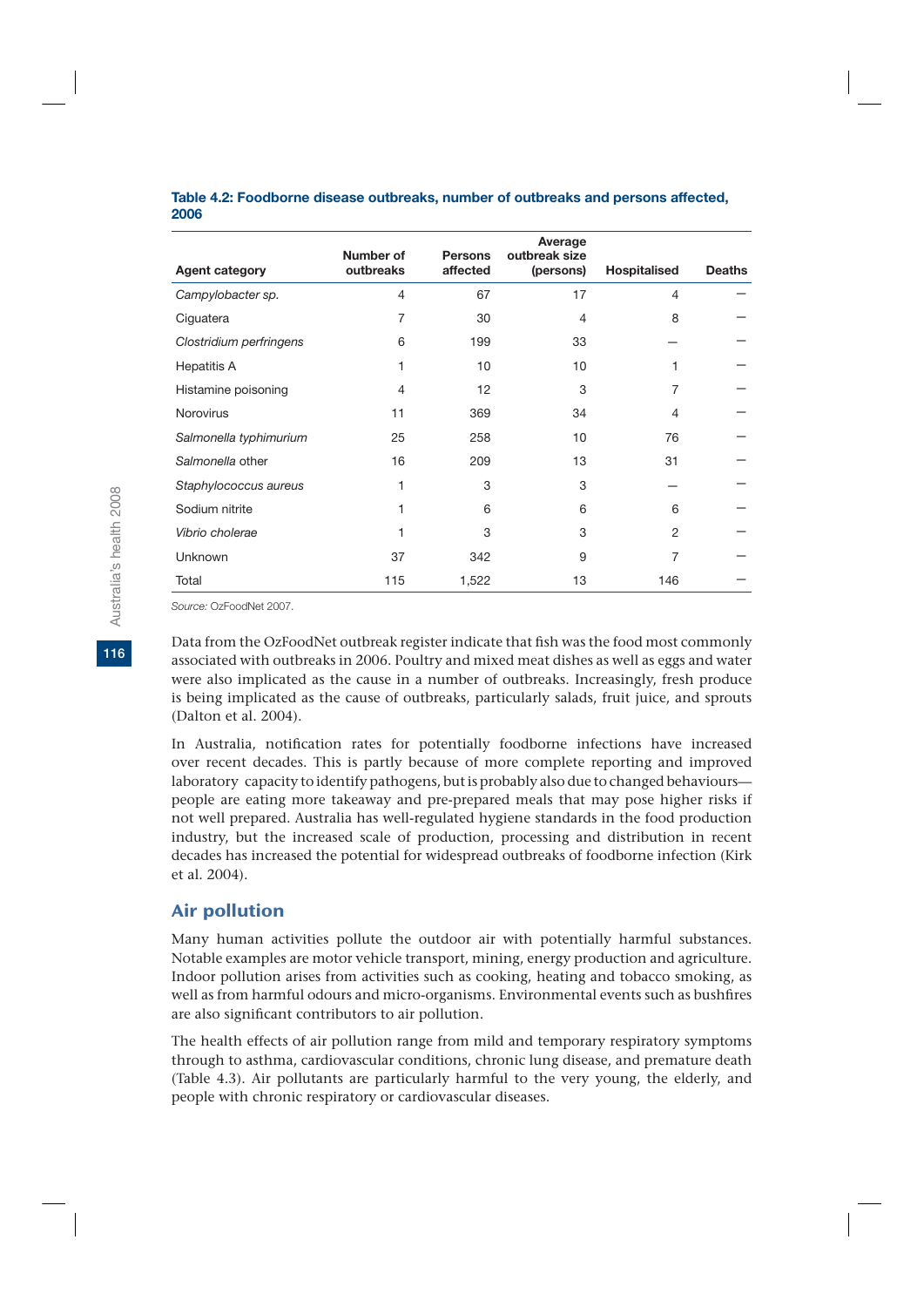By international standards the quality of air in Australia is good (Manins et al. 2001). However, long-term exposure to air pollution is estimated to account for 0.7% of the total burden of disease and injury in Australia (Begg et al. 2007). Pollution from motor vehicles alone has been estimated to account for up to 4,500 cases of respiratory and cardiovascular disease and up to 2,000 premature deaths annually (BTRE 2005).

| <b>Pollutant</b>   | Sources                                                                                                   | <b>Health effects</b>                                                                                                                                    |
|--------------------|-----------------------------------------------------------------------------------------------------------|----------------------------------------------------------------------------------------------------------------------------------------------------------|
| Particulate matter | Motor vehicles, wood burning, power<br>plants, bushfires, construction,<br>wind-blown dust, tobacco smoke | Aggravates respiratory diseases;<br>irritates upper airways and eyes;<br>increases risk of death from chronic<br>respiratory and cardiovascular diseases |
| Ozone              | Volatile organic compounds and<br>nitrogen oxides in the presence of<br>sunlight                          | Aggravates respiratory diseases;<br>decreases lung function; irritates<br>airways                                                                        |
| Carbon monoxide    | Motor vehicles, wood burning,<br>tobacco smoke                                                            | Aggravates cardiovascular disease;<br>affects mental function                                                                                            |
| Nitrogen dioxide   | Motor vehicles, power plants,<br>industry, gas heaters, gas stoves,<br>tobacco smoke                      | Aggravates respiratory diseases;<br>decreases resistance to infection                                                                                    |
| Sulphur dioxide    | Power plants, tobacco smoke                                                                               | Aggravates respiratory diseases;<br>irritates eyes and throat; can<br>damage lungs                                                                       |
| Lead               | Leaded petrol (before 2001), lead<br>smelters, tobacco smoke                                              | Affects neurological developmental in<br>children; can damage nervous system                                                                             |

| Table 4.3: Sources and health effects of major air pollutants |  |  |  |  |
|---------------------------------------------------------------|--|--|--|--|
|---------------------------------------------------------------|--|--|--|--|

*Sources:* BTRE 2005; DEH 2004; Katsouyanni 2003.

Australia's Environment Protection and Heritage Council has set National Environment Protection Measures (NEPMs) for particulate matter (inhalable particles with diameters of up to 10 microns (PM10) or less than 2.5 microns (PM2.5)), carbon monoxide, nitrogen dioxide, sulphur dioxide, ozone and lead. Levels of these pollutants are regularly measured at several sites around Australia and reported in terms of the number of days per year when the average concentration exceeds the NEPM standard. Ozone is measured as an indicator of the amount of photochemical smog (as opposed to stratospheric ozone that protects us from excessive ultraviolet light). It is not a directly emitted pollutant but is formed in a reaction between volatile organic compounds and nitrogen oxides under sunlight.

Of the major air pollutants, current levels of ozone and particulate matter are of most concern and require continual monitoring. The number of days per year in which the concentration of  $PM_{10}$  exceeded the NEPM standard level of 50 micrograms per cubic metre was generally higher in Sydney and Melbourne than in the other major capital cities during the period 2001–2005 (Table 4.4). Perth was the only city which did not exceed the maximum allowable 5 days per year of excessive  $PM_{10}$ . Ozone concentrations exceeding 0.10 parts per million were more frequent in Sydney than in the other major capital cities. During this period, Adelaide and Perth were the only cities that did not exceed the maximum allowable 1 day per year of excessive ozone; no obvious trend of increase or decrease in ozone levels occurred for any of the capital cities.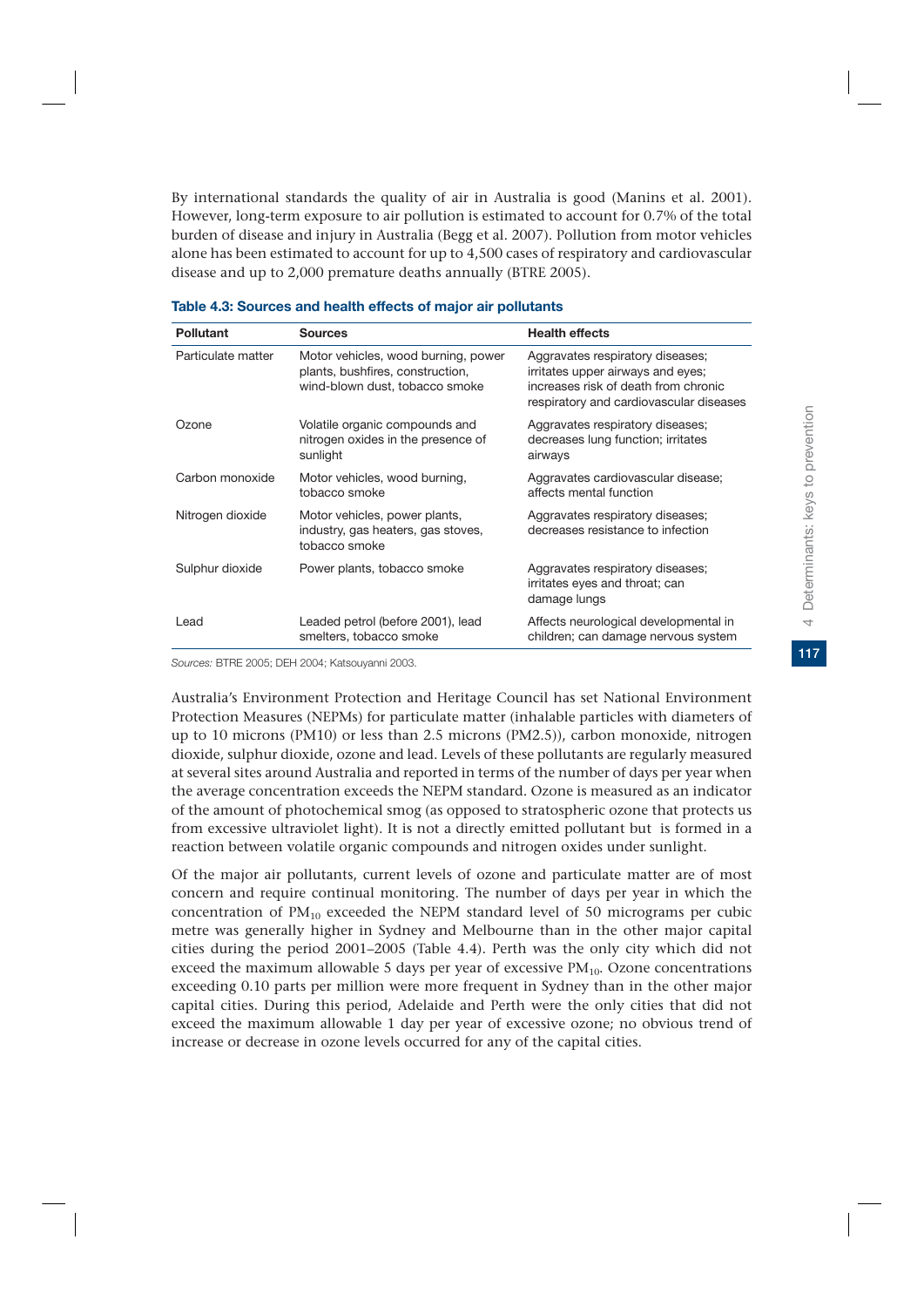| <b>Measure/location</b>                                                                                                 | 2001 | 2002 | 2003 | 2004 | 2005 |
|-------------------------------------------------------------------------------------------------------------------------|------|------|------|------|------|
| Number of days when concentration of PM <sub>10</sub> exceeded 50 $\mu$ g/m <sup>3</sup> (over 24 hours) <sup>(a)</sup> |      |      |      |      |      |
| Sydney                                                                                                                  | 5    | 17   | 10   | 2    | 2    |
| Melbourne                                                                                                               | 2    | 6    | 13   | 11   | 9    |
| <b>Brisbane</b>                                                                                                         |      |      | 2    | 2    | 2    |
| Perth                                                                                                                   |      | 2    |      |      | 3    |
| Adelaide                                                                                                                |      |      | 6    |      | 6    |
| Number of days when concentration of ozone exceeded 0.10 ppm (over 1 hour) <sup>(b)</sup>                               |      |      |      |      |      |
| Sydney                                                                                                                  | 9    | 2    | 4    |      | 6    |
| Melbourne                                                                                                               |      |      | 2    |      |      |
| <b>Brisbane</b>                                                                                                         |      | 2    |      |      |      |
| Perth                                                                                                                   |      |      |      |      |      |
| Adelaide                                                                                                                |      |      |      |      |      |

#### Table 4.4: Days exceeding the ambient air quality NEPM standard levels for PM<sub>10</sub> and **ozone, major capital cities, 2001–2005**

(a) The maximum allowable number of days exceeding this level (50 micrograms per cubic metre) is 5 days per year, to be achieved by 2008.

(b) The maximum allowable number of days exceeding this level (0.10 parts per million) is 1 day per year, to be achieved by 2008.

*Note:* Numbers are based on the monitoring site with the most number of days exceeding the standard. *Sources:* Environmental Protection and Heritage Council 2007.

Compared with outside air pollution, indoor air pollution is not well monitored, even though most Australians spend the vast majority of the time indoors. Indoor air pollutants include combustion by-products (especially nitrogen dioxide and particulate matter), volatile organic compounds, tobacco smoke, fibres and biologicals (for example dust mites, pet dander, moulds). Many factors influence the levels of indoor air pollution, including the building's location, design, constituent and content materials, and the number and activities of its inhabitants. Other factors, such as lifestyle, climate, ventilation and proximity to pollution sources will influence the amount of pollution entering the building from outside.

# Water quality and supply

Access to a safe and adequate supply of water is a fundamental requirement for good personal and public health. This includes both drinking and recreational waters. As the term implies, 'drinking water' is water that is intended for human consumption; but in practice it also includes water used for other domestic purposes such as washing, since the source is usually the same. Recreational waters include swimming pools, lakes, rivers and so forth.

Drinking and recreational waters in Australia are generally of a very high standard. Contamination is rare, especially in and around major population centres. In addition, the fluoridation of tap water delivers public health benefits by reducing the incidence of dental caries (Box 4.1). However, the potential for harm caused by various chemicals and micro-organisms in the water requires constant surveillance and monitoring. There is also growing pressure on the availability of fresh water supplies in some regions, particularly in times of drought.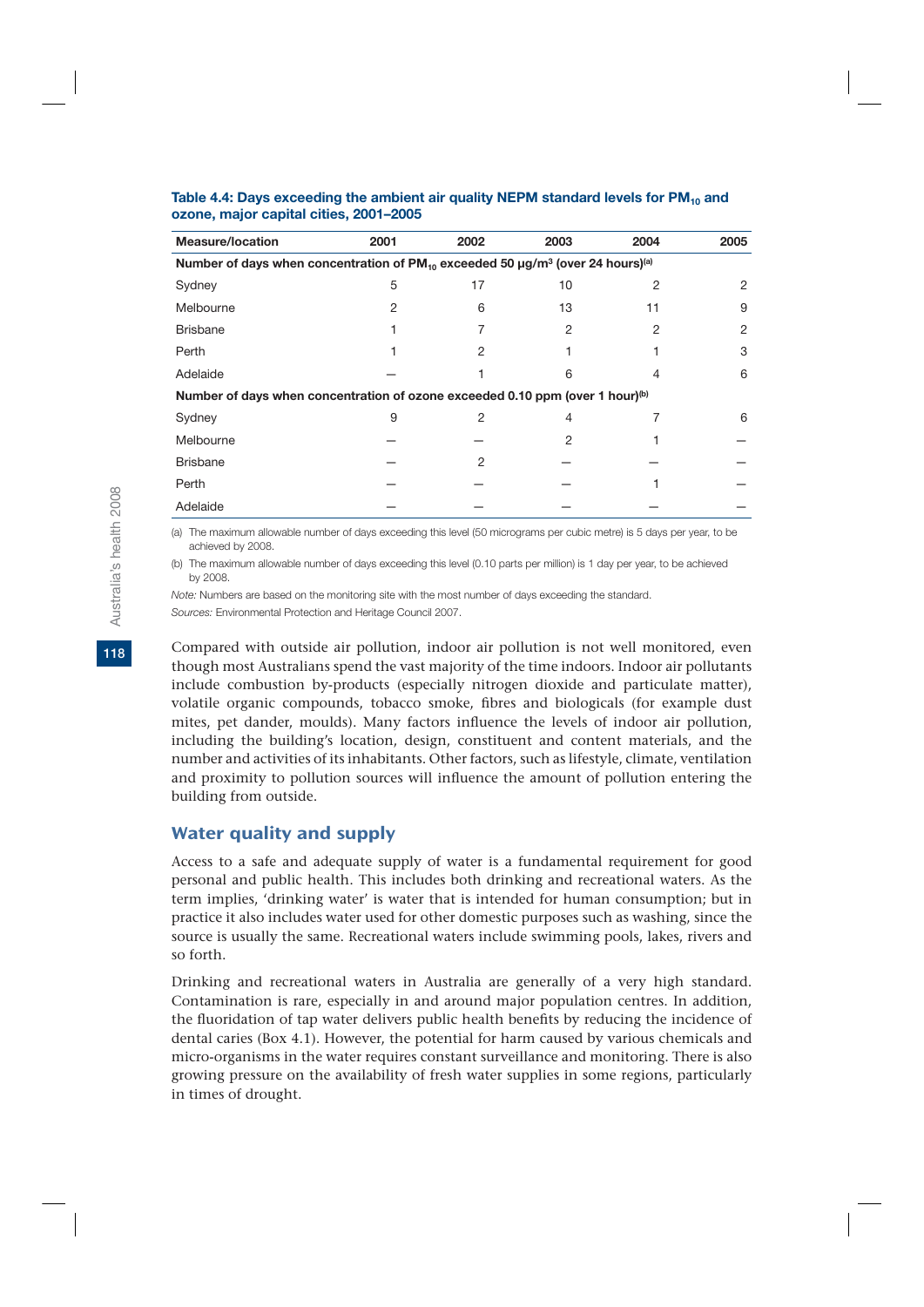#### Box 4.1: Populations with access to fluoridated drinking water

Adjusting fluoride in drinking water to an optimal level is the most effective public health measure for preventing dental decay. In Australia, the optimal range for fluoridated drinking water is between 0.7 parts per million and 1.1 parts per million. Darwin has adopted 0.6 parts per million because of its climate and associated difference in water consumption patterns. Almost 70% of Australians live in areas where the public water supply meets these requirements (*NHPC indicator 2.02*). High percentages in most states and territories reflect the fact that their capital cities are fluoridated. The exception is Queensland, where Brisbane and most regional centres are presently not fluoridated. Nevertheless, compared with other OECD countries, Australia rates highly in the proportion of population with access to fluoridated drinking water and in preventing dental caries.

*Sources:* Armfield 2006; NHPC 2004.

#### **Access to fluoridated drinking water, 2001**

| <b>State/territory</b> | Per cent of population <sup>(a)</sup> |
|------------------------|---------------------------------------|
| <b>NSW</b>             | 89.8                                  |
| Vic                    | 75.3                                  |
| Qld                    | 4.7                                   |
| <b>WA</b>              | 90.1                                  |
| <b>SA</b>              | 82.6                                  |
| Tas                    | 94.7                                  |
| <b>ACT</b>             | 100.0                                 |
| <b>NT</b>              | 84.2                                  |
|                        |                                       |

(a) Percentage of state/territory population in 2001 living in areas with optimal levels of fluoride in public water supplies. Optimal fluoride levels from natural or engineering sources are at concentrations of 0.7 parts per million or more, except for the Northern Territory where the optimal concentration is 0.6 parts per million or more.

#### Water quality

Safe water quality depends on controlling the concentrations of potentially harmful chemical and microbial contaminants. Drinking or bathing in contaminated water can result in health effects ranging from irritated eyes, skin and throat, to mild gastroenteritis, to more severe diarrhoea and potentially life-threatening dysentery, hepatitis and cholera. Some chemical contaminants are suspected of causing cancer.

Numerous chemicals (such as lead, copper, cyanide, arsenic, nitrate and fluoride) may contaminate water as a result of natural processes and the corrosion of pipes and fittings. Chemical contamination may also occur from human activities involving, for example, agricultural herbicides, pesticides, and disinfection by-products (especially chlorine).

In some parts of Australia, drinking and recreational water quality may be affected by cyanobacterial (blue-green algae) blooms and their toxins, resulting from increased nutrient levels, warm water temperatures and reduced water flows.

A broad range of viruses (for example adenovirus, hepatitis viruses, and rotaviruses), bacteria (for example *E. Coli*, *Enterococci*, *Campylobacter* and *Salmonella*) and protozoa (for example *Cryptosporidium* and *Giardia*) can be transmitted by contaminated water supplies. The presence of harmful microbes in drinking water is due mainly to contamination by human or animal faeces. The quality of natural recreational water bodies may be affected by discharges of sewage, stormwater and agricultural runoff; risks to swimming pool water quality arise from microbial contaminants originating from bathers themselves.

The 2004 Australian Drinking Water Guidelines encourage the adoption of standards that emphasise a multibarrier approach within a 'catchment-to-tap' risk assessment framework (NHMRC & NRMMC 2004). Barriers may include protection of source waters, prolonged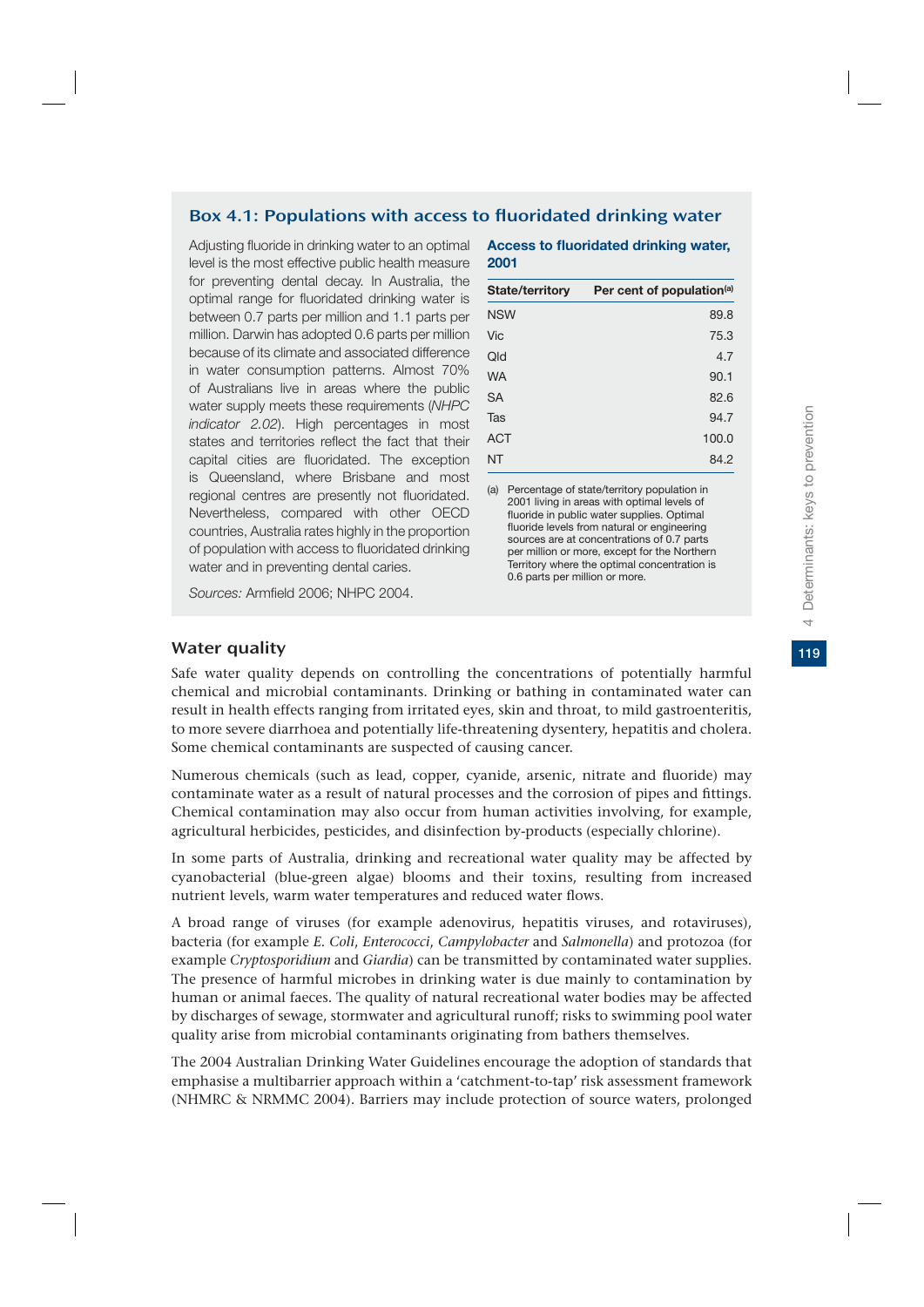storage to reduce contaminant levels, filtration and disinfection, and maintaining the physical integrity of the distribution system. These guidelines are voluntary but have been adopted by several jurisdictions, which periodically report the results of monitoring.

Almost universally in Australia, water supplies meet the standards for chemical contamination and for key microbes (*E. Coli*, *Cryptosporidium* and *Giardia*). In 2005–06, all major water utilities supplying water to capital cities reported full compliance with microbiological and chemical contamination standards (Water Services Association of Australia 2007). Very high levels of compliance are observed in other regions as well. For example, safe levels of *E. Coli*—which are often used as an indicator for faecal contamination—were met by over 95% of water localities in Victoria in 2005–06 (Victorian Department of Human Services 2007).

Most Australians have access to good-quality drinking water, and disease outbreaks from public water supplies are rare. However, the 2006 Community Housing and Infrastructure Needs Survey found that 9 of the 1,187 discrete Indigenous communities surveyed had no organised water supply, compared with 21 communities in 2001 (ABS 2002, 2007b); 8 of these 9 communities were in Very Remote areas. Out of 164 Indigenous communities not connected to a town water supply and which had their water tested, 48 (with a combined population of about 12,000 people) had drinking water that failed testing (ABS 2007b). Also, recreational water activities, particularly in coastal regions, have been linked to incidences of intestinal, respiratory, skin, ear and eye conditions (Queensland Health 2001). Public swimming pools have been the source of a small number of outbreaks of cryptosporidiosis in recent years.

Besides drinking and recreational water, waterborne diseases can be spread through inhalation, food ingestion, and person-to-person contact. This makes it difficult to attribute drinking or recreational water as the source of an illness, particularly when symptoms tend to be similar and when there is a lag between initial exposure and illness. For example, swimming in contaminated water is likely to be responsible for over 50% of cases of cryptosporidiosis reported over the summer (NSW Health 2006); but various other modes of transmission are also possible, and many of the cases notified through the National Notifiable Diseases Surveillance System (3,209 reported in 2005) are likely to be caused by person-to-person contact.

#### Water supply

Less than 10% of the fresh water consumed in Australia is for domestic purposes, the rest being for agriculture, commerce and industry (Beeton et al. 2006).

About 93% of Australian households are connected to mains water supplies, and over 80% use mains water as their primary source of drinking water. Other important sources of drinking water are rainwater tanks (11% of households), particularly in rural areas, and bottled water (8% of households) (ABS 2005).

Droughts affect the water supply of major population centres to various extents. For example, Darwin's average total annual rainfall for the 5 years between 2002 and 2006 was just under 5% less than the average between 1961 and 1990. In contrast, Brisbane's rainfall over the same period was 32% down from the long-term average (Figure 4.3), resulting in Brisbane's water storage capacity dropping steadily from 64% in early 2004 to 17% in mid-2007; but more recent rainfall along with tight water restrictions saw dam levels restored to around 33% in early 2008 (SEQWater 2008).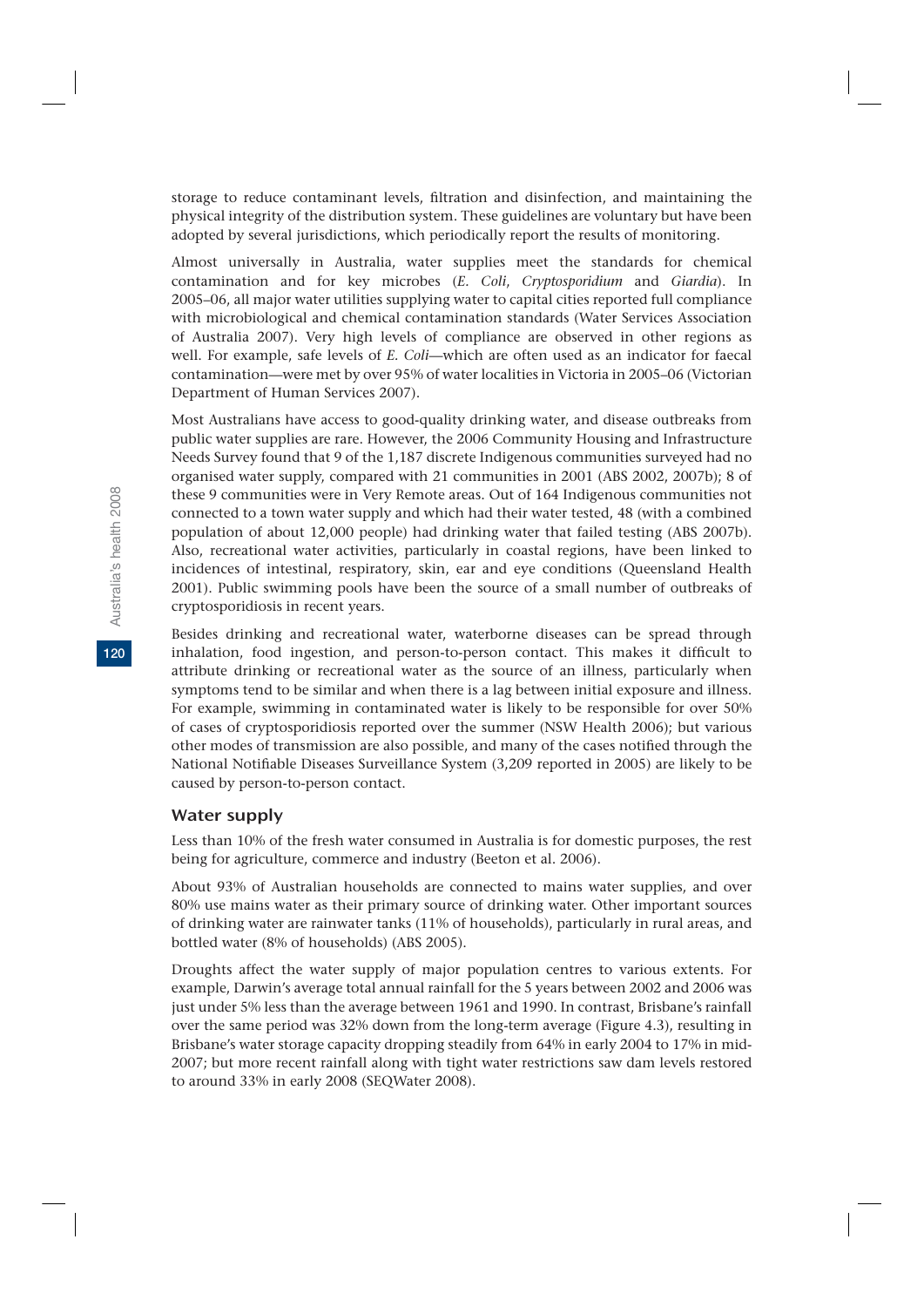Although short-term averages can vary greatly and should be treated with caution, such dramatic short-term declines, combined with growing populations, have led to low dam and reservoir levels and the introduction of water restrictions in many areas.

With concerns that pressures on the drinking water supply will continue to grow, supplementary supplies, such as recycling and desalination, have been proposed by several jurisdictions.



# Environmental changes, climate and health

Illness and death associated with environmental hazards such as extreme temperature, natural disasters, famine, poor air and water quality, and vectorborne diseases are much less common in Australia than in developing countries. This is largely because resourcerich communities usually adapt to environmental hazards despite the increasing pressure those same communities place on environmental systems in the pursuit of modern living. However, there are growing concerns that large-scale changes to the environment will expose Australians to a range of unfamiliar or amplified hazards. This may be of particular concern for vulnerable groups, such as Indigenous Australians and the elderly.

It is widely recognised that human activities are having an increasing impact on many environmental systems, including the global climate system (IPCC 2007a; Reid et al. 2005). Corvalan et al. (2005) note that environmental changes that may directly or indirectly affect human health and wellbeing include:

- depletion of stratospheric ozone
- deforestation
- land degradation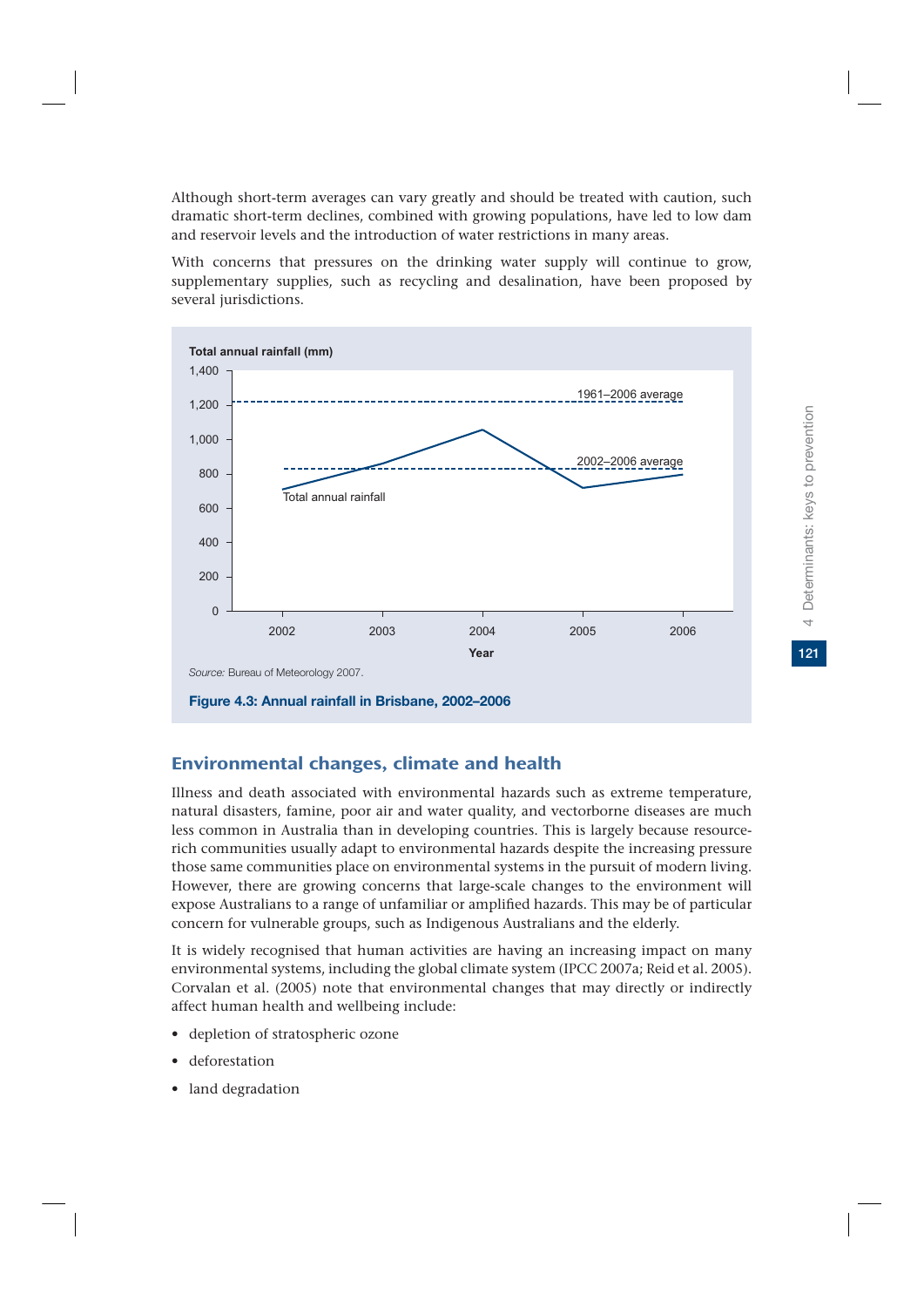- loss and damage to wetlands
- loss of biodiversity
- depletion and contamination of fresh water
- urbanisation.

Some of these changes may be experienced at a local level and have local impacts. Others are likely to have global and long-term impacts, and most are interrelated and may influence or be influenced by climate change.

# Climate change

In 2007, Working Group 1 of the Intergovernmental Panel on Climate Change stated that 'warming of the climate system is unequivocal' (IPCC 2007a). Since 1900, there has been a 0.7–0.8° Celsius rise in the global annual average temperature, with the annual average temperature in Australia rising by about 0.9 °Celsius since 1910 (Bureau of Meteorology 2007) (Figure 4.4). The year 2005 was the warmest in Australia since reliable records began in 1910 (Bureau of Meteorology 2006).



*Source:* Bureau of Meteorology 2007.

*Note:* Columns represent the difference in average annual maximum/minimum temperatures for the period 2002–2006 compared with the period 1961–1990. For example, the average annual maximum temperature for Canberra in the period 2002–2006 was nearly 1.4 °C warmer than the average in the period 1961–1990.

#### **Figure 4.4: Average temperatures in capital cities: 2002–2006 compared with 1961–1990**

Rising temperatures worldwide ('global warming') are expected to affect other aspects of the global climate by altering wind patterns, sea levels, and the frequency and/or intensity of extreme weather events such as heatwaves, droughts, floods and tropical storms (IPCC 2007a).

Although some effects of climate change and other environmental changes may be beneficial (such as increased crop yields or displacement of disease-carrying animals and insects in some areas), most are expected to be harmful, and are further discussed below.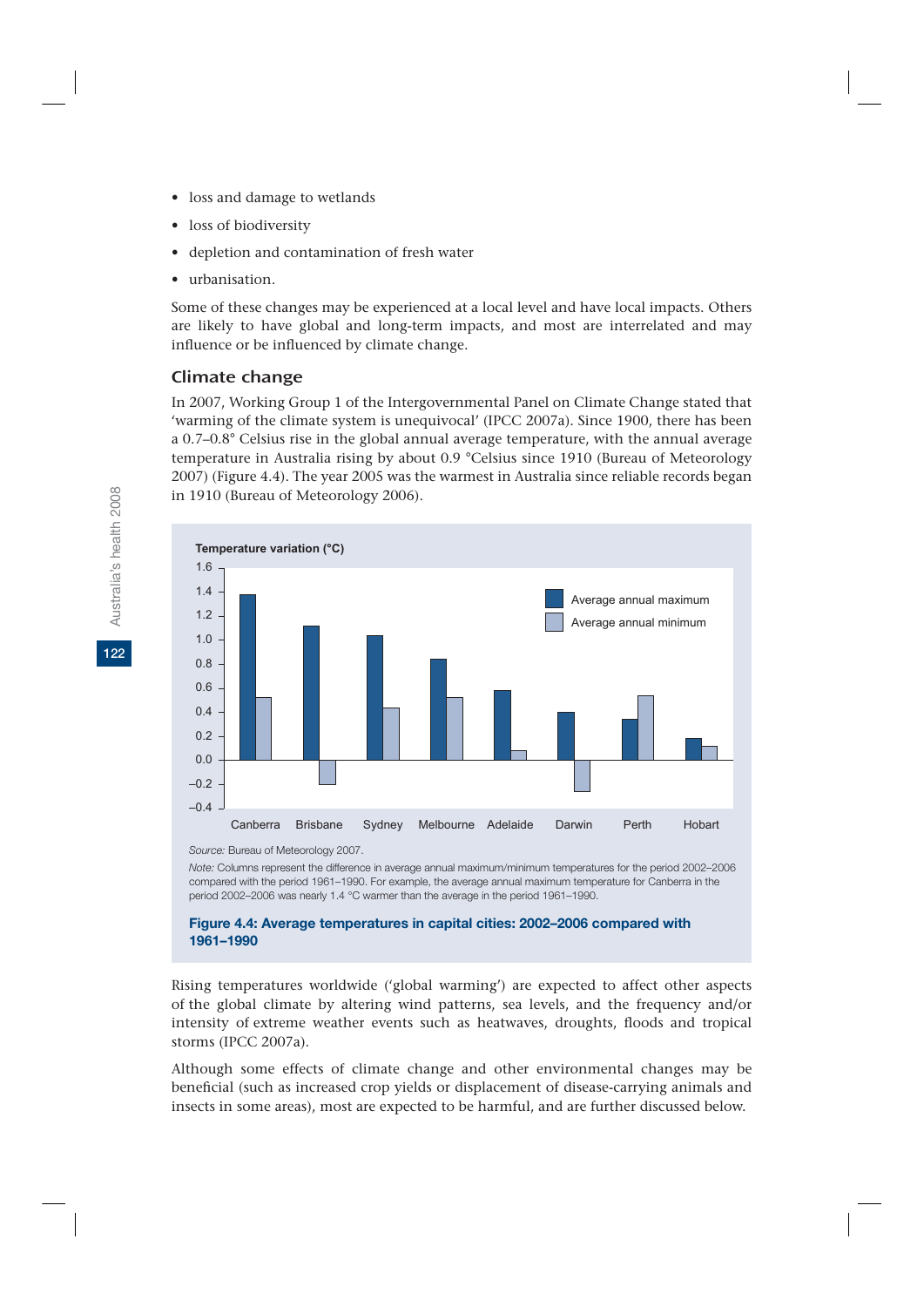# Health effects of climate change

In general, it is difficult to measure or forecast with any precision how environmental conditions or hazards affect human health. The links often involve indirect and complex relationships and effects that are often delayed or displaced (Corvalan et al. 2005; Preston & Jones 2006). This is particularly true of health effects caused by or associated with largescale and complex environmental changes, including climate change. However, recent research provides some idea of the effects of changes to the climate and environment on human health and wellbeing.

Direct risks to health from climate change and other environmental changes include those from heatwaves, bushfires, severe storms, floods and landslides (Corvalan et al. 2005; IPCC 2007b; McMichael et al. 2006; Preston & Jones 2006). Indirect effects from damaged or overstressed environmental systems may include increased exposure to ultraviolet light, air pollutants, airborne allergens and contaminated food and water. Other indirect effects include malnutrition among some groups (because of reduced availability or increased cost of some foods, such as vegetables and fish) and mental health problems arising from loss of livelihood, especially among rural workers (Corvalan et al. 2005; McMichael et al. 2006).

Climate change and other environmental changes may also affect health and wellbeing through population displacement (for example, immigration from badly-affected regions), and loss of sources of natural medicines (Corvalan et al. 2005; McMichael et al. 2006).

Infectious diseases may become more common in Australia because of changes in populations and distribution of pathogens, disease vectors, and non-human hosts. Epidemic polyarthritis is the most common vectorborne disease in Australia and is caused by infection by Ross River virus (2,544 reported cases in 2005) or Barmah Forest virus (1,319 reported cases in 2005). Increases in populations of mosquito species that transmit these and other diseases, such as encephalitis and dengue fever, are influenced by climatic factors, including temperature, rainfall, humidity and high tides (Peng & Parton 2003, Peng et al. 2004). Although it is difficult to predict accurately how the prevalence or distribution of vectorborne diseases will be affected by climate change, several models suggest that mosquitoes, if not controlled, will probably spread some of these diseases more widely (Woodruff et al. 2005).

Figure 4.5 summarises the main pathways by which climate change can affect population health, and suggests that interventions (shown as 'adaptation' in the figure) can reduce health damage.

To date there is no systematic attempt in Australia to monitor climate and health in a way that may show their relationship. The complex chains of effect mean there would be great uncertainty in showing that climate change over time—not just a particular climate event—has caused ill health in any particular individual. However, it may well be possible to show effects at a population level.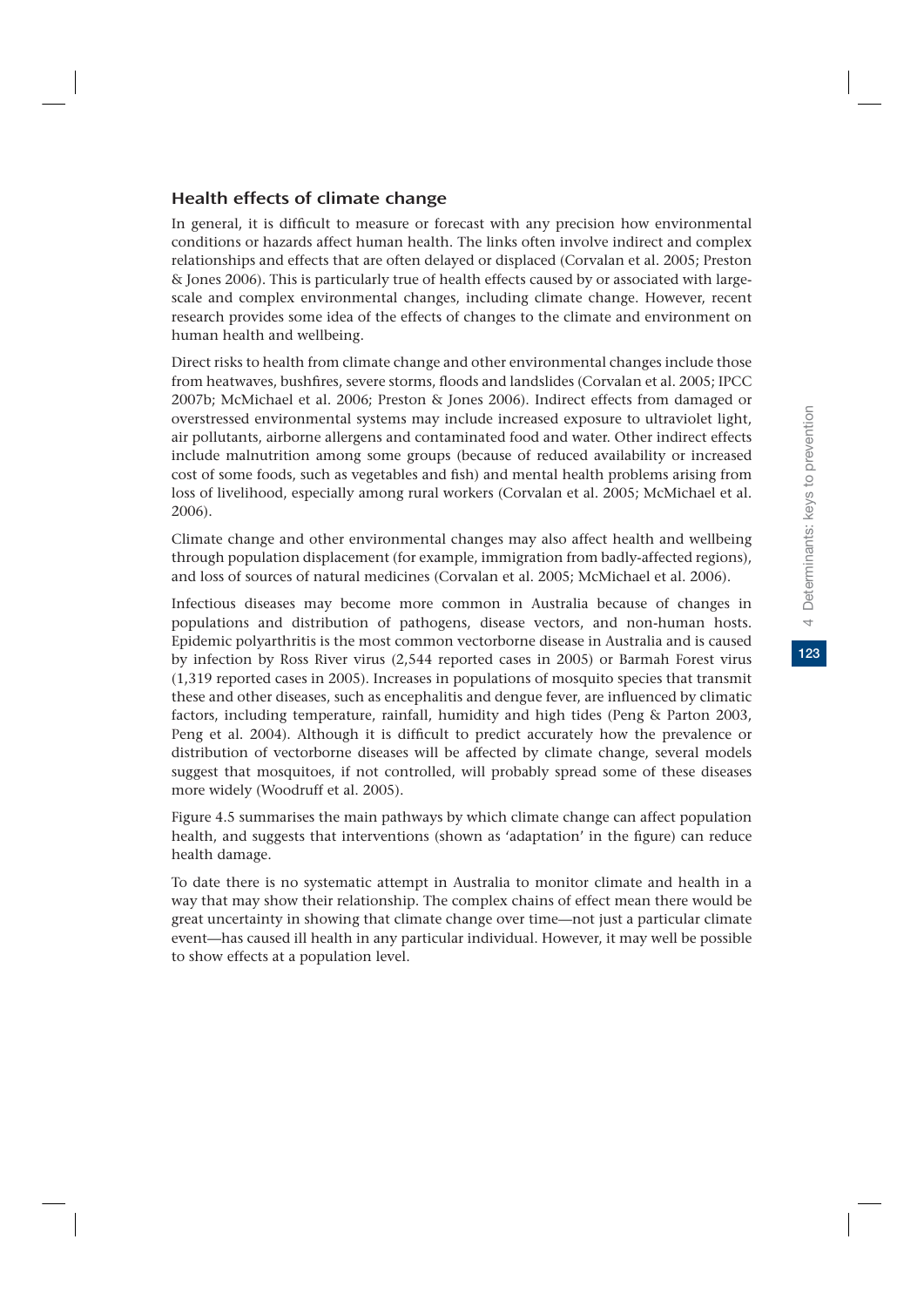Australia's health 2008 Australia's health 2008 **124**



Figure 4.5: Main pathways by which climate change affects population health **Figure 4.5: Main pathways by which climate change affects population health**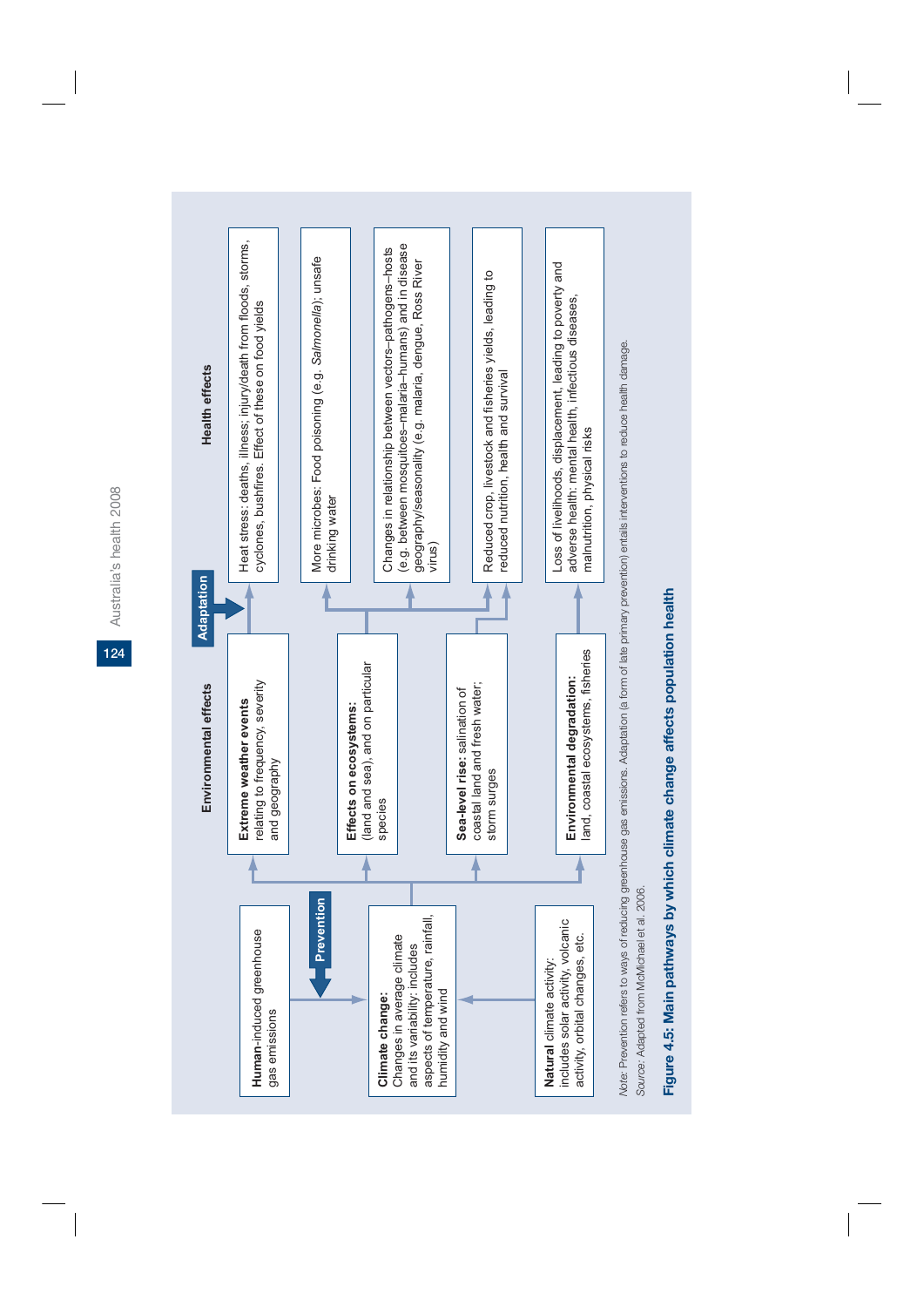# 4.3 Socioeconomic characteristics

As indicated in Figure 4.1, socioeconomic factors play an important—albeit relatively 'upstream'—role in influencing the health of individuals and populations. The nature and degree of different levels of health associated with differing levels of socioeconomic resources is further described in Chapter 3. In short, people or groups who are socially and economically disadvantaged tend to have worse health across the vast majority of conditions (Glover et al. 2004; AIHW: Mathers 1994).

Yet the relationships between socioeconomic characteristics and health status are not simple. As noted above, people who are disadvantaged have poorer health than those with some social or economic advantages. In turn, illness or disability can contribute to unemployment or exit from the labour force (the 'health selection effect'), which generally results in reduced income. Health problems can also impair ability to continue or succeed in education.

The association between health status and a given socioeconomic factor can also be affected by the relationships between different factors. For example, people with a high level of education are more likely than others to be employed in a white-collar or professional job, and people in such occupations tend to have higher incomes than unskilled workers. Therefore some of the connection between income and health is due to the indirect effects of education and occupation.

A further possible mechanism behind these relationships is the existence of features common to health status and various socioeconomic characteristics. For example, one theory is that people who have advantages are more prepared to defer immediate pleasures so they can do better in the long term—whereas those who are disadvantaged are less likely to do so. If they are less likely to invest time and effort in, say, education, then they may also be less likely to engage in healthy behaviours or avoid health risks. This can be illustrated with smoking rates: as socioeconomic status improves the prevalence of smoking decreases (Table 4.5).

| Characteristic                            | Never smoked <sup>(a)</sup> | $Ex\text{-smokes}^{(b)}$ | Current smokers <sup>(c)</sup> |
|-------------------------------------------|-----------------------------|--------------------------|--------------------------------|
| All persons                               | 55.4                        | 25.1                     | 19.8                           |
| Education                                 |                             |                          |                                |
| Without post-school qualifications        | 57.5                        | 21.5                     | 21.0                           |
| With post-school qualifications           | 53.4                        | 27.9                     | 18.8                           |
| Socioeconomic status (SES) <sup>(d)</sup> |                             |                          |                                |
| Group 5 (lowest SES)                      | 49.5                        | 24.6                     | 25.9                           |
| Group 4                                   | 53.0                        | 25.3                     | 21.7                           |
| Group 3                                   | 55.9                        | 24.0                     | 20.1                           |
| Group 4                                   | 57.0                        | 25.0                     | 17.9                           |
| Group 1 (highest SES)                     | 59.3                        | 27.4                     | 13.4                           |

#### **Table 4.5: Smoking status by selected socioeconomic characteristics, persons aged 14 years or over, 2007 (per cent)**

(a) Never smoked more than 100 cigarettes or equivalent amount of tobacco in lifetime.

(b) Smoked at least 100 cigarettes or equivalent amount of tobacco in lifetime, but no longer smoke.

(c) Smoke daily or less often.

(d) In this table those with the 'lowest' SES are living in the 'worst-off' fifth of Australia's 37,000 ABS Census Collection Districts and the 'highest' are in the 'best-off' fifth. Derived from the SEIFA 4—see Box 3.1.

*Source:* Preliminary data from the 2007 National Drug Strategy Household Survey.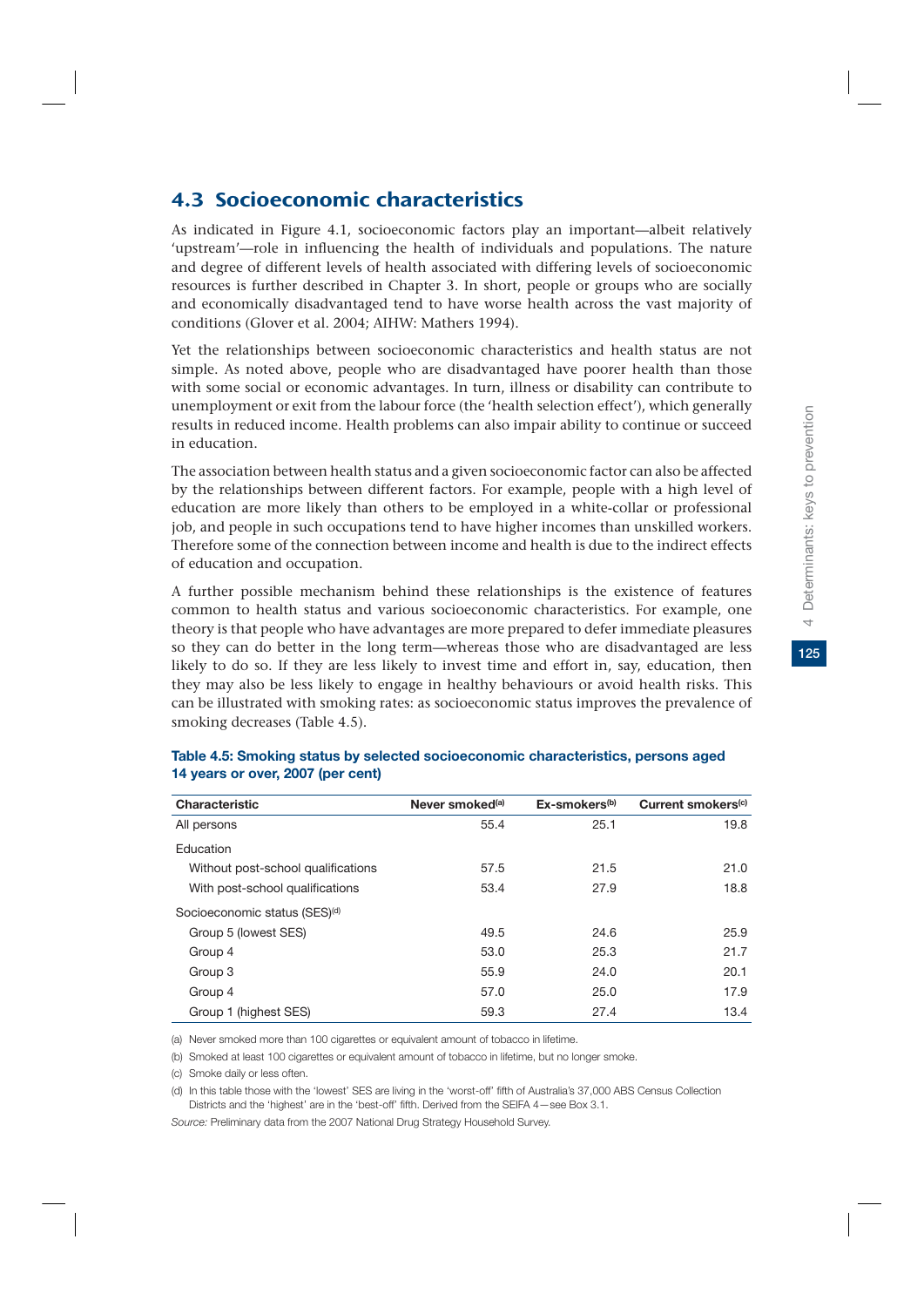This section provides details on a number of socioeconomic characteristics that have been shown to be determinants of health; that is, they play some causal role in health status. The most recent summary data are presented in the Australian context, along with an indication of trends in each indicator over the past decade.

# Education

Education imparts health benefits to individuals, their families (particularly children), and societies as a whole (Wolfe & Zuvekas 1997, Groot & van den Brink 2006). Higher levels of education are related to higher income and better employment prospects (see below), and can also affect health directly by providing knowledge and skills for a healthy lifestyle and for gaining better access to health services.

Educational attainment among the Australian population is rising. More than half (51%) of all people aged 15–64 years had a post-school qualification in 2006, compared with 42% in 1996. Much of this growth reflects the increase in the proportion of people with bachelor or higher degrees (Table 4.6).

#### **Table 4.6: Highest post-school qualification of persons aged 15–64 years, 1996–2006 (per cent)**

| Qualification            | 1996 | 1998 | 2000 | 2002 | 2004 | 2006 |
|--------------------------|------|------|------|------|------|------|
| Bachelor degree or above | 12.8 | 14.3 | 15.7 | 17.8 | 18.9 | 20.6 |
| Diploma or certificate   | 29.4 | 27.6 | 28.1 | 29.8 | 31.3 | 30.8 |
| None                     | 57.7 | 58.1 | 56.2 | 51.8 | 49.1 | 47.6 |

*Note:* Totals may not add to 100% because the level of highest non-school qualification of some persons could not be determined.

*Source:* ABS 2006c.

Apparent retention rates to Year 12 reflect the proportion of students in a cohort who remain in secondary education from the beginning of secondary schooling to Year 12. In 2006, the national apparent retention rate was 75%, with some disparity between males (69%) and females (81%) (ABS 2007c). Rates more than doubled throughout the 1980s and early 1990s, but have stabilised over the past decade. Apparent retention rates in 2006 were significantly lower for Indigenous students (40%) than for Australian students generally.

# Employment status and occupation

Employment status, and unemployment in particular, is strongly related to health status. Unemployed people have higher mortality and more illness and disability than those who are employed, even after taking other factors into account. Studies that follow people over time indicate that this relationship is not due to health selection effects; that is, it is not due to people first getting sick and then being unemployed as a result. Lack of work can contribute to poor health in at least two ways: first, it reduces people's ability to buy health-related goods and services (such as nutritious food, housing and health care); second, it can have strong psychological and social impacts (Mathers & Schofield 1998).

Between 1996–97 and 2006–07, total and part-time employment rates rose and unemployment rates fell for both sexes (Table 4.7). In 2006–07, 65% of Australians aged 15 years and over were in the labour force—62% were employed and 3% were unemployed, giving an unemployment rate of 4.5%. Here, the term 'unemployment' refers to those who wanted employment but could not get it. Females were less likely to be employed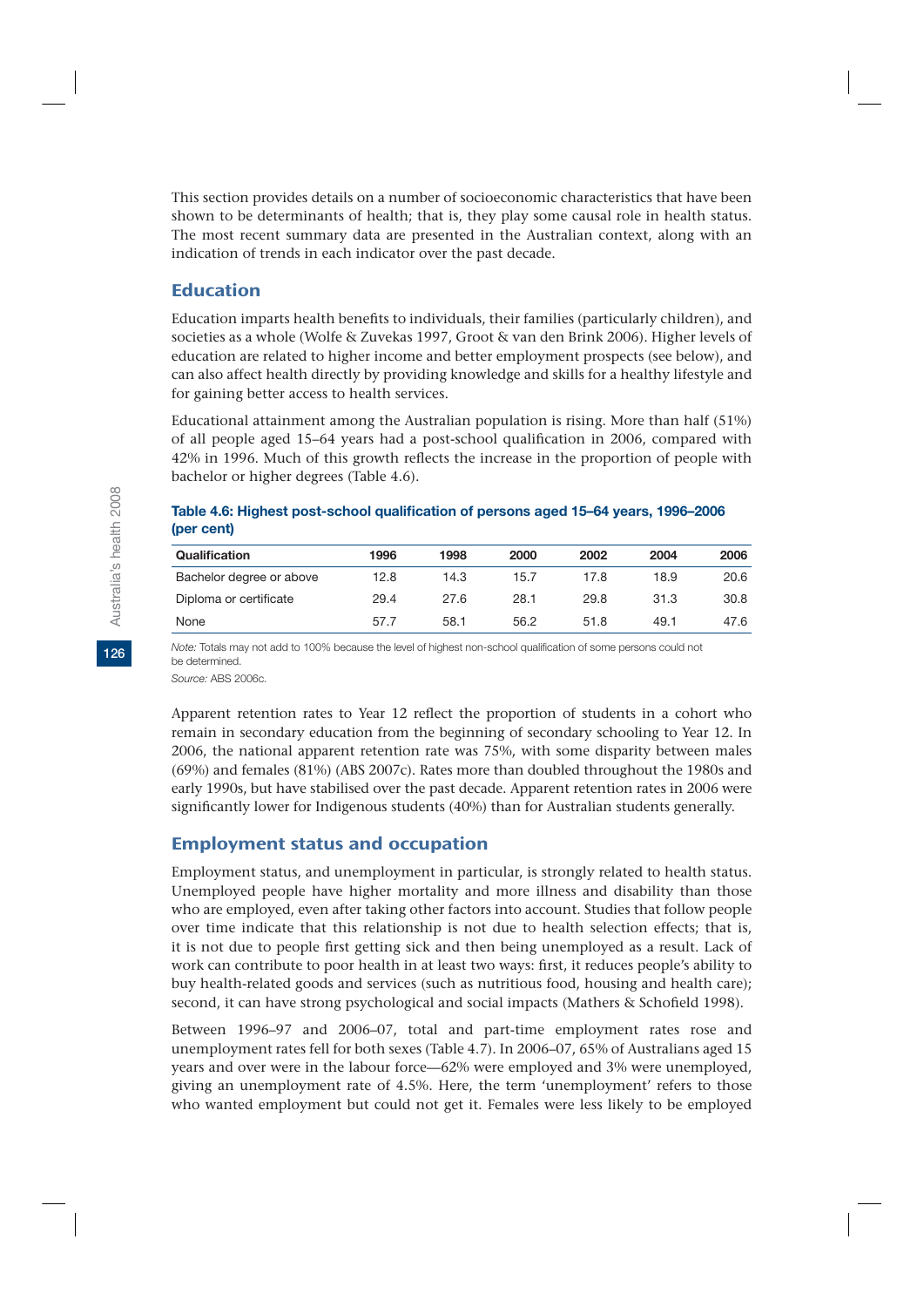(55%) than males (69%). Of those who were employed, 55% of females and 85% of males worked full time.

Among people who are employed, there is a relationship between occupation and health. Generally, people working in manual and low-skilled jobs have poorer health, more disability and higher mortality than people in managerial/professional occupations. This relationship exists even after allowing for differences in education (Li et al. 2000). A large part of this inequality has been attributed to different levels of risk from exposure to physical hazards, and to the psychosocial effects of lower levels of control in one's job (Schrijvers et al. 1998; Rahkonen et al. 2006).

|                                   |              | 2006-07        |                      |              |                |                |
|-----------------------------------|--------------|----------------|----------------------|--------------|----------------|----------------|
| <b>Measure</b>                    | <b>Males</b> | <b>Females</b> | <b>Persons</b>       | <b>Males</b> | <b>Females</b> | <b>Persons</b> |
|                                   |              |                | <b>Number ('000)</b> |              |                |                |
| Labour force size                 | 5.214        | 3.955          | 9.169                | 5.945        | 4,878          | 10,824         |
|                                   |              |                | Per cent             |              |                |                |
| Participation rate <sup>(a)</sup> | 73.4         | 53.8           | 63.4                 | 72.2         | 57.6           | 64.8           |
| Employed persons <sup>(a)</sup>   | 67.1         | 49.5           | 58.1                 | 69.2         | 54.8           | 61.9           |
| Unemployment rate <sup>(b)</sup>  | 8.6          | 8.0            | 8.3                  | 4.3          | 4.8            | 4.5            |
| Part-time workers <sup>(c)</sup>  | 11.8         | 43.1           | 25.2                 | 15.1         | 44.8           | 28.5           |

#### **Table 4.7: Employment status of persons aged 15 years and over, 1996–97 and 2006–07**

(a) Per cent of the total population aged 15 years and over.

(b) Per cent of the labour force.

(c) Per cent of all employed persons.

*Note:* Reference periods are annual averages for the year ending 30 June.

*Source:* ABS 2007e.

In Australia, occupation is classified by the Australian Standard Classification of Occupations, which has three broad categories: professional, 'white-collar' and 'bluecollar'. In the decade since 1997 the professional workforce has grown considerably and the proportion of people in white-collar and blue-collar occupations has fallen (Table 4.8). This is likely to have contributed to the generally improving health of Australians, given the association between occupation and health status.

The largest of the three occupation groups in 2007 was professionals (41%) followed by white-collar workers (34%). One in four (25%) employees was classified as blue-collar. White-collar workers were mostly females and blue-collar occupations were dominated by males. Males and females were equally likely to be employed in professional occupations.

#### **Table 4.8: Occupational group of employed persons aged 15 years and over, 1997 and 2007 (per cent)**

|                    |              | 1997           |                |              |                |                |
|--------------------|--------------|----------------|----------------|--------------|----------------|----------------|
| Occupational group | <b>Males</b> | <b>Females</b> | <b>Persons</b> | <b>Males</b> | <b>Females</b> | <b>Persons</b> |
| Professional       | 37.6         | 33.1           | 25.6           | 40.7         | 40.7           | 40.7           |
| White-collar       | 28.6         | 46.2           | 36.3           | 27.6         | 42.7           | 34.4           |
| Blue-collar        | 33.8         | 20.7           | 28.1           | 31.7         | 16.6           | 24.9           |

*Source:* ABS 2007f.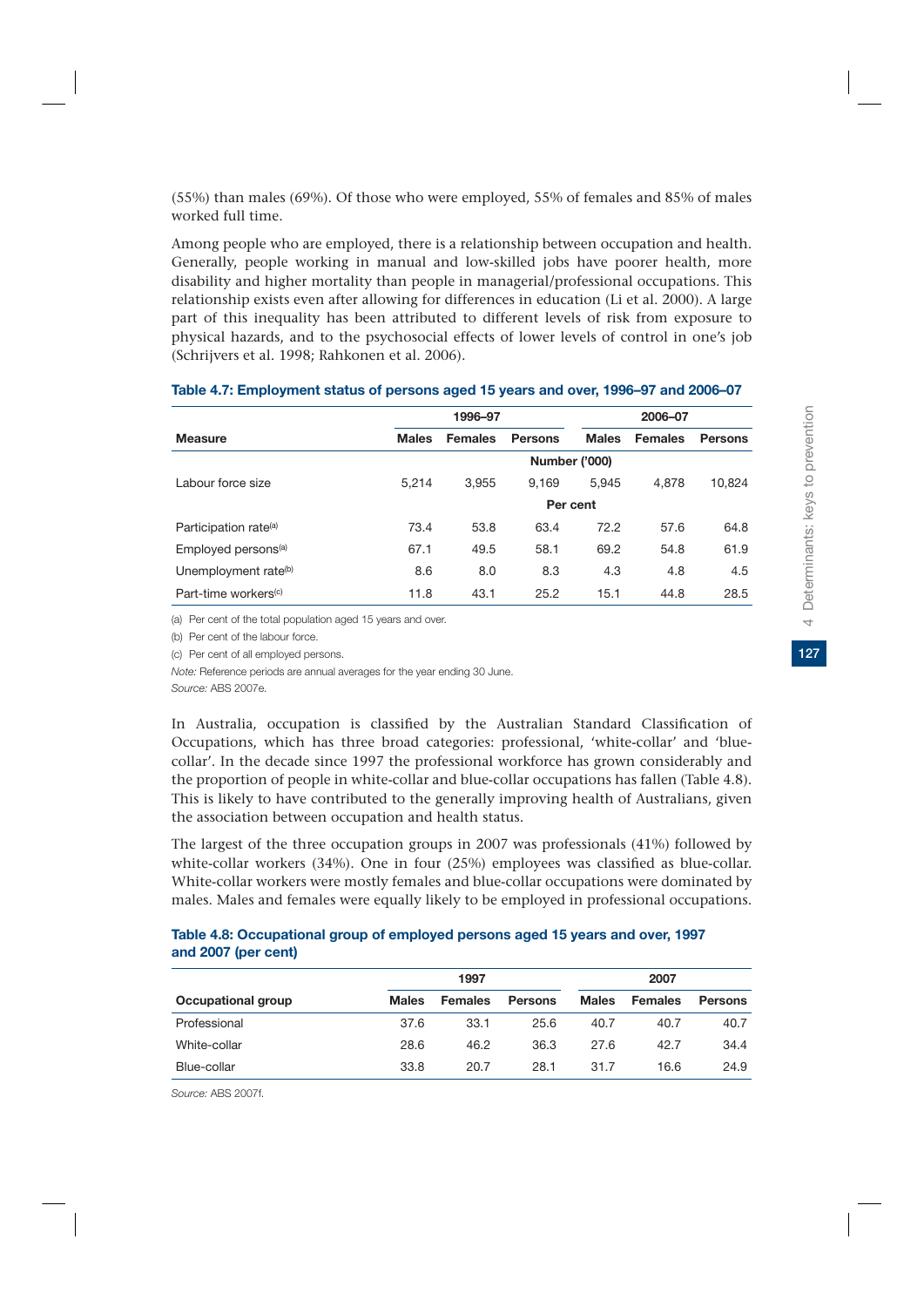#### Income and wealth

Income is related to health, both at the level of individuals and societies (see Figure 4.2). Much of this relationship appears to be due to the association between income, education and occupation. Apart from this, high incomes increase access to goods and services beneficial to health, such as health care, better food and housing, and preventive health measures.

It has been suggested that the degree of wealth inequality in a society, not just its average wealth, can affect its health. If two countries had the same average income, for example, but one had more inequality in its people's incomes, then that country would be expected to have worse health. However, this issue is strongly debated and it appears that any relationship may be weak in countries with high average incomes.

The period 1995–96 to 2005–06 has seen considerable growth in Australians' incomes. The 'median equivalised disposable household income' (that is, the income available to individuals, after adjusting for differences in household size) was \$563 per week in 2005–06, 35% higher in real terms than for 1995–96 (ABS 2007d).

Income distribution across the population is commonly measured by percentile ratios. In 2005–06, the equivalised disposable household income level at the top of the 80th percentile (that is, the value dividing the bottom 80% of households from the top 20%) was \$867 per week, and the income level at the top of the 20th percentile was \$340. The ratio of these two income levels, known as the P80/P20 ratio, was 2.55 (*NHPC indicator 2.03*).

A number of changes were introduced to the ABS Survey of Income and Housing in 2003–04, making it difficult to assess trends in income distribution over recent years (ABS 2006e). However, according to the P80/P20 measure there do not appear to have been any significant changes in income distribution over the period 1995–96 to 2005–06 (Table 4.9).

| Ratio                  | 1995–96 | 1996-97 | 1997–98 1999–2000 |      | 2000-01 |      | 2002–03 2003–04 <sup>(a)</sup> | 2005–06 |
|------------------------|---------|---------|-------------------|------|---------|------|--------------------------------|---------|
| P80/P20 <sup>(b)</sup> | 2.58    | 2.54    | 2.56              | 2.64 | 2.63    | 2.63 | 2.50                           | 2.55    |

(a) A number of methodological improvements were made to the ABS Survey of Income and Housing in 2003–04. As a result, data from 2003–04 onwards are not directly comparable with those from previous surveys.

(b) The income at the upper value of the 80th percentile, divided by the income at the upper value of the 20th percentile, when households are ranked by equivalised disposable income.

*Source:* ABS 2007d.

Another common measure of relative income disadvantage is the proportion of people living in households with equivalised disposable incomes below 50% of the national median. According to this measure, 11% of Australians (more than 2.2 million people) experienced relative income disadvantage in 2005–06 (AIHW 2007).

An individual's wealth or accumulated assets can buffer material living standards, particularly in periods of low income. In 2003–04, Australian households had an average of \$537,100 each in assets, of which three-quarters were non-financial assets, such as the family home. However this asset base was not evenly distributed: the wealthiest 20% of households accounted for 59% of total household wealth, and the least wealthy 20% owned just 1% of total household wealth (ABS 2006e).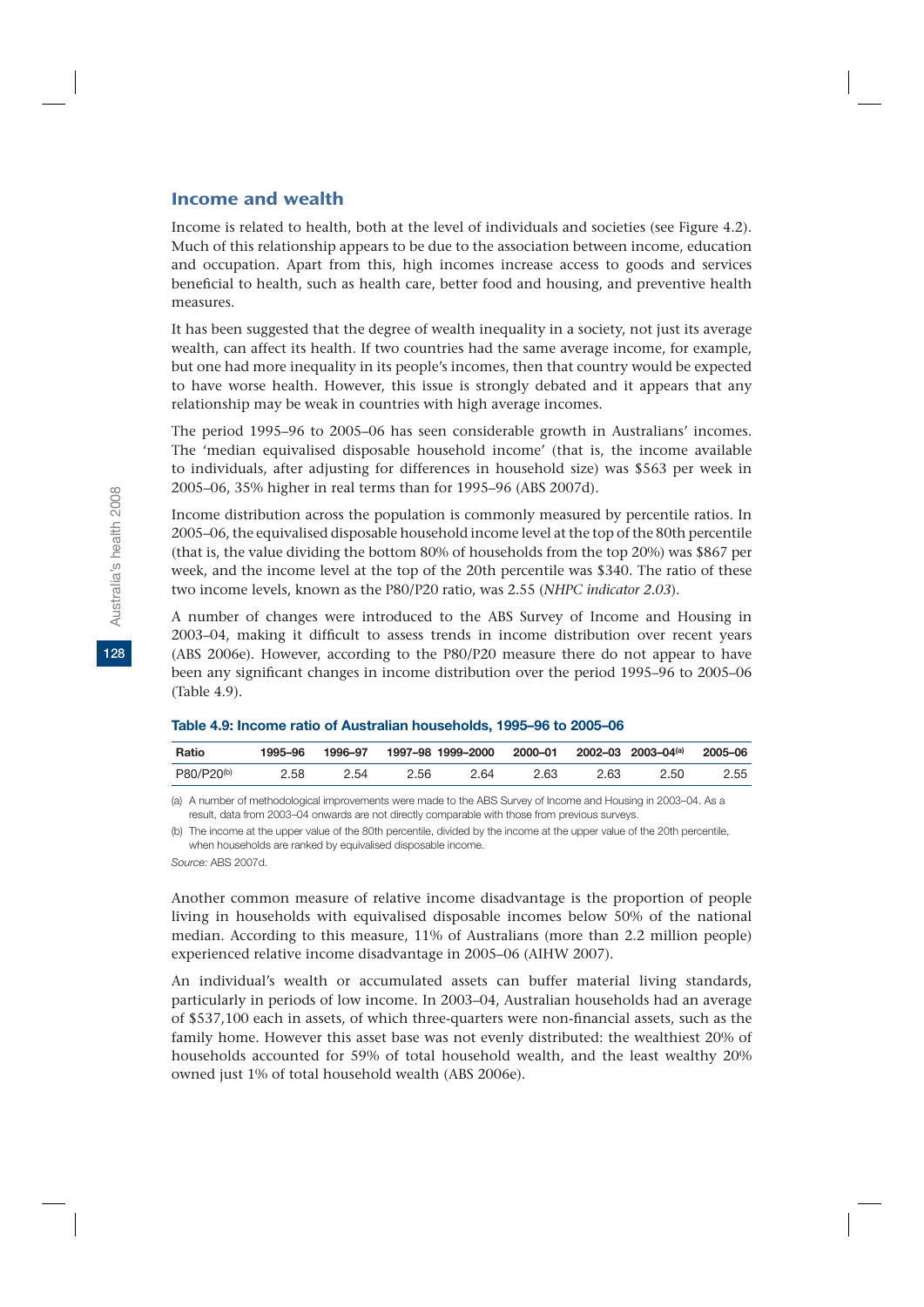# Family structure

Married people tend to be healthier and live longer than those who are unmarried (Coombs 1991). Some of this is likely to be due to 'marital selection'—that is, people who are healthy, or with determinants of good health such as higher education or income, may make more attractive marriage partners. However, after accounting for this, being single is still associated with higher mortality than being married, according to studies that follow individuals through time (Cheung 2000). Health benefits are similar for those living together and those formally married (Wu et al. 2003). Reasons for this protective effect may include greater material resources and social support, and a positive impact of partners on health behaviours.

About half (50%) of all Australians aged 15 years and over were in a registered marriage in 2006, with a further 9% in a de facto marriage (including same-sex couples) (ABS 2007g). People aged less than 25 years, and 80 years and over, were substantially less likely to be married. Over the period 1996–2006 there was a small increase in the percentage of the population overall who were not married. In 2006 however, compared with 10 years earlier, higher proportions of people aged 65 years and over were currently married, probably because of increased life expectancy.

Research shows that children and young people in lone-parent households have poorer health than those in two-parent households. However, this increased risk in lone-parent households appears to be due to material disadvantage rather than the family structure itself, as these households are much more likely to experience unemployment and have low incomes (AIHW: Mathers 1995; Spencer 2005).

In 2006, 22% of families with children aged under 15 years were lone-parent families, an increase from 19% in 1996 (Table 4.10). There were over 450,000 lone-parent families with children in 2006.

|                           | 1996                 |          | 2006                 |          |  |
|---------------------------|----------------------|----------|----------------------|----------|--|
| <b>Family composition</b> | <b>Number ('000)</b> | Per cent | <b>Number ('000)</b> | Per cent |  |
| Couple families           | 1.619                | 81       | 1.627                | 78       |  |
| Lone-parent families      | 389                  | 19       | 456                  | 22       |  |
| Total                     | 2.008                | 100      | 2,083                | 100      |  |

#### **Table 4.10: Families with children aged under 15 years, by family composition, 1996 and 2006**

*Note:* Families with children aged under 15 years may also have dependent students and non-dependent children. *Source:* ABS 1997; 2007g.

# 4.4 Knowledge, attitudes and beliefs

People's knowledge, attitudes and beliefs about health can influence their health behaviours, and consequently their present and future health status. The likelihood of an individual being motivated to adopt health-enhancing behaviours—rather than behaviours which are not conducive to health—is in part a function of the level of knowledge, attitudes and skills which the person has in relation to health risks.

For this reason, measures of knowledge and attitudes are often taken to assess the reach and effectiveness of health promotion campaigns, or to provide insights into barriers to behaviour change.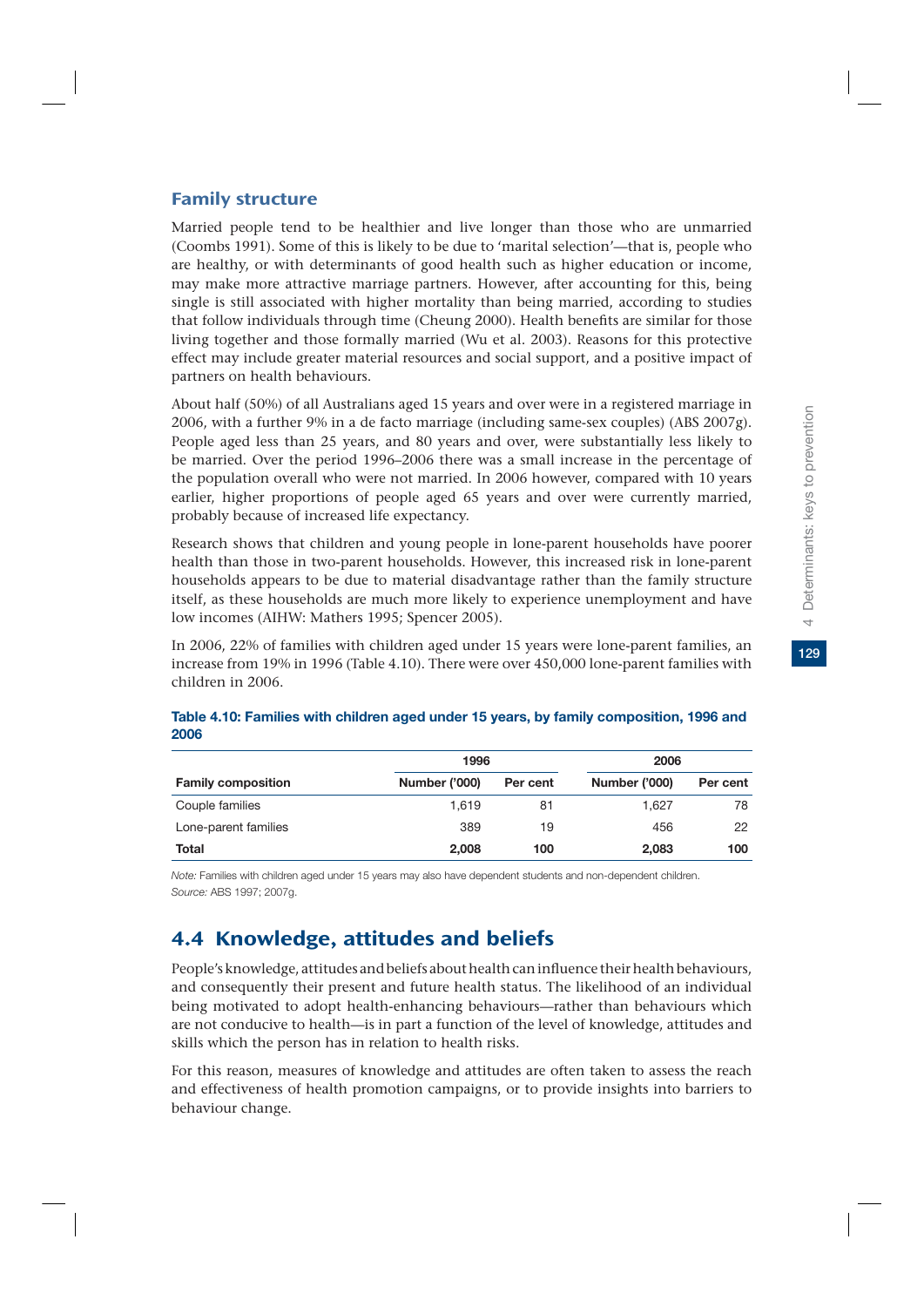With increasing availability of electronic information (via the Internet), never before has the general population had so much access to 'knowledge' about health. Similarly, in the last decade an increase in health information presented through the media (largely television) has resulted in entire programs devoted to good health and positive lifestyle behaviours. Yet many people still behave in ways that can harm their own health and even that of others around them.

For example, the ill effects of smoking have been well documented over time, and are the focus of many public health campaigns. For many, the messages are getting through smokers have increasingly quit in recent decades, and results from the 2007 National Drug Strategy Household Survey show that two in five adults could correctly nominate tobacco as the leading cause of drug-related deaths in Australia. However, the survey showed that many Australians either approved of (14.3%) or were neutral about (22.5%) adults regularly smoking tobacco. Approval was greater among those who had smoked in the last 12 months (39.1%) than among those who had not (7.6%). This relationship also applied for many illicit drugs, where those who had recently used a particular drug were at least 10 times as likely to approve its use as those who had not.

Regular exercise helps to maintain good health by helping prevent or manage some conditions, maintaining a healthy musculoskeletal system, and controlling body weight. However, many people still do not exercise enough to benefit their health, with insufficient time to exercise being the most common constraint Australian adults report as a barrier to sports or physical recreation (Table 4.11). Health or fitness was the most common motivator for participation, suggesting that if a conviction in the value of positive health behaviours is strong enough it may be influential in choosing those behaviours.

| Factor                           | <b>Males</b> | <b>Females</b> | <b>Persons</b> |
|----------------------------------|--------------|----------------|----------------|
| Main constraints <sup>(a)</sup>  |              |                |                |
| Insufficient time <sup>(b)</sup> | 35.0         | 33.4           | 34.2           |
| Not interested                   | 18.9         | 18.2           | 18.5           |
| Age/too old                      | 15.8         | 17.8           | 16.8           |
| Ongoing injury/illness           | 15.0         | 13.8           | 14.4           |
| Main motivators <sup>(c)</sup>   |              |                |                |
| Health/fitness                   | 49.6         | 58.6           | 54.2           |
| Enjoyment                        | 27.4         | 16.1           | 21.6           |
| Wellbeing                        | 6.0          | 8.8            | 7.5            |
| Social/family                    | 8.4          | 5.5            | 6.9            |

#### **Table 4.11: Participation in sport and physical recreation: main constraints and motivators, persons aged 15 years and over (per cent)**

(a) For people who had little or no participation in the past 12 months.

(b) Because of work/study, family and other reasons.

(c) For people who participated at least 13 times in the past 12 months.

*Source:* ABS 2007h.

The ability to acquire knowledge about health enables a person to recognise health problems (in themselves or others), make choices about behaviours, and access health services when required. However, some groups within the community may have difficulty accessing, understanding or using information about health. For example, people from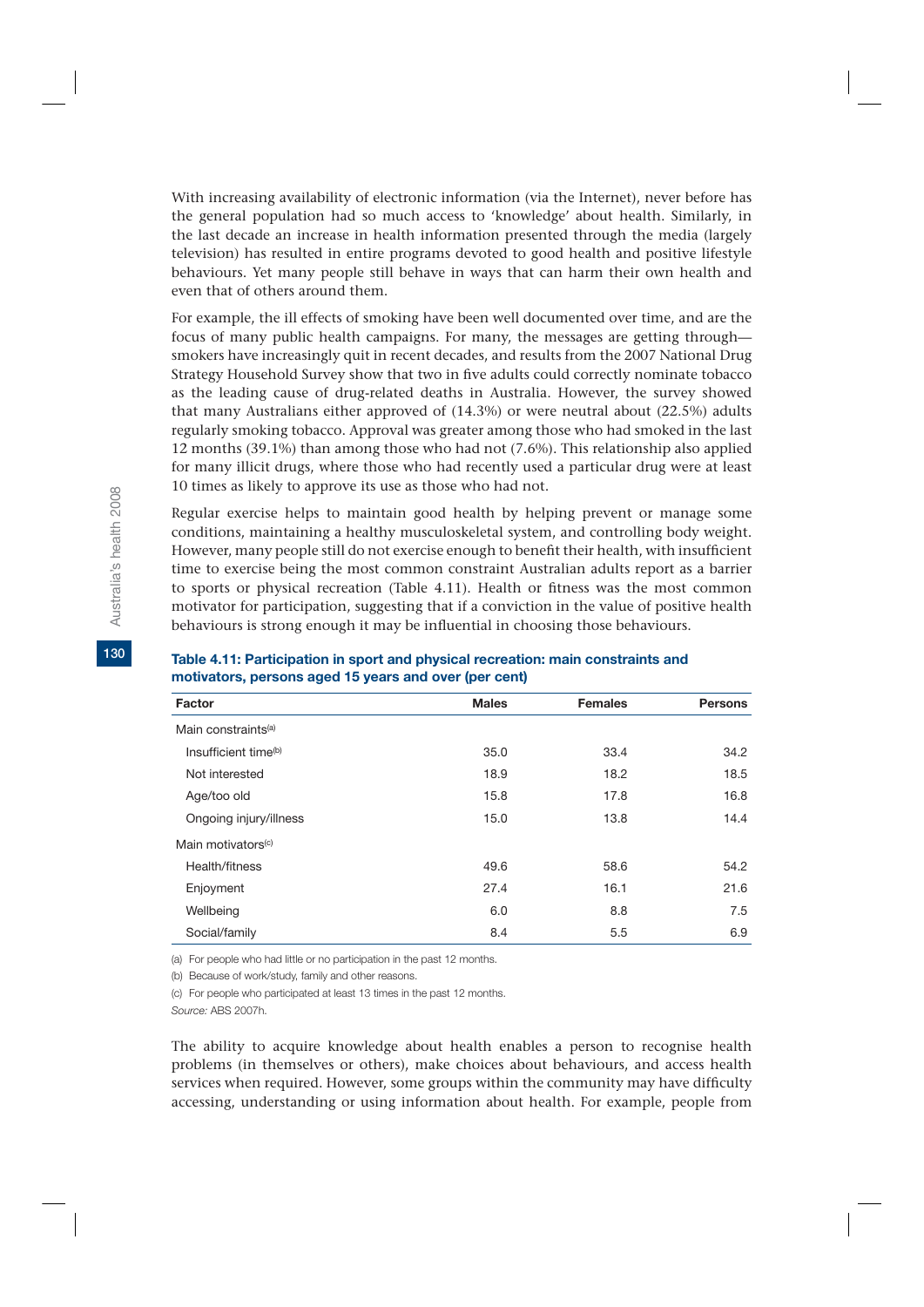Determinants: keys to prevention **131**4 Determinants: keys to prevention

non-English-speaking backgrounds may not assimilate new information as quickly as native English speakers, and they may therefore retain traditional beliefs and use traditional health treatments. Studies have also shown that some people from non-English-speaking backgrounds are not as informed about risky health behaviours as their English-speaking counterparts (Perusco et al. 2007). In some cases, those who come from countries where smoking is seen as the social norm are often not aware of the health and social problems associated with smoking (Le & Le 2005).

Knowledge may be misinterpreted, or missed altogether by the population groups that require it most. Results from the last National Breast Cancer Centre Breast Health Survey show that only 50% of females identified age as a risk factor for breast cancer—in Australia, about 75% of breast cancers occur in females aged 50 years and over (NBCC 2005). Many studies have indicated that early detection of breast cancer can make a difference to successful treatment; however, this survey showed that over one-third of women who noticed a breast symptom (that is, a change in the look or feel of a breast) waited more than 1 month before contacting a doctor.

There is wide acknowledgement within the community that exposure to the sun's rays places people at greater risk of developing skin cancer. Despite the level of public awareness, many Australians do not act on this message, particularly the younger population (Centre for Epidemiology and Research 2007). In general, many young people use sunscreen (43%). However, recommendations state that sunscreen should be used in combination with other forms of sun protection; that is, wearing of hats, sunglasses and appropriate clothing, as well as staying in the shade. In 2005, almost half (48%) of young people failed to combine the recommended three or more sun protective behaviours on sunny summer days.

Any amount of sunburn can damage skin cells and therefore increase the risk of developing skin cancer. One-third of adolescents (12–17 years of age) incorrectly believe that people only get skin cancer if they get burnt often, and about 80% of adolescents reported being burnt at least once in the last summer. Most teenagers also have a preference for getting a tan—70% of boys and 80% of girls (Centre for Epidemiology and Research 2007).

The positive attitude towards tanning in the general community is also reflected by the increase in the number of solariums in the last decade (Cancer Council of Victoria 2007). Despite evidence that links solarium use with the risk of melanoma and other skin cancers (WHO 2003), in capital cities the number of solariums has increased fourfold.

# 4.5 Health behaviours

Health behaviours can be influenced by any number of other determinants in combination with a person's individual makeup. For example, the level and pattern of physical activity can reflect a person's preferences modified by cultural and family influences. It can also be influenced by climate, availability of suitable spaces for exercise, and an individual's personal resources. Further, it can be affected by the presence of disease or disability.

In terms of contribution to the burden of disease, health behaviours featured as six of the top ten determinants in 2003 (see Table 4.1). The greatest single contributor to the burden was tobacco smoking (7.8% of total DALYs). Physical inactivity also made a substantial contribution at 6.6%.

 $\overline{\phantom{a}}$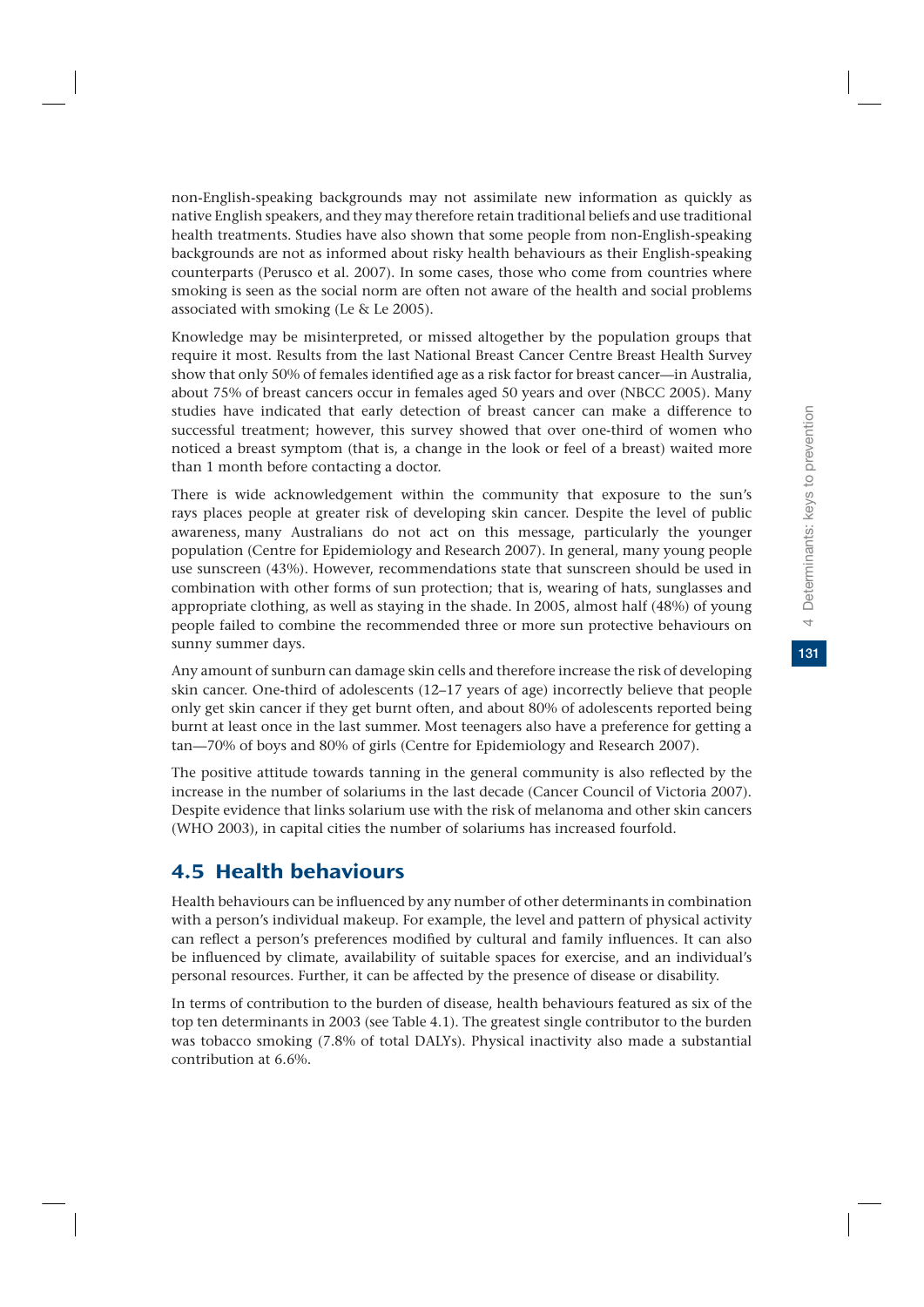# Tobacco smoking

#### Impact and prevalence

Tobacco smoking is the single most preventable cause of ill health and death in Australia, contributing to more drug-related hospitalisations and deaths than alcohol and illicit drug use combined. It is a major risk factor for coronary heart disease, stroke, peripheral vascular disease, cancer and a variety of other diseases and conditions.

Tobacco smoking is estimated to be responsible for 7.8% of the burden on the health of Australians: around 10% of the total burden of disease in males and 6% in females (Table 4.1). The World Health Organization estimates that tobacco causes 8.8% of deaths (4.9 million) globally and 4.1% of the total burden of disease (WHO 2002).

The tangible costs of tobacco use in Australia were estimated to be \$10.8 billion in 2004– 05 (Collins & Lapsley 2008), or about 1.3% of gross domestic product.

Estimates from the 2007 National Drug Strategy Household Survey (NDSHS, see Box 4.2) indicate that one in six Australians aged 14 years and over smoked daily (16.6%, or around 2.9 million Australians) (*NHPC indicator 2.05*). Males were more likely to be daily smokers (18.0%) than females (15.2%). Former smokers outnumbered smokers at 25.1% of the population (27.9% of males and 22.4% of females) and 55.4% had never smoked (50.9% of males and 59.8% of females). Compared with overall smoking rates, smoking is far more common among those of lower socioeconomic status and among Indigenous Australians (see Chapter 3 and Section 4.3).

#### Box 4.2: The National Drug Strategy Household Survey

The National Drug Strategy Household Survey is conducted by the AIHW at 3-yearly intervals. It collects comprehensive information about people's use of and attitudes towards tobacco, alcohol and illicit drugs; experiences of alcohol- and other drug-related harm; and physical and mental health.

The latest survey, conducted in 2007, was the ninth in a series that began in 1985, and collected information from over 23,000 respondents. People living in non-private dwellings and institutions are not included in the sample. From 2004 onwards, the survey includes people aged 12 years and over; previously the scope was 14 years and over.

A limitation of the survey is that people may not accurately report information relating to illicit drug use and related behaviours because these activities may be illegal. This means that results relating to illicit drugs (see section below) are likely to underestimate actual prevalence.

In Australia, the overall smoking rate has been declining since the 1950s, when an estimated 70% of males and 30% of females smoked. Between 1985 and 2007, the prevalence of daily smoking declined by 14.7 percentage points for males and 10.9 percentage points for females (Figure 4.6). This general trend is corroborated by general practice data from the Bettering the Evaluation and Care of Health (BEACH) study, which shows daily smoking among patients aged 18 years and over declining from 19.2% in 1998–99 to 16.1% in 2006–07 (Britt et al. 2008).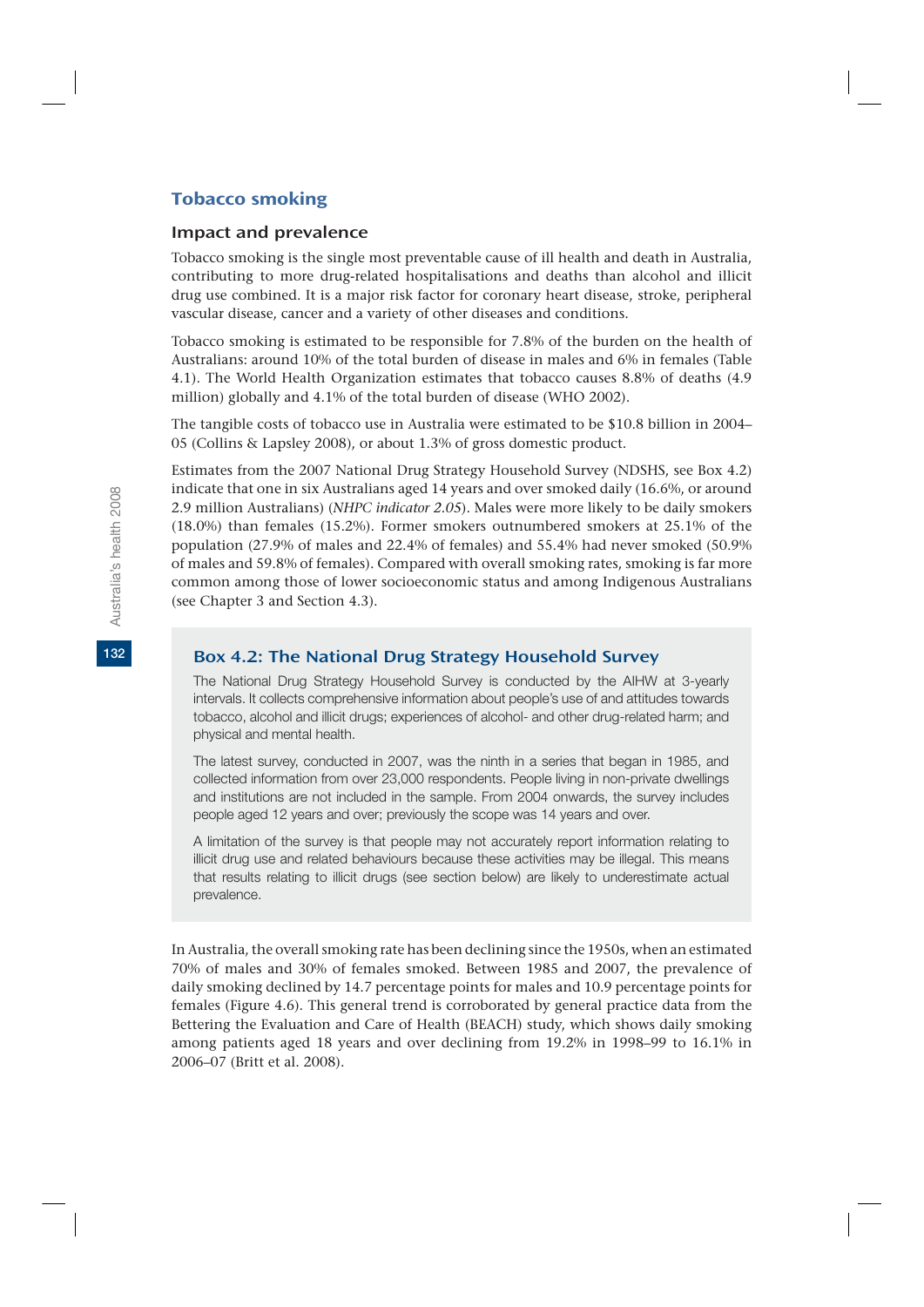

#### Smoking among young people

In 2007, about one in 18 persons aged 12–19 years smoked daily. Rates were around 2% for those aged 12–15 years and markedly higher for those aged 16 years and over (Table 4.12). About 97% of the 12–15 years age group reported having never smoked a full cigarette; about the same proportions for both males and females. Estimates of tobacco use by younger people should be interpreted with caution, however, because of the low prevalence and relatively smaller sample sizes compared with those for adults.

| <b>Sex</b> |           | Age group |           |           |  |  |  |  |
|------------|-----------|-----------|-----------|-----------|--|--|--|--|
|            | $12 - 15$ | $16 - 17$ | $18 - 19$ | $12 - 19$ |  |  |  |  |
| Males      | 1.5       | 4.1       | 11.6      | 4.7       |  |  |  |  |
| Females    | 2.5       | 7.4       | 13.7      | 6.6       |  |  |  |  |
| Persons    | 2.0       | 5.7       | 12.6      | 5.6       |  |  |  |  |

|  |  | Table 4.12: Daily smokers: proportions among those aged 12-19 years, 2007 (per cent) |  |  |  |  |
|--|--|--------------------------------------------------------------------------------------|--|--|--|--|
|--|--|--------------------------------------------------------------------------------------|--|--|--|--|

*Source:* Data from the 2007 NDSHS.

The ability of teenagers to purchase cigarettes increases their likelihood of smoking. Accordingly, all states and territories in Australia have legislation that prohibits the supply of cigarettes to people under the age of 18 years.

Estimates from the Australian Secondary Schools Alcohol and Drug surveys show that the proportion of current smokers aged 12–15 years who had purchased their most recent cigarette (instead of acquiring it in some other way) declined markedly from 52% in 1987 to 17% in 2005, and for current smokers aged 16–17 years the decline was from 64% to 29% (Figure 4.7) (*NHPC indicator 3.02*).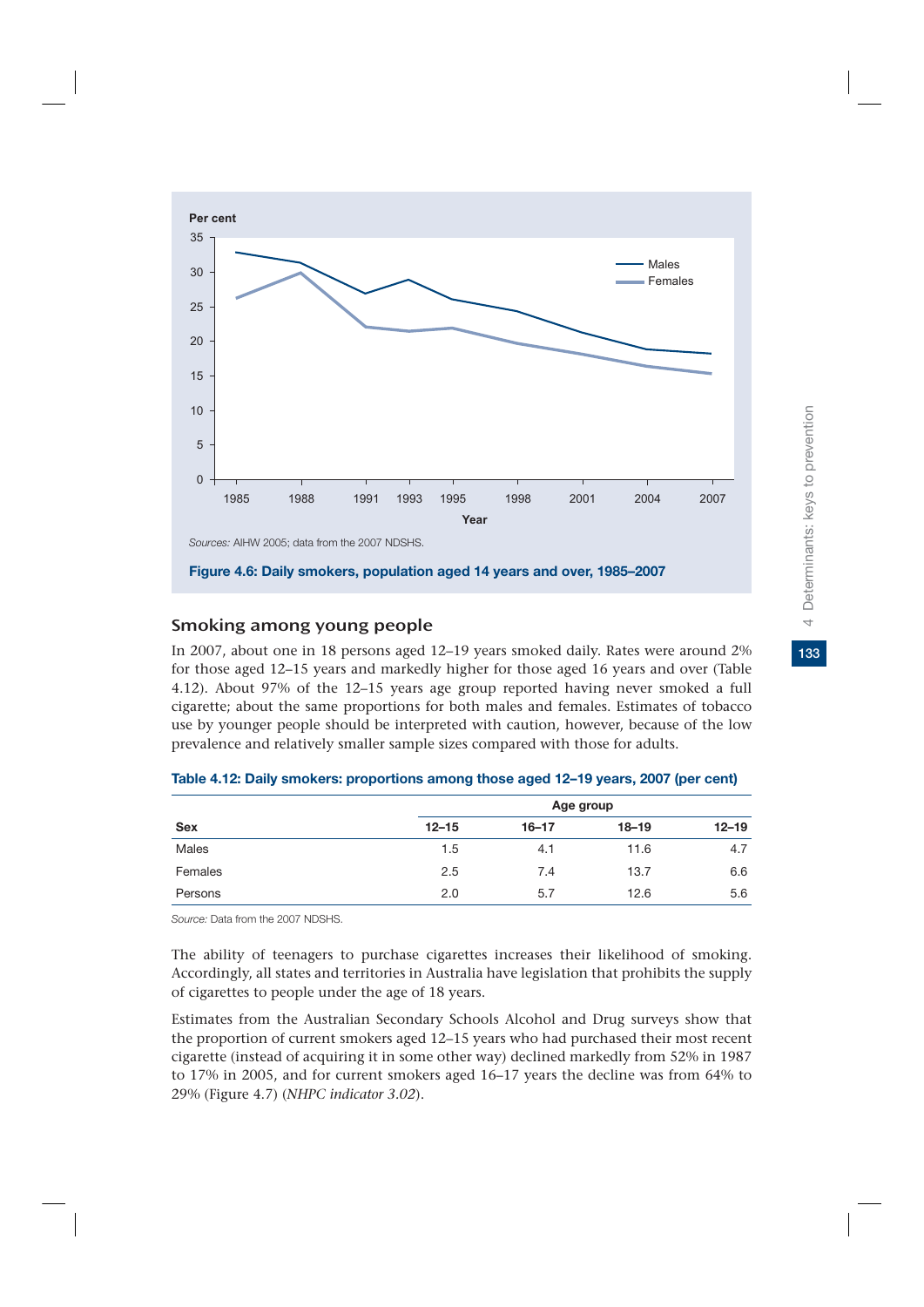

#### Children exposed to tobacco smoke in the home

Children are particularly susceptible to the effects of passive smoking—when they are close to someone smoking and breathe in the smoke contaminating the air. For children, this so-called environmental tobacco smoke increases the risk of a range of health problems. These include respiratory infections, middle ear infections, onset and worsening of asthma, decreased lung function, eye and nose irritation, low birthweight, and sudden infant death syndrome (NDS 2002; NHMRC 1997).

The benefits of reducing children's exposure to environmental tobacco smoke at home include reduced school absenteeism, increased school performance, reduced uptake of smoking, and lower consumption of tobacco among children who smoke (NDS 2002).

Over the period 1995–2007, around one-third of all households included dependent children (that is, children aged under 15 years). In 1995, around 31% of these households included someone who smoked inside the home (Table 4.13). With the general decline in smoking prevalence, and the increasing awareness of the effects of environmental tobacco smoke, this figure fell to less than 8% of households in 2007, or around 300,000 dependent children exposed to tobacco smoke inside the home (*NHPC indicator 2.01*).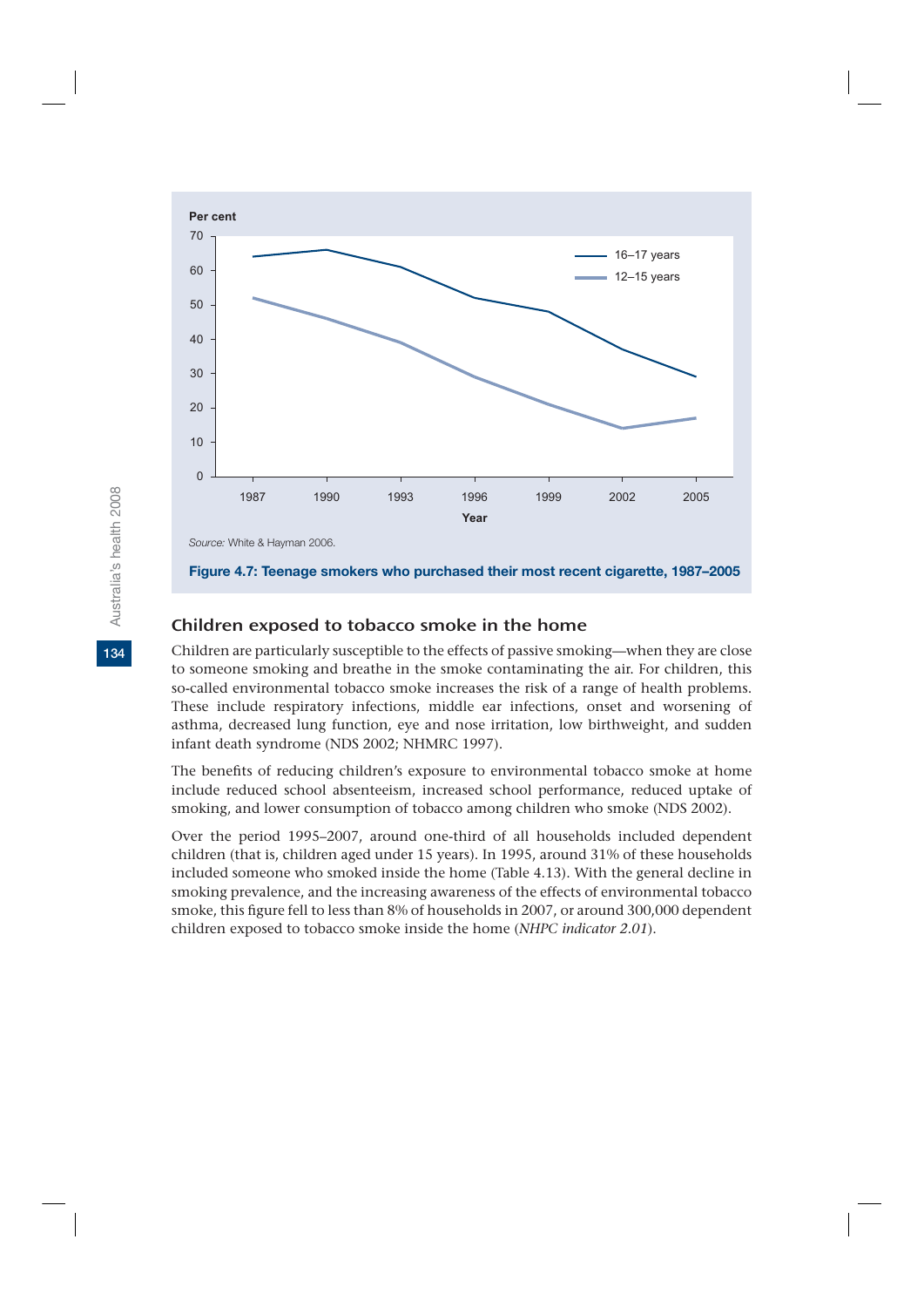|                                 | Dependent children |  |  |                          | No dependent children <sup>(c)</sup> |  |                          |  |
|---------------------------------|--------------------|--|--|--------------------------|--------------------------------------|--|--------------------------|--|
| <b>Household smoking status</b> |                    |  |  | 1995 1998 2001 2004 2007 |                                      |  | 1995 1998 2001 2004 2007 |  |
| Smokes inside the home          |                    |  |  | 31.3 22.6 19.7 12.3 7.8  |                                      |  | 32.2 26.6 21.3 17.4 14.8 |  |
| Only smokes outside the home    |                    |  |  | 16.7 21.5 24.9 28.1 29.2 |                                      |  | 13.7 18.0 19.8 17.6 19.0 |  |
| No-one at home regularly smokes |                    |  |  | 52.0 55.9 55.4 59.6 63.1 |                                      |  | 54.1 55.4 58.9 65.0 66.2 |  |

#### **Table 4.13: Household smoking status(a), by dependent children status(b), 1995–2007 (per cent)**

(a) Household smoking status as reported by respondents aged 14 years and over.

(b) Households including dependent children aged 14 years and under.

(c) Includes dependents aged 15 years and over.

*Source:* AIHW analysis of the NDSHS from 1995 to 2007.

#### International comparisons

The most recent report on smoking among OECD member countries places Australia among the best in the world. More generally, the prevalence of daily smoking ranges from about one in three of the adult population in Greece, to less than one in six in Sweden (Figure 4.8).

With few exceptions, these countries saw a decline in the prevalence of daily smoking between 1966 and 2006, with major reductions in the early part of this period and a slowing of the decline in the last decade.

# Physical inactivity

Physical inactivity is associated with an increased risk of ill health and death, particularly relating to cardiovascular disease. Put another way, regular physical activity reduces cardiovascular risk in its own right, reduces cardiovascular risk factors such as overweight and high blood pressure, and improves the levels of HDL (the 'good' cholesterol). Regular exercise also helps protect against Type 2 diabetes and some forms of cancer, and strengthens the musculoskeletal system, helping to reduce the likelihood of osteoporosis (low bone-mineral density) and the risk of falls and fractures. In addition, taking part in physical activity improves mental wellbeing (in both the short term and longer term) by reducing feelings of stress, anxiety and depression (Dunn et al. 2001).

# Box 4.3 Understanding physical activity

Put simply, physical activity is any bodily movement produced by the muscles that results in energy expenditure. Exercise is a subset of physical activity—defined as planned, structured and repetitive bodily movement done to improve or maintain one or more components of physical fitness. As an example, most sports include physical activity done for enjoyment, exercise, or both.

Although most measures of physical activity focus on deliberate activity in leisure time, other forms of activity—such as walking/cycling for transport, and activity associated with a person's job—are important components of overall activity. Indeed, even the activity associated with everyday tasks like shopping and housework—or so-called incidental activity—is part of the physical activity spectrum and contributes to the health benefits.

Physical activity is a critical factor in determining a person's body weight. If the energy in (via food and drink) is not balanced by energy expenditure (via activity and internal bodily functions) and the situation is sustained, the excess food energy is stored as body fat. Hence, at a population level, physical inactivity may be an important contributor to rising levels of obesity.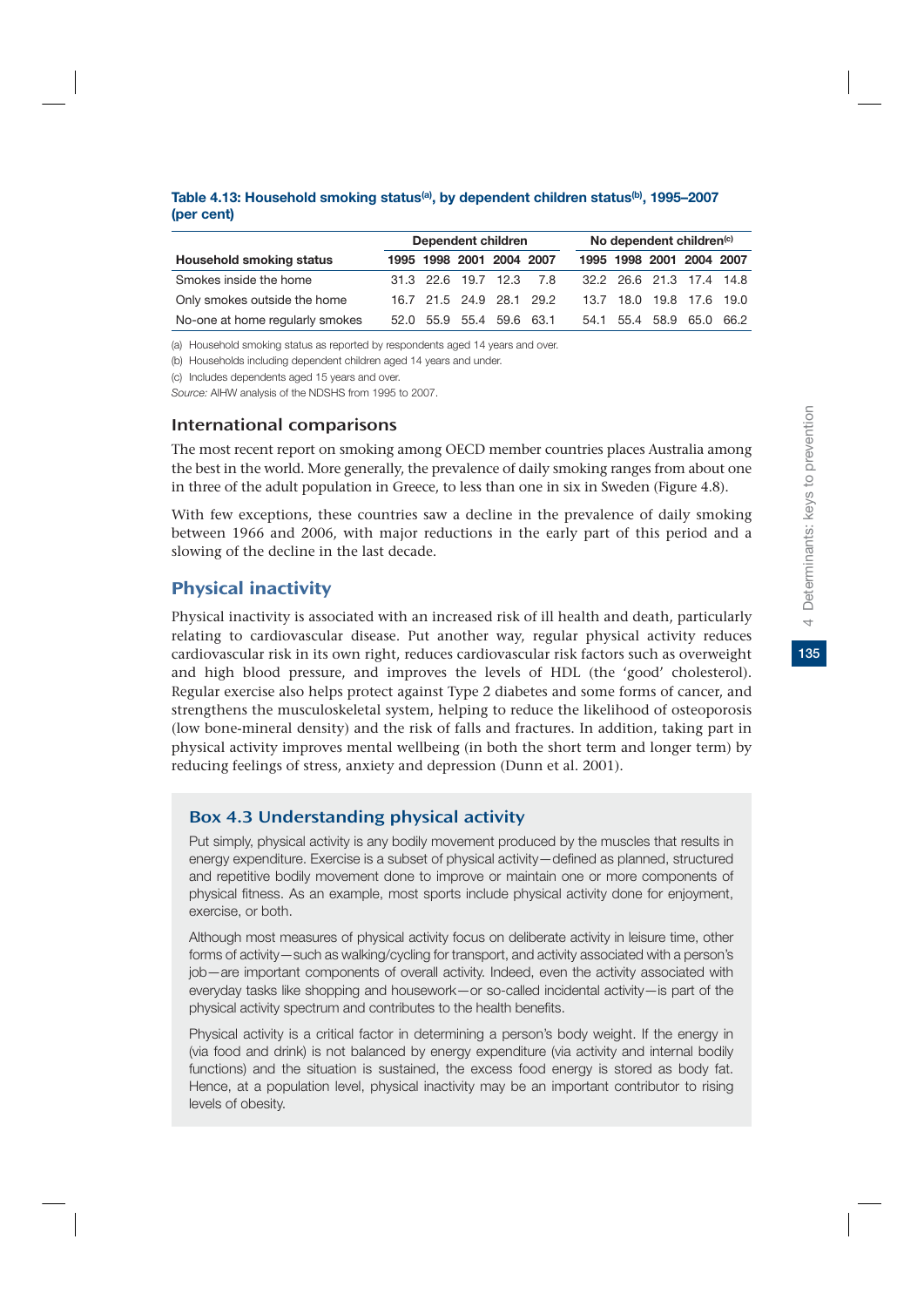

*Notes*

- 1. Data are for the year specified, or one to three years earlier or later. No data within this range were available for the Slovak Republic.
- 2. The prevalence of 16.8% for Australia reported here is for persons aged 15 years and over, and differs from that reported at the beginning of this section for persons aged 14 years and over.

*Sources:* OECD 2007; data from the 2007 NDSHS.

#### **Figure 4.8: Prevalence of daily smoking, population aged 15 years and over, selected OECD countries, 2006**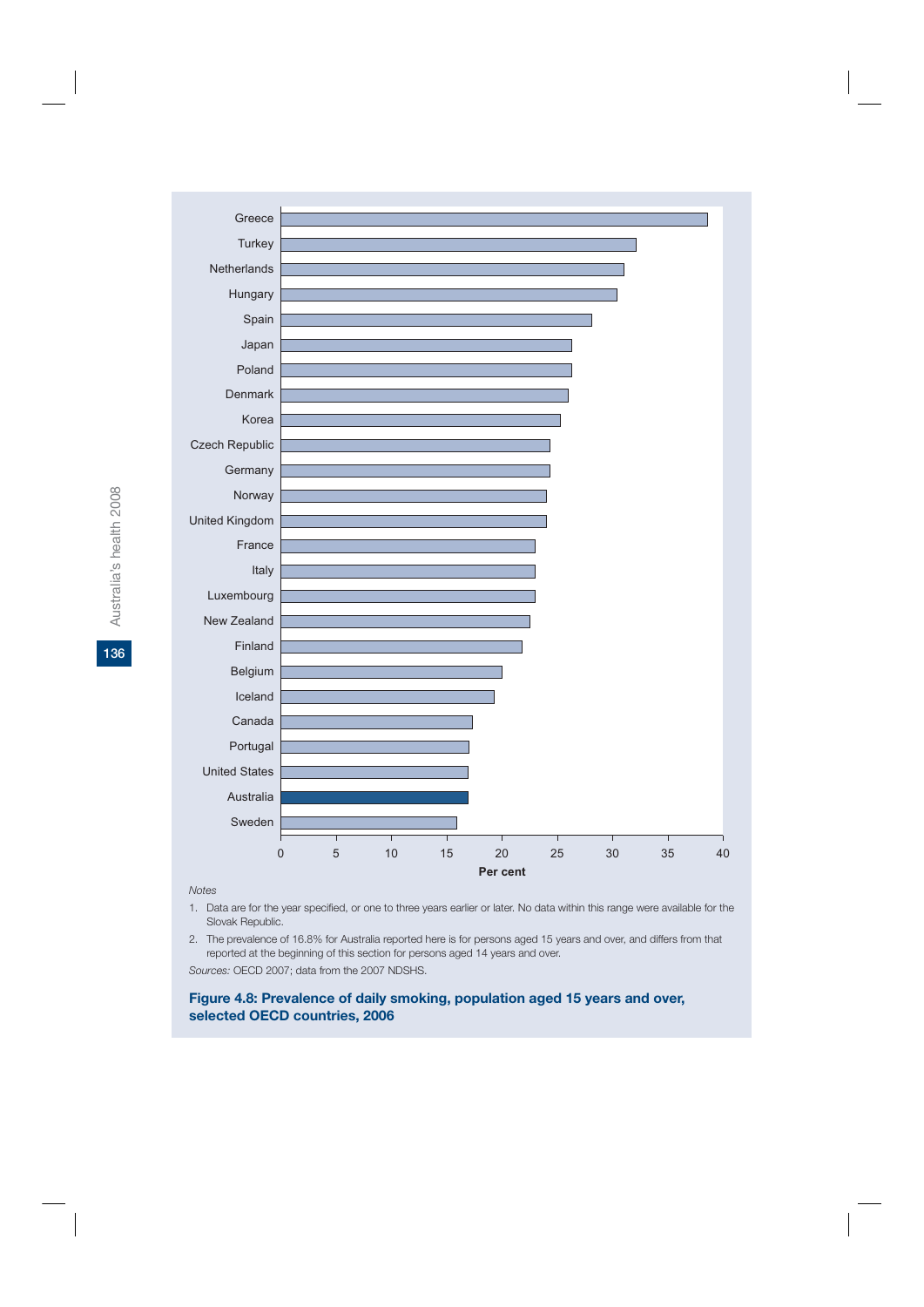Low levels of physical activity were estimated to have accounted for 6.7% of the burden of disease and injury in Australia in 2003, ranking it fourth among the more direct determinants of ill health (see Table 4.1). In addition, a recent report commissioned by Medibank Private estimated that the direct cost of physical inactivity in Australia was \$1,494 million per annum (2006–07 prices), or about 0.15% of gross domestic product (Econtech 2007). This estimate was based on the direct costs attributable to physical inactivity for the following medical conditions: coronary heart disease, stroke, Type 2 diabetes, mental disorders, breast cancer, colon cancer, and the incidence of fall-related injuries.

Assessed against the national physical activity guidelines (see Box 4.4), a significant majority of Australians are not physically active enough. Levels of physical activity in recent decades may reflect increased time spent in sedentary or minimally active states, perhaps as a result of labour-saving devices and passive forms of entertainment (such as computers, television, video games and the Internet). Low physical activity levels may also be related to increasing urbanisation, as well as reductions in 'active transport' among adults and children associated with increased car ownership and use, along with safety concerns leading to less walking, cycling and transport-related physical activity. Research also indicates that people perceive that they have less discretionary time available for exercise or sporting activities than in previous years (Bauman et al. 2002).

#### Box 4.4: National guidelines for physical activity

The National Physical Activity Guidelines for Australians (DHAC 1999) recommend at least 30 minutes of moderate-intensity physical activity on most, preferably all, days of the week. The guidelines for children and adolescents (DoHA 2004a, 2004b) recommend at least 60 minutes of moderate to vigorous physical activity every day. Examples of moderateintensity activity are brisk walking, swimming, doubles tennis and medium-paced cycling. More vigorous physical activity includes jogging and active sports like football and basketball. These guidelines correspond to the notion of 'sufficient' activity—the amount needed to obtain health benefits.

For population-monitoring purposes, there are two ways of calculating 'sufficient' activity. These are: 'sufficient time' (at least 150 minutes per week of moderate-intensity physical activity, with each minute of vigorous activity counted as two minutes of moderate activity); and 'sufficient time and sessions' (at least 150 minutes of moderate-intensity physical activity accrued over at least five sessions per week, with vigorous activity counted double). Sufficient time and sessions is the preferred measure of sufficient activity for health as it takes into account the frequency of physical activity as well as duration. Research suggests that even shorter sessions (down to 10 minutes) can be beneficial as well, provided they add up to the required total over the week.

# Measuring physical activity

Various methods are available to measure physical activity, so results from different surveys can provide different estimates of the proportion of people who are sufficiently active for health. The data obtained from the 1997, 1999 and 2000 National Physical Activity Surveys (NPAS) align closely to the recommended levels of activity in the national guidelines and allow assessment of physical activity in relation to the 'sufficient time and sessions' measure (see Box 4.4). This series of surveys examined self-reported participation in walking (including walking for transport), other moderate activity and vigorous activity during leisure time, using the Active Australia Survey instrument. More recent data using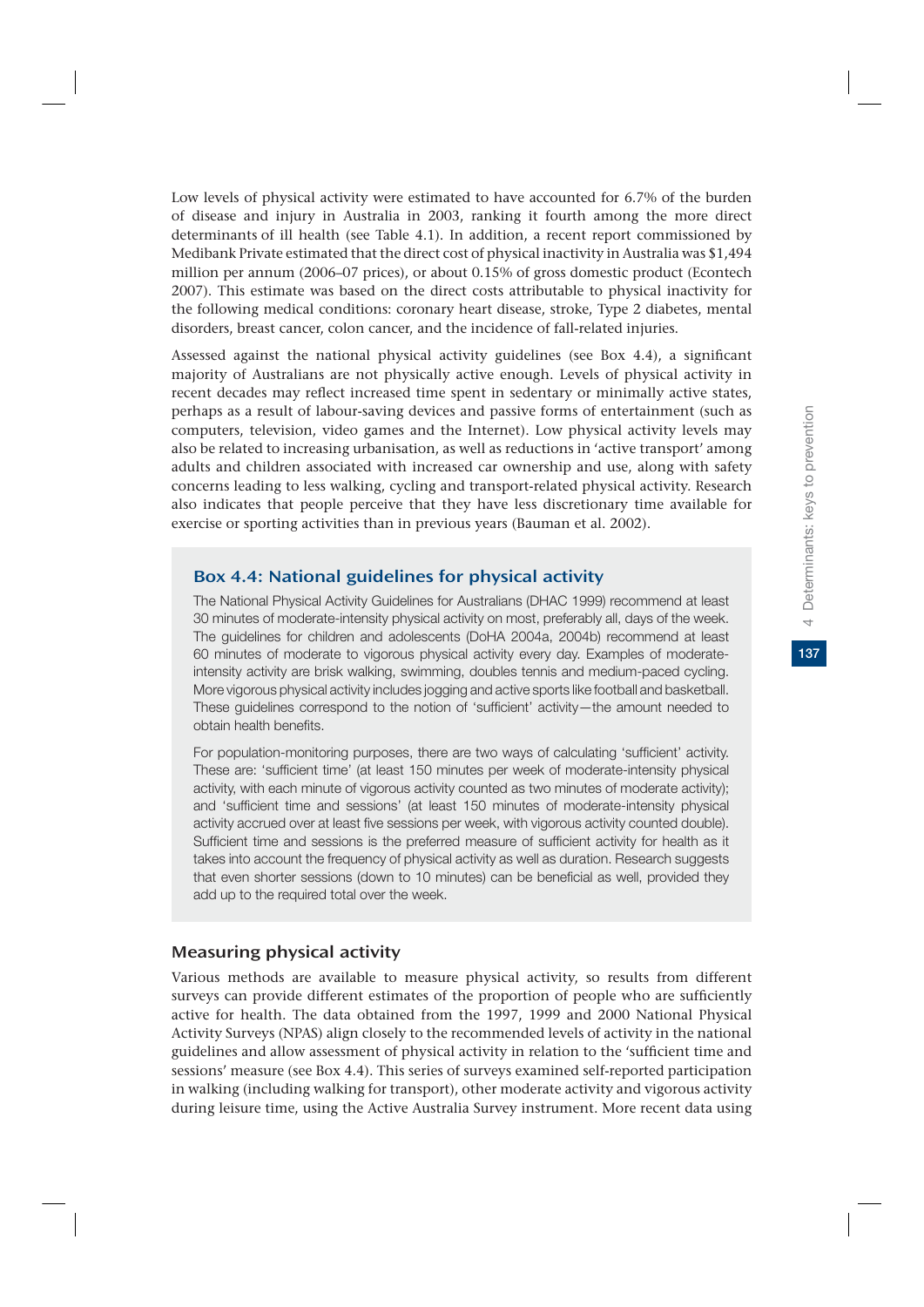the same instrument are available from state and territory surveys, conducted using computer-assisted telephone interviewing (CATI).

Non-leisure time physical activity, such as activity at work or around the house, also contributes to overall physical activity. However, this component of physical activity is difficult to measure, and the methods used to measure it are not generally practical for use in population surveys.

### Prevalence and trends

Estimates from the 2004 state and territory CATI surveys suggest that half of adults are not undertaking sufficient physical activity (AIHW 2006) (relates to *NHPC indicator 2.08*). Females reported higher levels of inactivity than males in all states and territories. Data from the 2000 NPAS show that the most inactive adults were aged 30–59 years and the most active were aged 18–29 years, for both males and females. The proportion reporting no leisure time physical activity over the previous week increased with age, from about 1 in 10 aged 18–29 years to 2 in 10 aged 45 years and over.

The 2004–05 National Health Survey (NHS) also included a measure of physical activity. Overall, about one-third of both men and women reported that they did not exercise in the 2 weeks before the survey. Somewhat surprisingly, the inactivity tended to increase only modestly with age, except that persons aged 75 years and over were much less likely to have exercised than the younger age groups (Figure 4.9).



**Figure 4.9: Prevalence of no exercise in the previous 2 weeks, 2004–05**

Available data suggest little change in physical activity patterns during the 1980s and much of the 1990s in Australia, although there was an increase in the estimated proportion of Australians with lower-than-recommended levels of physical activity between the 1997 and 2000 NPAS surveys (from 49% to 54%). During this latter period, the prevalence of insufficient levels of physical activity increased among males and females and for all age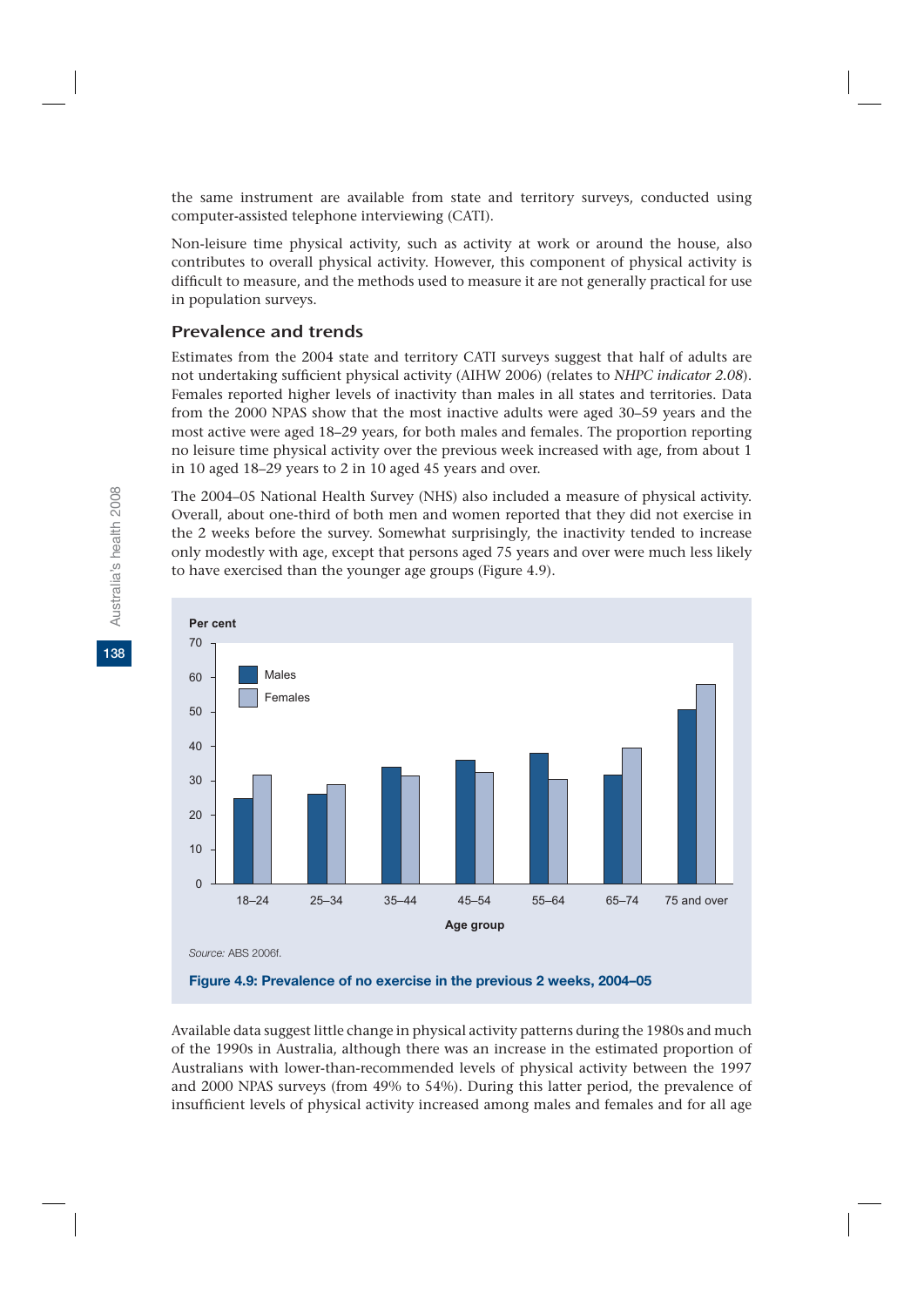groups under 60 years. Data from the 1995, 2001 and 2004–05 NHS also suggest little change in physical activity patterns, with the proportion of people aged 18 years and over reporting sedentary or very low levels of physical activity (that is, less than 100 minutes of exercise over 2 weeks) remaining around 30–35% (ABS 2006f).

# Specific population groups

Physical activity is very important in maintaining and improving health and wellbeing in older age groups, particularly for preventing falls and broken bones. Inactivity in elderly people is associated with a loss of both balance and bone mass. The findings from the 2000 NPAS suggest that about 21% and 14% of older Australian males and females, respectively, had sedentary levels of activity, and a further 33% and 44% had some activity but it was not 'sufficient'.

Physical activity is also essential for the healthy growth and development of children. Although there are no recent national data on the physical activity levels of Australian children and adolescents, surveys conducted among school children in New South Wales and Western Australia found that between one-quarter and one-third of students surveyed had too little physical activity (Booth et al. 2006; Hands et al. 2004). However, the NSW survey showed that physical activity among school children had increased over the period 1985–2004, even though there were increases in rates of overweight and obesity over the same period.

The National Aboriginal and Torres Strait Islander Health Survey found that the proportion of Indigenous people aged 15 years and over in non-remote areas with sedentary or low levels of exercise was higher in 2004–05 than in 2001 (75% compared with 68%)(ABS 2006f, 2006g). After adjusting for differences in the age structure of the Indigenous and other Australian populations, Indigenous people in non-remote areas were as likely as other Australians to be sedentary or engaged only in low levels of exercise in 2004–05.

# Alcohol consumption

Excessive alcohol consumption is a major risk factor for morbidity and mortality. The World Health Organization estimates that, worldwide in 2002, alcohol caused 3.2% of deaths (1.8 million) and 4.0% of the burden of disease (WHO 2002). In Australia, it has been estimated that harm from alcohol was the cause of 3.8% of the burden of disease for males and 0.7% for females, ranking it sixth out of the 14 risk factors studied (Table 4.1).

There are also social costs to the consumption of alcohol. In Australia in 2004–05, the total tangible cost attributed to alcohol consumption (which includes lost productivity, healthcare costs, road accident-related costs and crime-related costs) was an estimated \$10.8 billion (Collins & Lapsley 2008), or around 1.2% of gross domestic product.

Nevertheless, some benefits are thought to arise in the longer term from low to moderate alcohol consumption, largely through reduced risk of stroke and coronary heart disease and largely in older females. The net harm associated with alcohol consumption, after taking into account these benefits, was estimated at around 2.0% of the total burden of disease in Australia in 2003.

# Alcohol consumption patterns

Analysis of the NDSHS from 1993 to 2007 shows that four in five Australians aged 14 years and over drank alcohol, and one in ten did so daily (Table 4.14). In 2007, an estimated 82.9% of Australians had drunk alcohol in the past year. These rates have been fairly stable since 1993.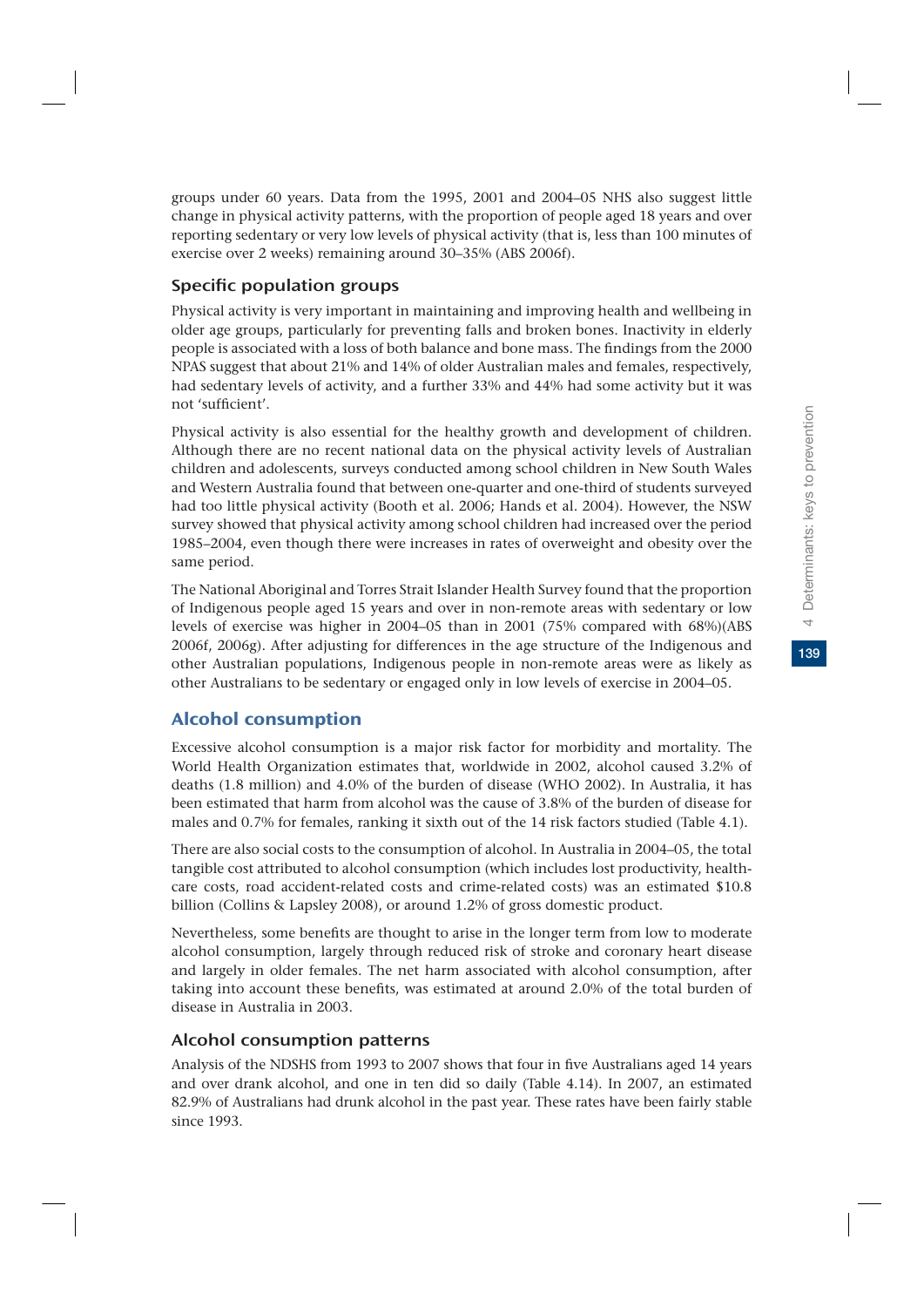| <b>Drinking status</b>        | 1993 | 1995 | 1998 | 2001 | 2004 | 2007 |
|-------------------------------|------|------|------|------|------|------|
| Daily                         | 8.5  | 8.8  | 8.5  | 8.3  | 8.9  | 8.1  |
| Weekly                        | 39.9 | 35.2 | 40.1 | 39.5 | 41.2 | 41.3 |
| Less than weekly              | 29.5 | 34.3 | 31.9 | 34.6 | 33.5 | 33.5 |
| $Ex$ -drinkers <sup>(a)</sup> | 9.0  | 9.5  | 10.0 | 8.0  | 7.1  | 7.0  |
| Never a full serve of alcohol | 13.0 | 12.2 | 9.4  | 9.6  | 9.3  | 10.1 |

#### **Table 4.14: Alcohol drinking status, population aged 14 years and over, 1993–2007 (per cent)**

(a) Ex-drinkers are those who consumed at least a full serve of alcohol in their lives, but not in the last 12 months. *Sources:* AIHW 2005; data from the 2007 NDSHS.

#### International comparisons

For international comparison purposes, a useful measure is per person consumption of pure alcohol. This is a method of taking into account the different alcohol content of different beverages—for example, a typical Australian beer contains 5% alcohol per volume, meaning that a 375 mL bottle will contain about 19 mL of pure alcohol. Using this measure, in 2006 Australia ranked in the middle of the OECD countries, at around 10 litres of alcohol per person aged 15 years or over per year (Figure 4.10). Across these 30 countries, consumption ranged from 16 litres per person per year in Luxembourg down to 1 litre in Turkey.

The pattern of change over time in per person alcohol consumption varies among the OECD countries. For the majority, including Australia, there appears to have been a peak of consumption in the 1970s and 1980s, then reductions over the 1990s and early 21st century. A few countries, notably Ireland and the United Kingdom, had an increase in consumption over the past 40 years, whereas Portugal and Italy had a major decrease.

# Risk of harm from alcohol consumption

In 2001, the National Health and Medical Research Council (NHMRC) published alcohol consumption guidelines for males and females (NHMRC 2001a). They are expressed in terms of short-term and long-term risk of harm (injury, ill health and death). In late 2007, the NHMRC proposed revised guidelines, with the simplified overall recommendation that men and women not consume more than two standard drinks on any drinking occasion. This section reports against the 2001 guidelines, consistent with earlier AIHW reporting of alcohol risk.

According to the 2007 NDSHS, 17.1% of Australians aged 14 years and over had not consumed alcohol in the previous 12 months. Assessed against the 2001 guidelines, 10.3% had consumed at levels considered risky for health in the long term, and 20.4% had consumed—at least monthly—in a way that is risky for health in the short term (*NHPC indicator 2.06*).

Combining these, 60.8% of Australians in 2007 had drunk at levels considered low risk for harm in both the short and long term, and 8.6% had drunk at levels considered risky or high risk for both short-term and long-term harm (Table 4.15). (The words 'high risk', 'low risk' and 'risky' used below are also in terms of the 2001 guidelines.)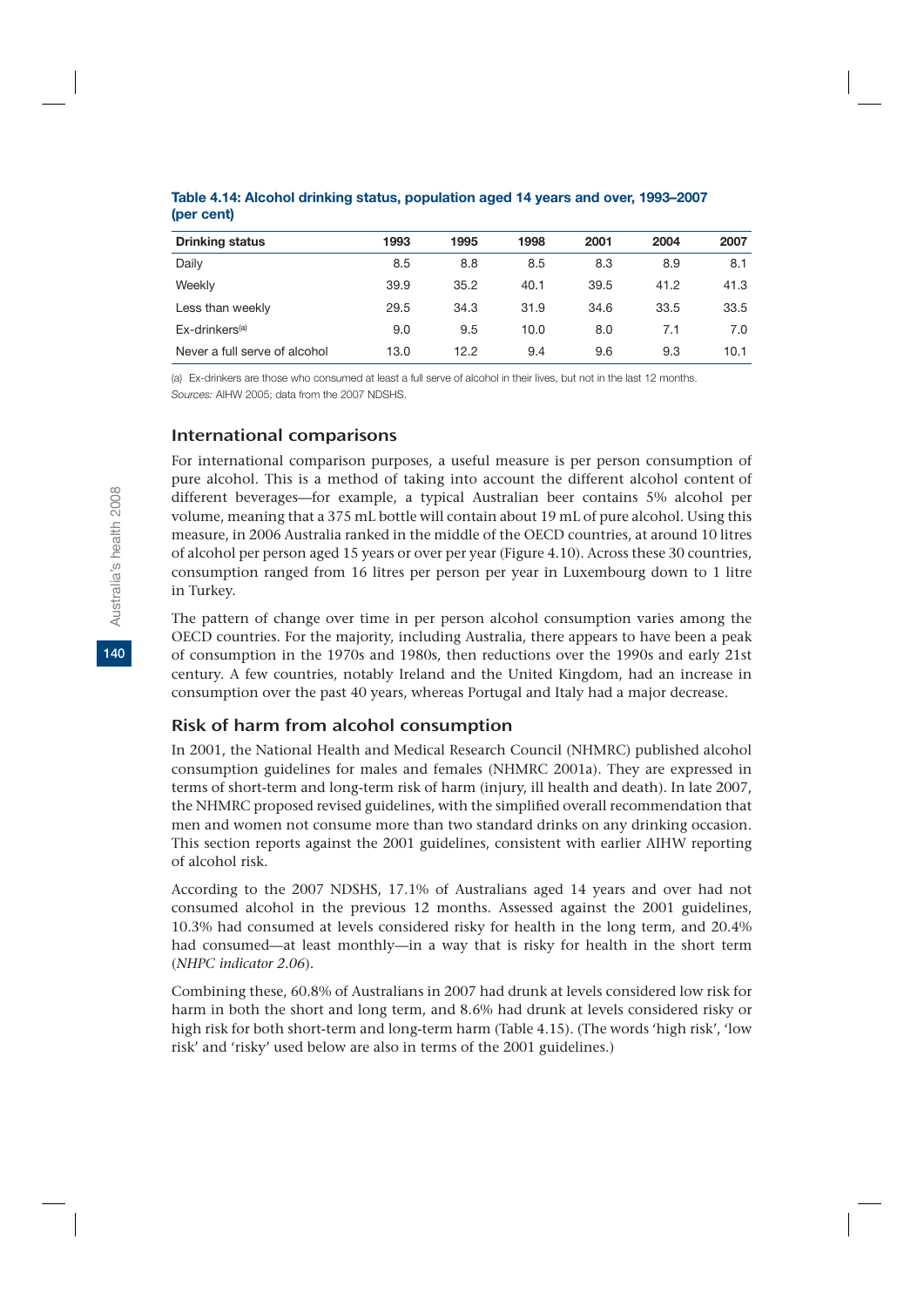

*Note:* Data are for 2006, or one to three years earlier or later. *Source:* OECD 2007.

**Figure 4.10: Alcohol consumption, population aged 15 years and over, OECD countries, 2006**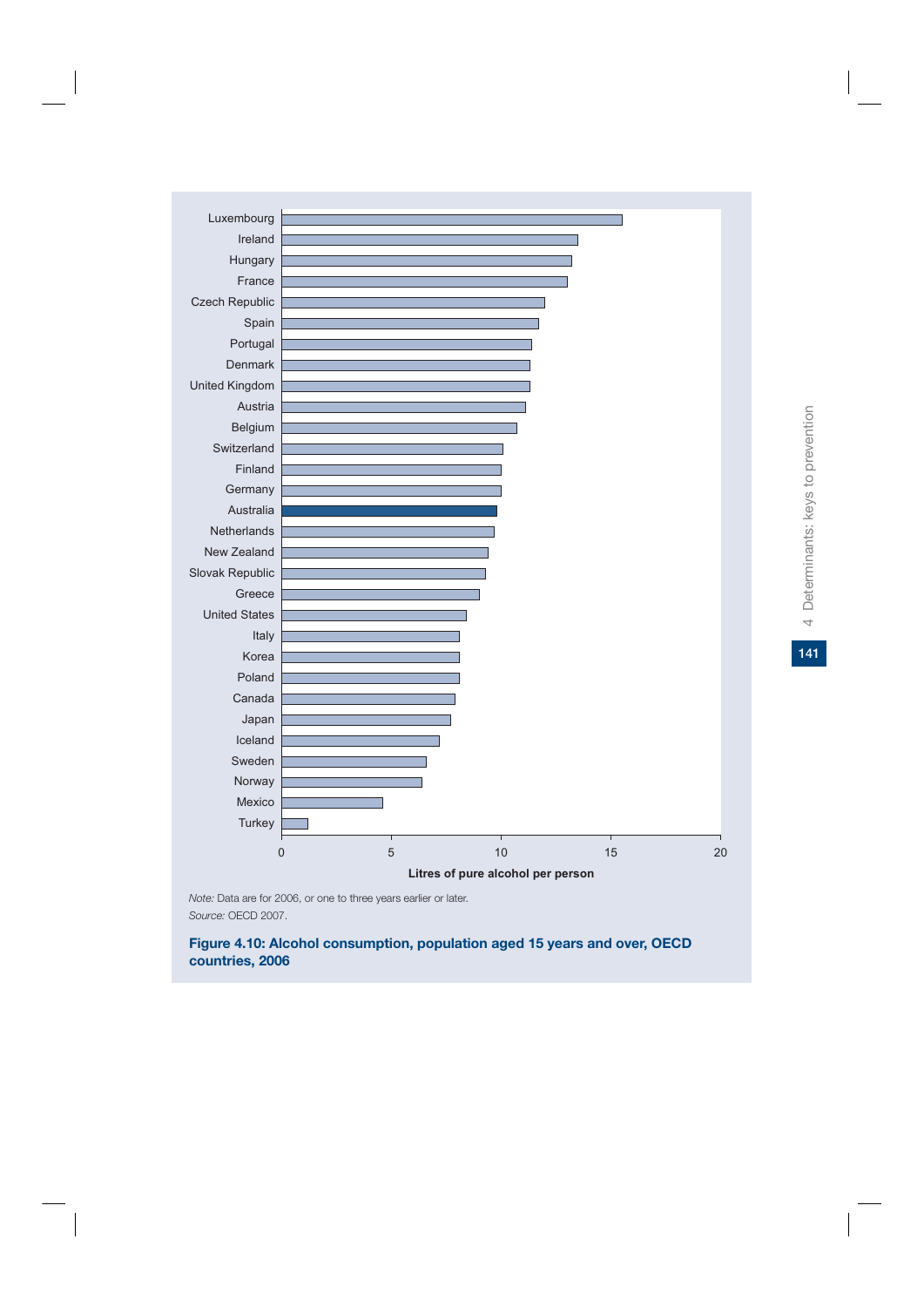|                    |                      | Short-term risk <sup>(a)</sup> |                              |              |
|--------------------|----------------------|--------------------------------|------------------------------|--------------|
| Long-term risk     | <b>Abstainer</b>     | Low risk                       | <b>Risky or</b><br>high risk | <b>Total</b> |
| <b>Males</b>       |                      |                                |                              |              |
| Abstainer          | 14.0                 | . .                            | $\ddotsc$                    | 14.0         |
| Low risk           | . .                  | 60.9                           | 14.9                         | 75.8         |
| Risky or high risk | . .                  | 1.4                            | 8.8                          | 10.2         |
| Total              | 14.0                 | 62.3                           | 23.7                         | 100.0        |
| <b>Females</b>     |                      |                                |                              |              |
| Abstainer          | 20.1                 | . .                            | . .                          | 20.1         |
| Low risk           | . .                  | 60.6                           | 8.8                          | 69.4         |
| Risky or high risk | $\ddot{\phantom{0}}$ | 2.1                            | 8.4                          | 10.5         |
| Total              | 20.1                 | 62.7                           | 17.2                         | 100.0        |
| <b>Persons</b>     |                      |                                |                              |              |
| Abstainer          | 17.1                 | . .                            | $\ddotsc$                    | 17.1         |
| Low risk           | . .                  | 60.8                           | 11.8                         | 72.6         |
| Risky or high risk | . .                  | 1.7                            | 8.6                          | 10.3         |
| Total              | 17.1                 | 62.5                           | 20.4                         | 100.0        |

#### **Table 4.15: Risk of harm from alcohol, population aged 14 years and over, 2007 (per cent)**

. . Not applicable.

(a) At least once per month.

*Source:* Data from the 2007 NDSHS.

#### Alcohol use and psychological distress

Analysis of the 2007 NDSHS shows that adult high-risk drinkers (15.3%) were more likely than adult low-risk drinkers (8.5%) to experience high or very high levels of psychological distress. These findings were based on the Kessler 10 scale (K10), which was developed for screening populations for psychological distress. The scale consists of 10 questions on nonspecific psychological distress and relates to the level of anxiety and depressive symptoms a person may have experienced in the preceding 4-week period. The psychological distress may have preceded the alcohol use for some and, for others, alcohol use may have preceded the psychological distress.

# Illicit drug use

Illicit drug use covers:

- the use of drugs which are illegal to possess (such as heroin and ecstasy)
- the use of volatile substances as inhalants (such as glue, solvent and petrol)
- the non-medical use of prescribed drugs.

Illicit drug use is a major risk factor for ill health and death, being associated with HIV/AIDS, hepatitis C virus (HCV), low birthweight, malnutrition, infective endocarditis (leading to damage to the heart valves), poisoning, mental illness, suicide, self-inflicted injury and overdose. The WHO estimates that globally 0.4% of deaths (0.2 million annually) and 0.8% of the total burden of disease are attributable to illicit drug use (WHO 2002).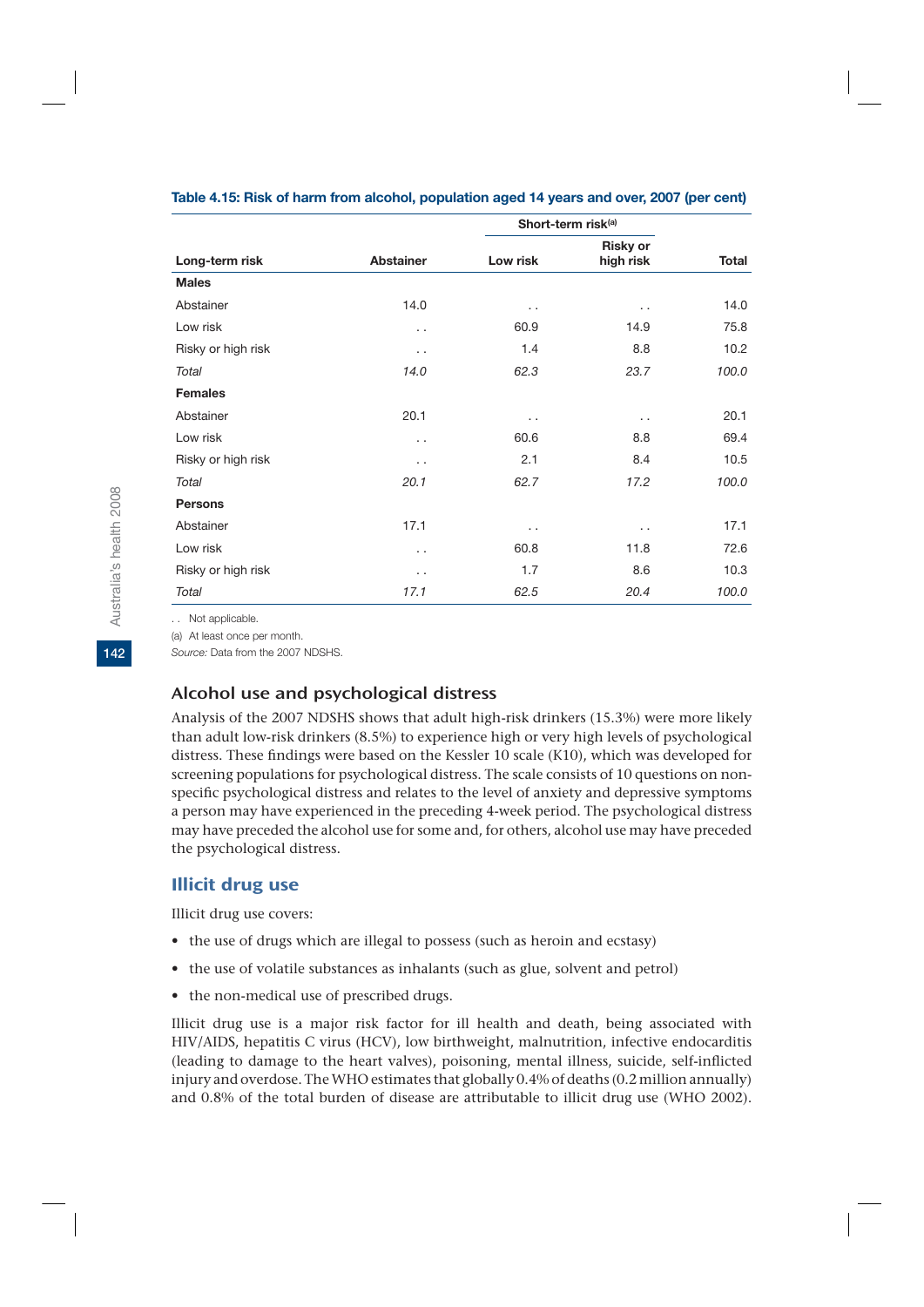In Australia, it is estimated that 2.0% of the burden of disease in 2003 was attributable to the use of illicit drugs, ranking it eighth out of the 14 risk factors studied (Table 4.1).

### Trends in recent illicit drug use

According to the 2007 NDSHS, around 13.4% of the Australian population aged 14 years and over used illicit drugs in 2007 (Table 4.16). However, over recent years there have been decreases for each type of drug, with few exceptions. Marijuana/cannabis, at 9.1%, was the recently used illicit drug most commonly reported by this population—a small decline from rates of around 13% in most survey years between 1993 and 2001. Ecstasy was the second most common, used by an estimated 3.5% of the population in 2007, and more prevalent than meth/amphetamine (mainly methamphetamine, which includes 'ice') at 2.3%.

| <b>Substance</b>                                 | 1993 | 1995 | 1998 | 2001 | 2004 | 2007 |
|--------------------------------------------------|------|------|------|------|------|------|
| Marijuana/cannabis                               | 12.7 | 13.1 | 17.9 | 12.9 | 11.3 | 9.1  |
| Ecstasy <sup>(b)</sup>                           | 1.2  | 0.9  | 2.4  | 2.9  | 3.4  | 3.5  |
| Pain-killers/analgesics <sup>(c)</sup>           | 1.7  | 3.5  | 5.2  | 3.1  | 3.1  | 2.5  |
| Meth/amphetamine, including 'ice' <sup>(c)</sup> | 2.0  | 2.1  | 3.7  | 3.4  | 3.2  | 2.3  |
| Cocaine                                          | 0.5  | 1.0  | 1.4  | 1.3  | 1.0  | 1.6  |
| Tranquillisers/sleeping pills <sup>(c)</sup>     | 0.9  | 0.6  | 3.0  | 1.1  | 1.0  | 1.4  |
| Hallucinogens                                    | 1.3  | 1.8  | 3.0  | 1.1  | 0.7  | 0.6  |
| Injected drugs                                   | 0.5  | 0.6  | 0.8  | 0.6  | 0.4  | 0.5  |
| <b>Inhalants</b>                                 | 0.6  | 0.6  | 0.9  | 0.4  | 0.4  | 0.4  |
| Ketamine                                         | n.a. | n.a. | n.a. | n.a. | 0.3  | 0.2  |
| Heroin                                           | 0.2  | 0.4  | 0.8  | 0.2  | 0.2  | 0.2  |
| Other opiates/opioids <sup>(c)</sup>             | n.a. | n.a. | n.a. | 0.3  | 0.2  | 0.2  |
| Barbiturates <sup>(c)</sup>                      | 0.4  | 0.2  | 0.3  | 0.2  | 0.2  | 0.1  |
| Methadone <sup>(d)</sup>                         | n.a. | n.a. | 0.2  | 0.1  | 0.1  | 0.1  |
| Steroids <sup>(c)</sup>                          | 0.3  | 0.2  | 0.2  | 0.2  |      | 0.1  |
| GHB <sup>(e)</sup>                               | n.a. | n.a. | n.a. | n.a. | 0.1  | 0.1  |
| Any illicit drug                                 | 14.0 | 17.0 | 22.0 | 16.9 | 15.3 | 13.4 |
| None of the above                                | 86.0 | 83.0 | 78.0 | 83.1 | 84.7 | 86.6 |

#### Table 4.16: Summary of recent<sup>(a)</sup> illicit drug use; population aged 14 years and over, **1993–2007 (per cent)**

(a) Used in last 12 months.

(b) This category included substances known as 'designer drugs' before 2004.

(c) For non-medical purposes.

(d) For non-maintenance purposes.

(e) Gamma-hydroxybutyrate.

*Source:* AIHW 2005, data from the 2007 NDSHS.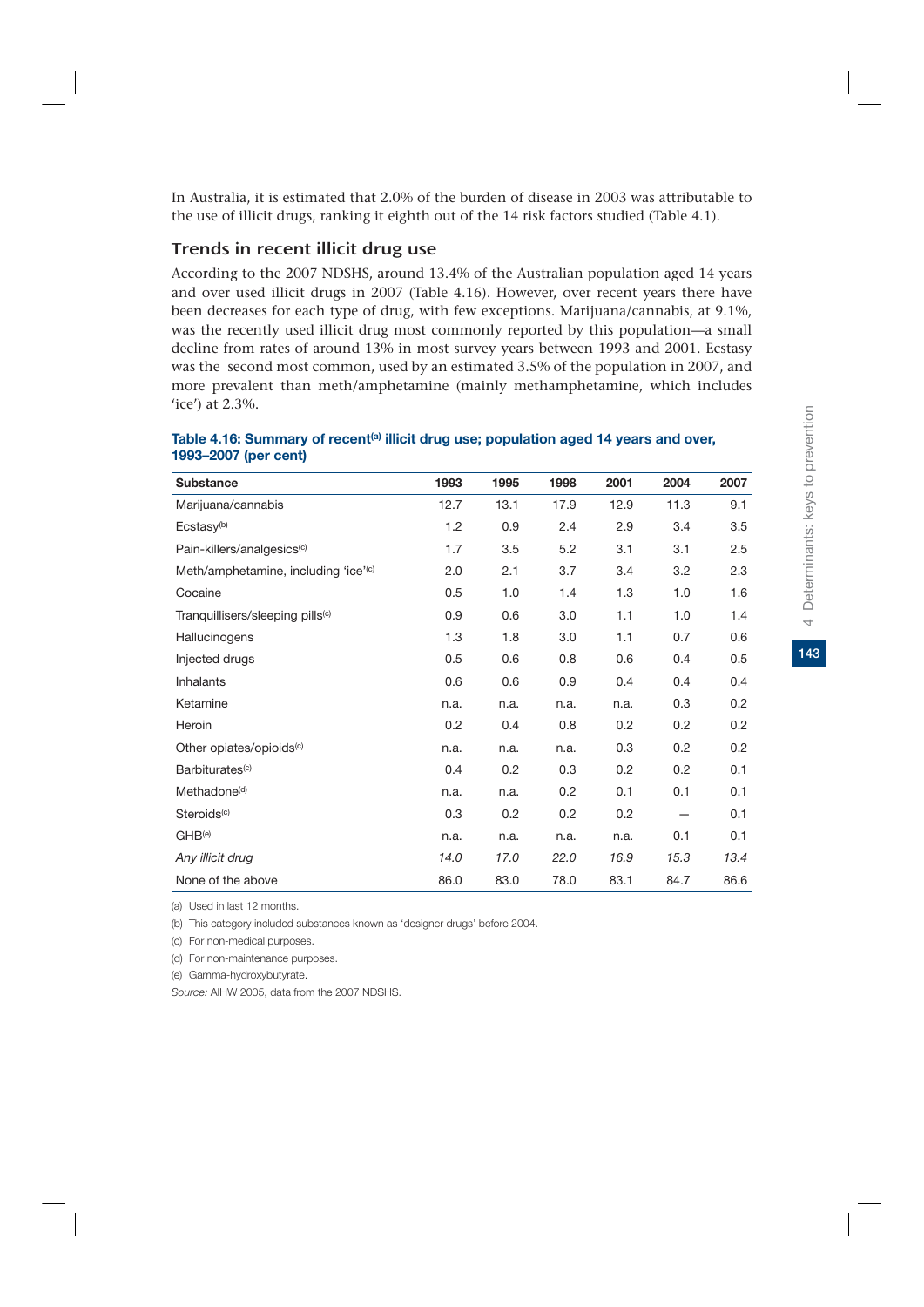# Young people's use of illicit drugs

In 2007, of the population aged 12–15 years, an estimated 4.6% had used an illicit drug in the previous year. Illicit drug use was more common for young people aged 16–17 years (18.9%), and even more common for those aged 18–19 years (23.4%).

Most illicit drug use in the  $12-15$  years age group was of marijuana/cannabis  $(2.7\%)$ , followed by the non-medical use of pain-killers (1.1%). For all other substances surveyed, the prevalence in this age group was less than 1%.

# Illicit drug use and psychological distress

Illicit drug use can be associated with a range of mental illnesses, and there has been much recent discussion of a relationship between heavy cannabis use and psychosis.

The 2007 NDSHS included the K10 scale of psychological distress, a set of questions that measures non-specific psychological distress related to the level of anxiety and depressive symptoms a person may have had over the previous 4 weeks.

Among the general community (aged 18 years and over, being the age range for which the K10 analysis is valid), less than 10% experienced high or very high levels of psychological distress (Table 4.17). But when this group is split into those who had used and those who had not used selected drugs in the last month, there was at least a twofold difference in that experience, with an almost sevenfold difference between users and non-users of heroin. However, by themselves these findings do not establish that drug use causes psychological distress, or vice versa.

|                            | Level of psychological distress |          |                    |
|----------------------------|---------------------------------|----------|--------------------|
| Substance/behaviour        | Low                             | Moderate | High and very high |
| All persons (aged 18+)     | 69.0                            | 21.1     | 9.8                |
| Any illicit drug           |                                 |          |                    |
| Used in the last month     | 51.2                            | 28.6     | 20.2               |
| Not used in the last month | 70.8                            | 20.5     | 8.7                |
| Marijuana/cannabis         |                                 |          |                    |
| Used in the last month     | 51.2                            | 27.2     | 21.5               |
| Not used in the last month | 70.1                            | 20.8     | 9.1                |
| Heroin                     |                                 |          |                    |
| Used in the last month     | 20.9                            | 14.2     | 64.9               |
| Not used in the last month | 69.2                            | 21.1     | 9.6                |
| Meth/amphetamines          |                                 |          |                    |
| Used in the last month     | 43.5                            | 35.3     | 21.2               |
| Not used in the last month | 69.6                            | 21.0     | 9.5                |
| Ecstasy                    |                                 |          |                    |
| Used in the last month     | 45.4                            | 34.4     | 20.2               |
| Not used in the last month | 69.5                            | 20.9     | 9.6                |

#### Table 4.17: Psychological distress<sup>(a)</sup>, by use of selected illicit drugs, persons aged 18 **years and over, 2007 (per cent)**

(a) Using the Kessler 10 scale of psychological distress.

*Source:* Data from the 2007 NDSHS.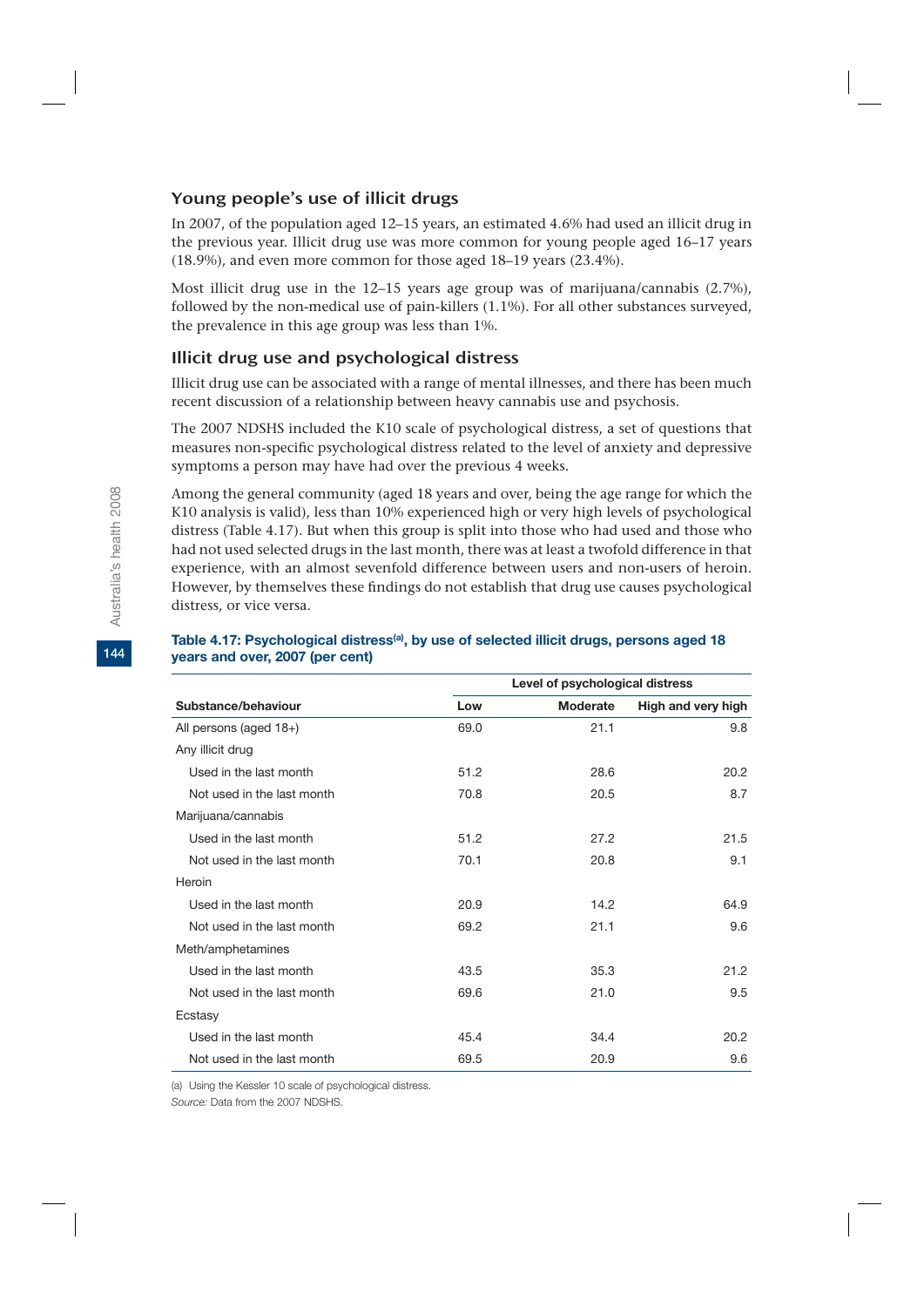# Injecting drug use

Apart from other risks, injecting drug use is a significant risk factor for transmitting bloodborne viruses such as HIV and HCV. From a national survey of clients of needle and syringe programs in 2006, around 2.8% of new HIV infections and 62% of HCV infections were attributed to injecting drug use (NCHECR 2007a).

Further, there is a strong association between the length of injecting practice and the prevalence of HCV. Of people with a history of injecting drug use for 10 years or more, 72% tested positive to HCV antibody compared with 18% of people with a history of injecting drug use of less than 3 years (Table 4.18). There is less evidence of such a relationship for HIV only 1.6% of the long-term injecting drug users tested were positive for HIV antibody.

| <b>History of injecting</b> | Tested positive to HIV antibody |                |                        | <b>Tested positive to HCV antibody</b> |                |                        |  |
|-----------------------------|---------------------------------|----------------|------------------------|----------------------------------------|----------------|------------------------|--|
| drug use                    | <b>Males</b>                    | <b>Females</b> | Persons <sup>(a)</sup> | <b>Males</b>                           | <b>Females</b> | Persons <sup>(a)</sup> |  |
| Less than 3 years           | 1.7                             |                | 1.0                    | 16                                     | 22             | 18                     |  |
| 3-5 years                   | 2.5                             |                | 1.4                    | 32                                     | 28             | 30                     |  |
| 6-10 years                  | 1.8                             | 0.6            | 1.5                    | 49                                     | 65             | 55                     |  |
| 10 or more years            | 2.3                             | 0.3            | 1.6                    | 70                                     | 75             | 72                     |  |
| History not reported        | 1.8                             |                | 1.4                    | 59                                     | 60             | 59                     |  |
| All                         | 2.1                             | 0.3            | 1.5                    | 60                                     | 64             | 62                     |  |

#### **Table 4.18: Prevalence of HIV or HCV antibodies among injecting drug users aged 14 years and over, by history of injecting drug use, 2006 (per cent)**

(a) Includes people whose sex was reported as transgender or whose sex was not reported. *Source:* NCHECR 2007a.

The proportion of injecting drug users at needle and syringe programs around Australia who reported re-use of someone else's used needle and syringe in the previous month rose from 16% in 2001 to 18% in 2004, then fell to 13% in 2006 (NCHECR 2007b) (*NHPC indicator 3.01*).

In 2006, re-use of someone else's needle and syringe was generally reported as after use by only one person (7% of all participants), typically a regular sex partner (6%). Re-use of someone else's used equipment (other than needles and syringes) in the previous month was somewhat more common, at 20% for spoons and 15% for water.

# Dietary behaviour

Diet plays a major role in health and in recent decades much evidence has shown that it can either reduce or increase the risk of various diseases (NHMRC 2003a). The *Global strategy on diet, physical activity and health* highlights the role of healthy diets in preventing diseases such as cardiovascular disease, Type 2 diabetes and certain types of cancer, which contribute substantially to the global burden of disease, death and disability (WHO 2006).

In Australia, current priorities for action on nutrition include promoting fruit and vegetable consumption, healthy weight, and good nutrition for mothers, babies and school-aged children, as well as improving nutrition for vulnerable groups and fostering the supply of safe and healthy food (SIGNAL 2001). There is evidence that Indigenous peoples have poorer nutrition-related health, so these priorities apply especially for them (NATSINWP 2001).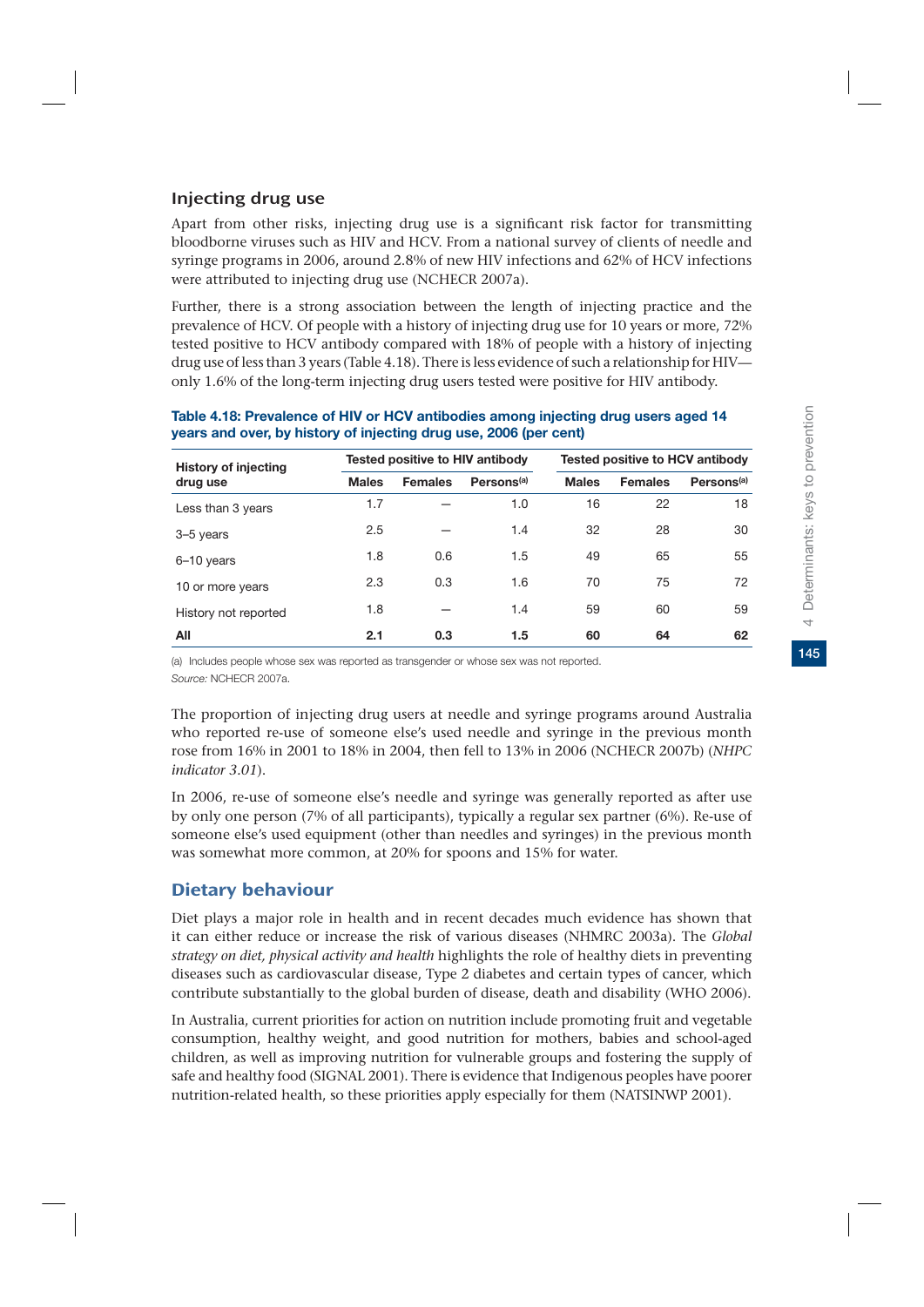The NHMRC dietary guidelines for children, adults and older Australians (2003a, 2003b, 1999) recommend consuming a wide variety of nutritious foods, including a high intake of plant foods such as cereals, fruit, vegetables, legumes and nuts; choosing foods low in salt; and limiting alcohol intake. The guidelines also highlight the value of breastfeeding, and of preparing and storing food safely. Moderating sugar and fat intake—especially saturated fat—is also a key component of Australian dietary guidelines.

It is widely believed that general overconsumption—consuming more kilojoules than are required to meet energy needs—is contributing to Australia's increase in obesity, although the extent of any overconsumption is not well documented at present.

There have been few national nutrition-related data collected in recent years in Australia, with detailed information about food and nutrient intakes last collected in 1995. However, the regular National Health Survey (NHS) collects limited information on nutrition-related behaviours, and there are also recent data available from state and territory health surveys.

#### Fruit and vegetable consumption

Fruit and vegetable consumption is strongly linked to the prevention of chronic disease and to better health. Inadequate fruit and vegetable consumption was estimated to be responsible for 2.1% of the total burden of disease in Australia in 2003, ranking seventh of the 14 risk factors studied (see Table 4.1), and 1.8% of the global burden of disease.

The NHMRC dietary guidelines recommend that adults consume two to four serves of fruit and four to eight serves of vegetables per day (NHMRC 2003a)—see Box 4.5 for examples of serves. However, large sections of the population do not consume these amounts. Analysis of self-reported data from the 2004–05 NHS shows that 86% of people aged 12 years or over consumed fewer than five serves of vegetables per day, and 46% consumed fewer than two serves of fruit (relates to *NHPC indicator 2.07*). The NHS data also show that younger adults tend to have lower levels of fruit and vegetable consumption than older adults.

#### Box 4.5 How much is a serve?

By convention a serve of fruit is 150g, and a serve of vegetables is 75g. The table below sets out some examples of everyday fruit and vegetables in terms of a 'serve'.

| <b>Fruit</b>                                                                    | <b>Vegetables</b>                                    |  |  |  |
|---------------------------------------------------------------------------------|------------------------------------------------------|--|--|--|
| 1 medium apple, orange, banana, etc.                                            | 1 medium potato, 1/2 medium sweet potato             |  |  |  |
| 2 items of small fruit such as apricots,<br>plums, etc.<br>About 8 strawberries | 1 cup of salad vegetables                            |  |  |  |
|                                                                                 | $\frac{1}{2}$ cup tomatoes, capsicum, cucumber, etc. |  |  |  |
|                                                                                 | $\frac{1}{2}$ cup carrots, swede, turnip, etc.       |  |  |  |
| 1 cup of canned fruit                                                           | 1/2 cup peas, broad beans, lentils, green            |  |  |  |
| $\frac{1}{2}$ cup of fruit juice                                                | beans, etc.                                          |  |  |  |
| About 4 dried apricots, $1\frac{1}{2}$ tablespoons<br>of sultanas               | 1/2 cup spinach, cabbage, broccoli, etc.             |  |  |  |
| About 20 grapes or cherries                                                     |                                                      |  |  |  |

*Source:* Adapted from DOHA & NHMRC 2003.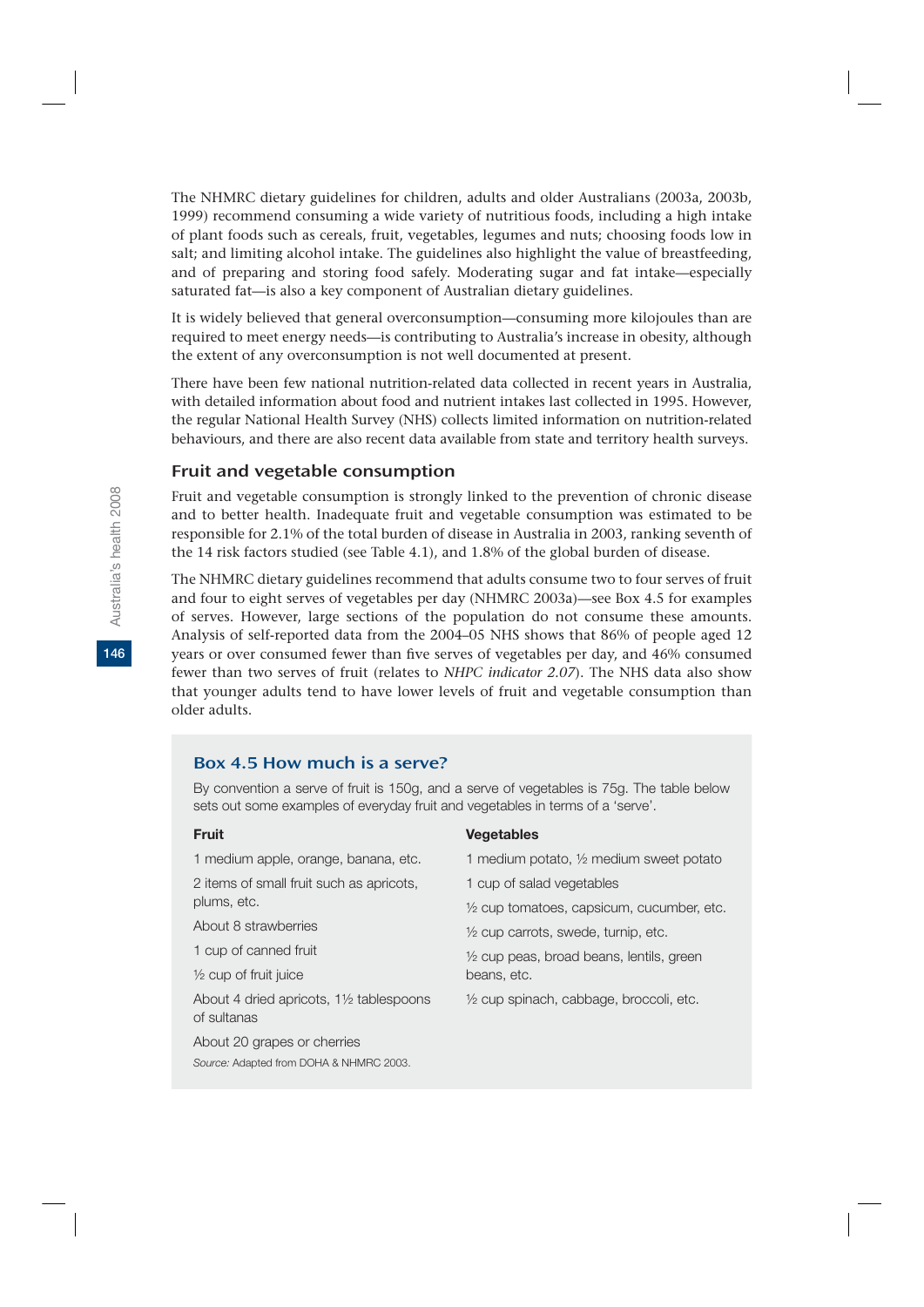Differences in consumption have also been noted in relation to socioeconomic status (SES) (Mishra et al. 2002), with persons from higher socioeconomic areas often found to have a healthier diet. From the NHS, it can be seen that 51% of those living in the worstoff areas ate too little fruit, compared with 41% of those in the best-off areas (Figure 4.11). In addition, a higher proportion of males ate too little fruit compared with females, across all SES groups. There was little difference in vegetable consumption across groups, with around 88% of males and 84% of females eating too few serves of vegetables.



**Figure 4.11: Inadequate consumption of fruit and vegetables, by socioeconomic status (SES), 2004–05**

# Saturated fat intake

Saturated fat is one of the three main types of fat, the other two being polyunsaturated and monounsaturated. It is solid at room temperature, as distinct from the other two 'oily' groups, and is mainly found in animal meats and products. A diet high in saturated fat increases the risk of coronary heart disease through its effect on raising the blood cholesterol level, notably its low-density lipoprotein component.

As dairy products contribute significantly to saturated fat intake, the proportion of people who usually consume whole ('full-cream') milk may be a useful indicator of saturated fat intake (Marks et al. 2001). Data from the 2004–05 NHS indicate that, overall, males were more likely than females to usually consume whole milk (52% compared with 39%), and that consumption of whole milk was lowest among those aged 45–74 years (Figure 4.12). In 1995, saturated fat accounted for around 13% of total energy intake by Australian adults, higher than the recommended maximum level of 10% (AIHW 2004).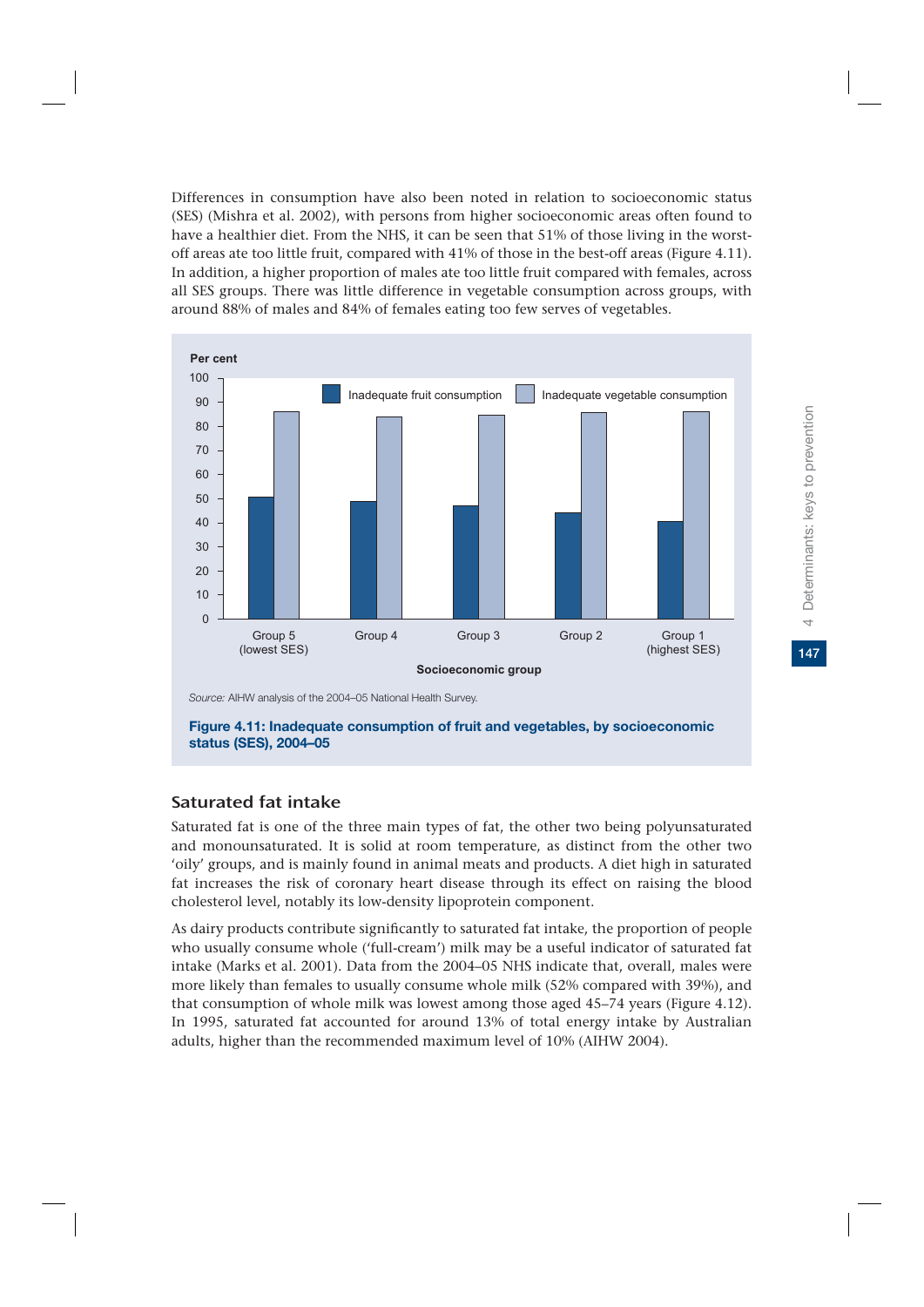

Another fat linked to an increased risk of heart disease is 'trans fat'. It is a type of unsaturated fat but it has an effect on the blood cholesterol level similar to saturated fat. It occurs naturally in very small amounts, but is also formed in commercial production of fats and is found in some margarines and processed foods. However, it is estimated that the amount in the Australian diet is quite low by international standards (FSANZ 2006).

# Nutrient deficiencies

Nutrient deficiencies are a re-emerging issue in Australia. Concerns over deficiency of folate (a B vitamin) in the Australian population has led to the mandatory fortification of foods with folic acid—the synthetic form of folate used in supplements and for fortifying foods (FSANZ 2007). Folate is important for preventing spina bifida and other neural tube defects during fetal development, and the NHMRC (1994) recommends that females capable of becoming pregnant consume 400 micrograms per day of folate.

However, the 1995 National Nutrition Survey showed that only 1% of females aged 15–49 years consumed the recommended amount in their diet (excluding supplements) (Abraham & Webb 2001). Data from the 2001 NHS showed that 11% of females aged 18–49 years were deliberately increasing their intake of folate, with 7% deliberately taking vitamin or mineral supplements because they contained folic acid. Further, 6.5% of females deliberately consumed food fortified with folic acid and 2.1% deliberately consumed fortified drinks (ABS 2003a).

Concerns over vitamin D deficiency have also been raised recently (for example Working Group of the Australian and New Zealand Bone and Mineral Society, Endocrine Society of Australia & Osteoporosis Australia 2005). Vitamin D is obtained through the diet and also via the skin as a result of exposure to sunlight. Populations with limited sun exposure for example, those in aged care facilities, or women whose clothes cover nearly all their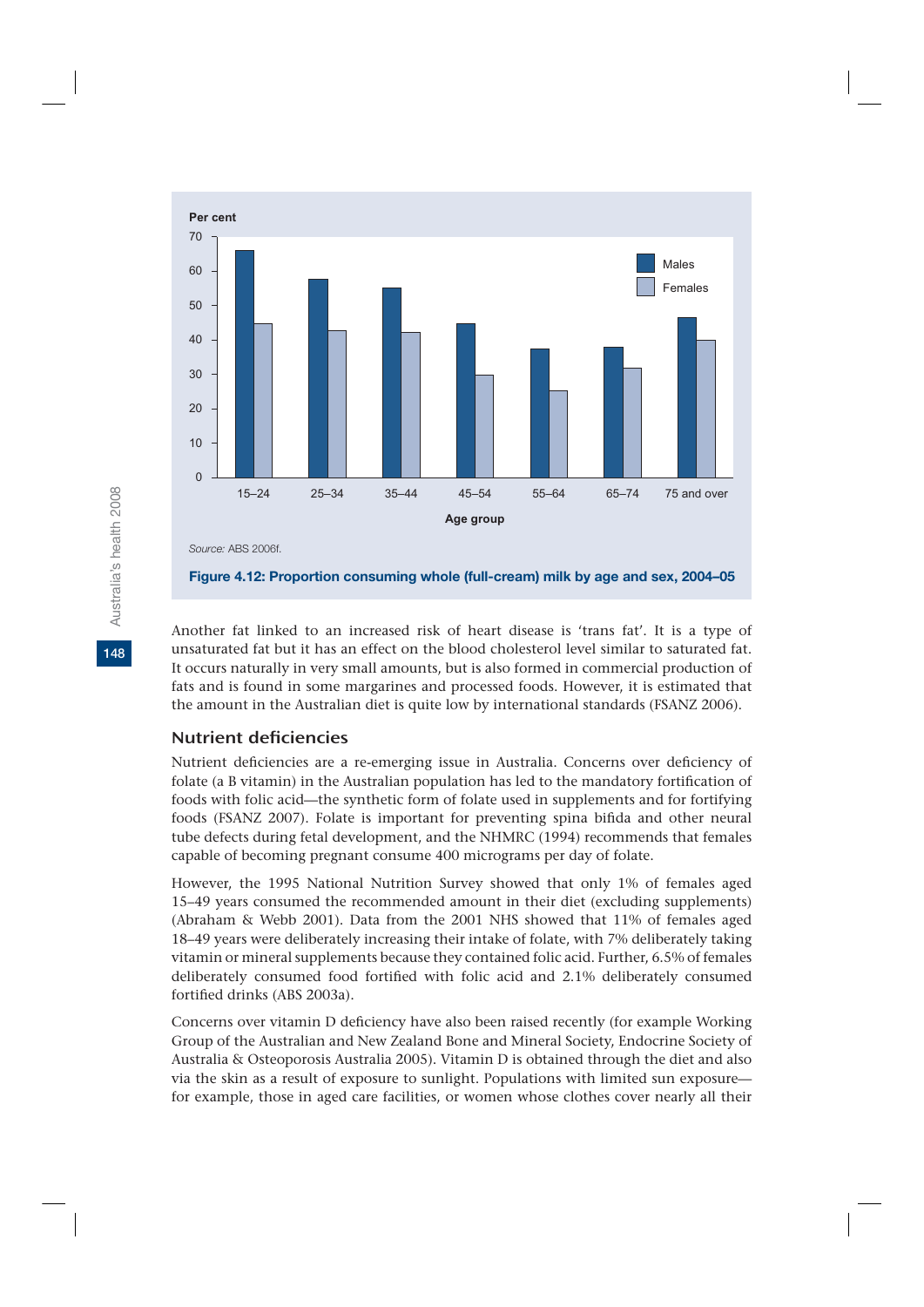Another modern nutrient deficiency concern relates to low fruit and vegetable consumption: a case of scurvy (vitamin C deficiency) was recently documented in a young Australian male who consumed almost no fruit and vegetables as part of his usual diet (Mapp & Coughlin 2006). Data from the 2004–05 NHS indicate that 7% of the population do not usually eat fruit each day, and 1% do not usually eat vegetables (ABS 2006f).

### Breastfeeding

Australian recommendations for breastfeeding reflect the international recommendations of exclusive breastfeeding for the first 6 months of life, with introduction of complementary foods and continued breastfeeding from 6 months of age (NHMRC 2003b). These recommendations are based on the nutritional, health, social and economic benefits of breastfeeding. Evidence is accumulating of the protective role breastfeeding may have in several chronic diseases including Type 1 diabetes, inflammatory bowel disease and allergic diseases (NHMRC 2003b). Breastfeeding has also been seen to play an important role in helping to prevent obesity in children, attributed to physiological factors in human milk as well as feeding and parenting patterns associated with breastfeeding.

The proportion of Australian infants ever breastfed has remained fairly constant over the period 1995–2005, at around 86–88% (ABS 2003b, 2006f). However, in non-remote areas Indigenous mothers appear to be less likely to initiate and continue breastfeeding than other Australian mothers: in 2004–05, 79% of Indigenous children aged 0–3 years were reported as having ever been breastfed (including those currently breastfed) compared with 88% of other children. Similarly, 30% of Indigenous children in non-remote areas had been breastfed for 6 months or more compared with 36% of other children (Figure 4.13).



*Source:* ABS 2006g.

#### **Figure 4.13: Breastfeeding status of infants aged 0–3 years in non-remote areas, 2004–05**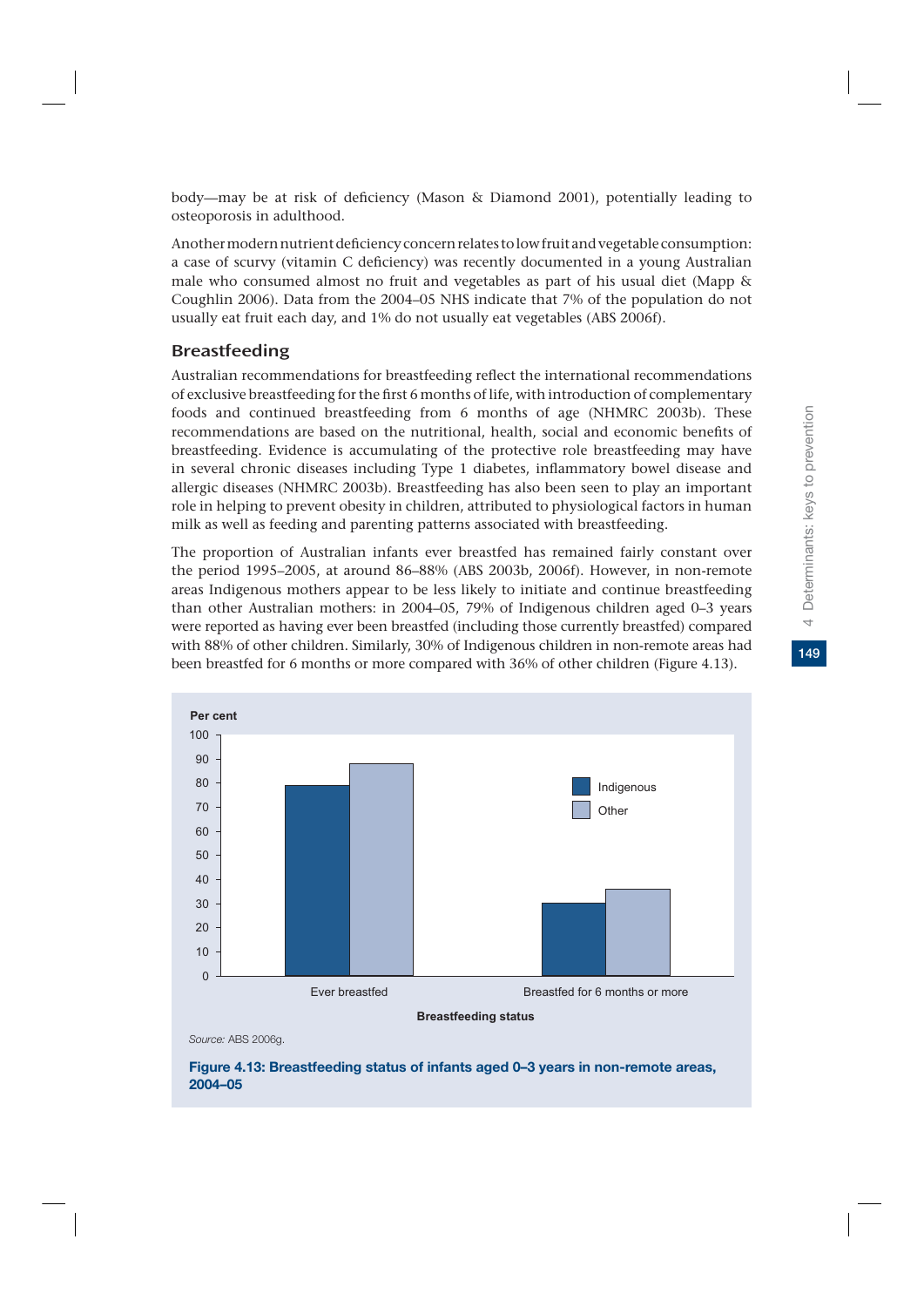#### Food security

The term 'food security' refers to the availability of healthy, affordable foods and the capacity of individuals and communities to obtain them. Food insecurity can affect nutritional status. In the 1995 and 2001 NHS surveys, around 5% of the adults (slightly more females than males) reported that there had been times in the previous 12 months when they had run out of food and could not afford to buy more (AIHW unpublished analysis of NHS data). Australians at particular risk of food insecurity include older people, those living in rural and remote areas, and those with a disability.

# Sexual behaviours

Sexual activity can be associated with health risks, and unsafe sex was estimated to have been the cause of 0.6% of the burden of disease in Australia in 2003 (see Table 4.1). Unprotected intercourse can transmit infections such as chlamydia, gonorrhoea, HIV and syphilis, and can also result in unwanted pregnancies. Unprotected sexual activity has also been associated with an increased risk for specific cancers such as cervical cancer and anal cancer. The risk for these outcomes rises with increasing numbers of sexual partners.

Among the whole population, rates of sexually transmitted infections (STIs) have been generally increasing over at least the past decade. According to the National Notifiable Diseases Surveillance System, chlamydia was the most frequently reported STI in Australia in 2007, with a notification rate of 238 per 100,000 population, up from 57 in 1998.

The reporting of syphilis was changed in 2004 to differentiate new (infectious) cases from 'tertiary' ones (the chronic, non-infectious stage of the disease that can result from untreated early syphilis). Since 2004, notifications of infectious syphilis increased from 3.1 per 100,000 population to 5.7 in 2007.

The Australian Study of Health and Relationships was a telephone survey of a representative sample of males and females aged 16–59 years, conducted between May 2001 and June 2002. Those who identified as homosexuals reported a much higher lifetime number of sexual partners (males: an average 79.1 same-sex partners; females: 7.8) than did heterosexuals (males: 16.7 opposite-sex partners; females: 6.5) (de Visser et al. 2003a; Grulich et al. 2003). This means that male homosexuals are at generally increased risk of STIs.

Using surveys of homosexually active males in capital cities, the National Centre for HIV Epidemiology and Clinical Research (NCHECR 2007a) estimates that the proportion having unprotected anal intercourse with casual partners was around 20–21% in Sydney, Melbourne and Perth in 2006, although slightly higher at 23% in Brisbane and down to 15% for Adelaide and Canberra. Trends in rectal isolates of gonorrhoea among males support the reports of unprotected anal intercourse.

Among the general heterosexual population in 2002, 8% of males and 6% of females always used a condom in the past year for sexual activity with a regular partner. Substantially higher rates were observed for always using a condom with casual heterosexual partners: 45% of males and 35% of females (de Visser et al. 2003b).

# Vaccination

Vaccination is the administration of a vaccine to a person to stimulate the immune system and protect against a specific infectious disease. Apart from effectively protecting the individual concerned, vaccination has a further purpose: if enough people in a population are vaccinated, the spread of infection is limited and the disease can be controlled or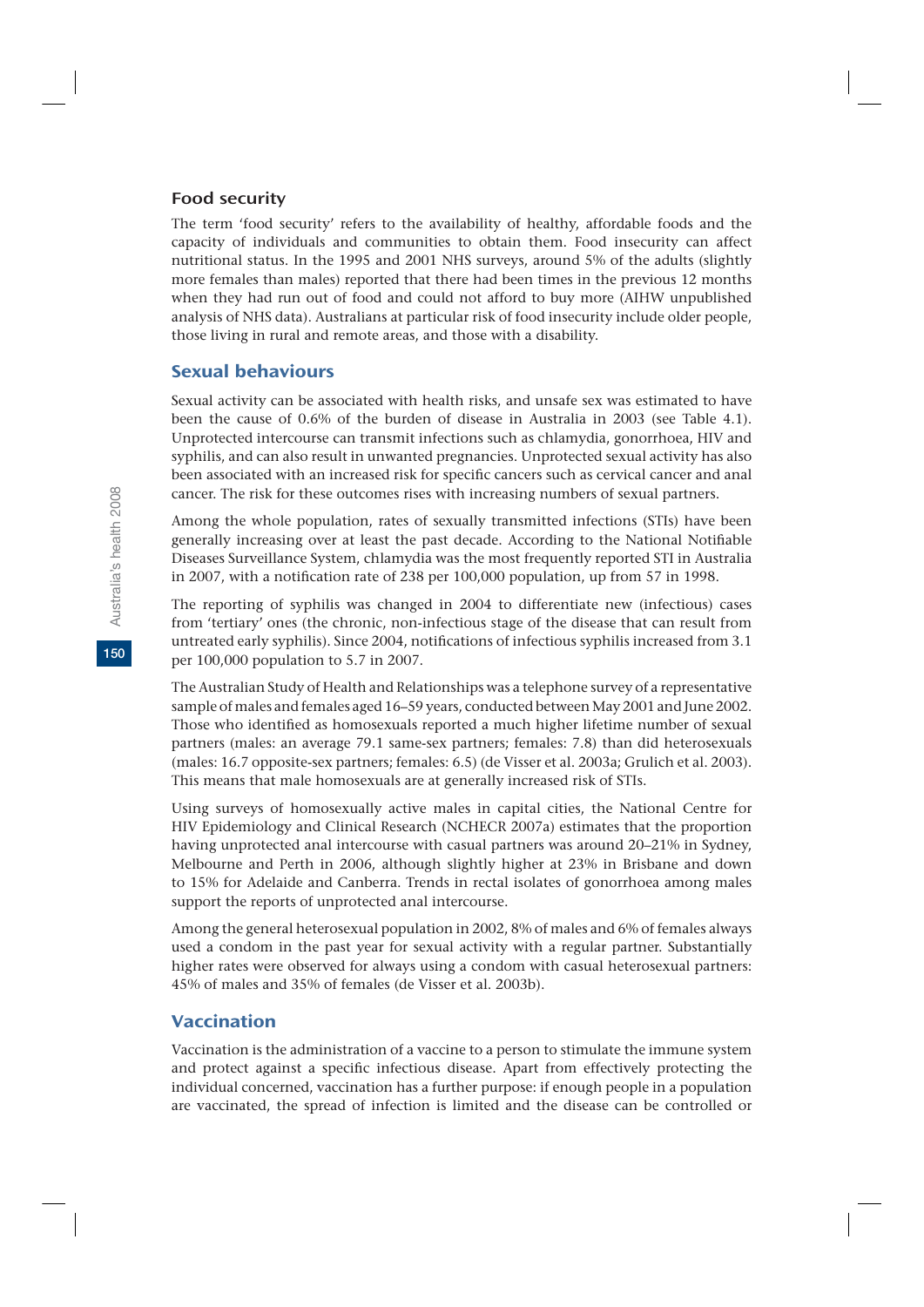in some cases eliminated. This phenomenon is termed 'herd immunity'. For example, smallpox has been eliminated worldwide, allowing routine smallpox vaccination to be discontinued. Similarly, poliomyelitis has been eradicated in most parts of the world including the western Pacific region, although universal vaccination is continued because of the potential for reintroduction from areas where infection persists.

The National Health and Medical Research Council recommends a range of vaccinations for all children, older persons and others (including Indigenous Australians) who are at higher risk of contracting vaccine-preventable diseases. The Australian Government provides free vaccines for 17 vaccine-preventable diseases, and these are set out in the National Immunisation Program Schedule (NIPS).

#### Vaccination for children

For children, the NIPS currently covers diphtheria, tetanus, pertussis (whooping cough), polio, measles, mumps, rubella, *Haemophilus influenzae* type b (Hib), meningococcal type C disease, varicella (chickenpox), pneumococcal disease, hepatitis B, rotavirus, and, for Aboriginal and Torres Strait Islander children living in high-risk areas, hepatitis A.

To be considered fully immunised, children should have received all the vaccinations appropriate to their age. Administered vaccinations are recorded in the Australian Childhood Immunisation Register (ACIR), from which coverage rates are calculated for children aged 1, 2 and 6 years.

In December 2007, full vaccination coverage for children aged 12–15 months (as at 30 September 2007) was 91.5% nationally (Table 4.19). The coverage for individual vaccines was as high as 94.4% for *Haemophilus influenzae* type B (*NHPC indicator 3.05*). Note that the 'fully immunised' rate is lower than the rate for each of the individual vaccines, because any one child may not have yet received the full schedule of vaccinations at the time the rate was calculated. Across the country, the fully immunised rate for children of this age varied from 88.8% in Western Australia to 93.5% in Tasmania.

For children aged 24–27 months the full vaccination coverage was 93.0%, again lower than the rates for each of the individual vaccines (the highest coverage being for hepatitis B at 96.0%) (*NHPC indicator 3.05*). The fully immunised rate for this age group varied from 91.4% in Western Australia to 95.7% in Tasmania. For older children—aged 72–75 months—the full coverage was 88.8%, with virtually no difference in the rates for each vaccine.

#### **Table 4.19: Vaccination status for children, as at December 2007 (per cent)**

|                                   | Age in months <sup>(a)</sup> |           |                 |  |
|-----------------------------------|------------------------------|-----------|-----------------|--|
| <b>Measure</b>                    | $12 - 15$                    | $24 - 27$ | $72 - 75$       |  |
| Diphtheria, tetanus and pertussis | 92.1                         | 95.3      | 89.4            |  |
| Poliomyelitis                     | 92.1                         | 95.2      | 89.5            |  |
| Haemophilus influenzae type B     | 94.4                         | 94.8      | $\cdot$ $\cdot$ |  |
| Hepatitis B                       | 94.4                         | 96.0      | . .             |  |
| Measles, mumps and rubella        | $\cdot$ .                    | 94.2      | 88.7            |  |
| <b>Fully immunised</b>            | 91.5                         | 93.0      | 88.8            |  |

(a) Age as at 30 September 2007.

*Source:* Medicare Australia 2008.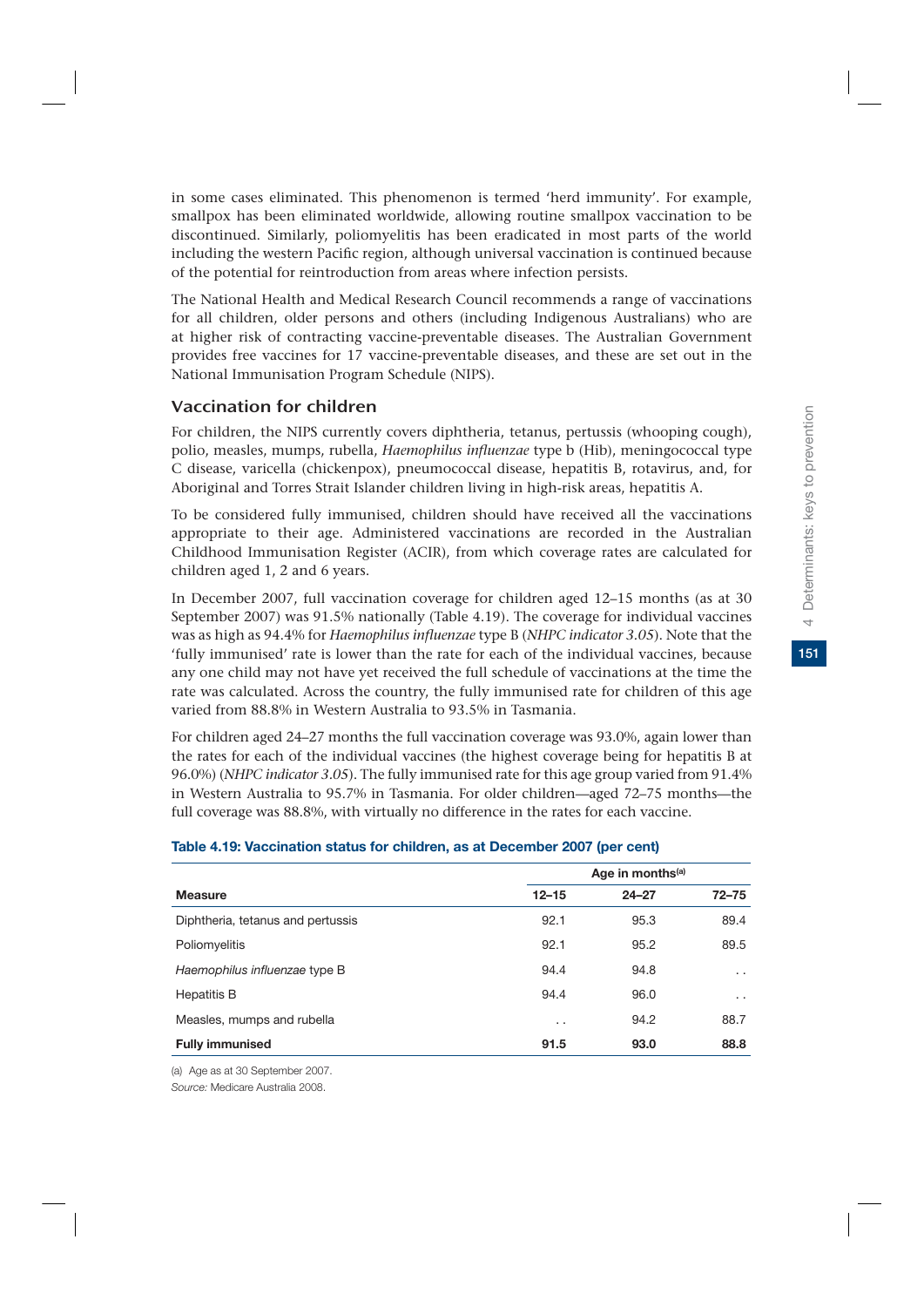After the introduction of the ACIR over 10 years ago, reported vaccination rates for younger children rose for the first few years, but have recently been stable (Figure 4.14). Reporting of rates for 6 year olds began in 2002, seeing coverage climb from around 81% then, up to 88% in June 2007.

The spike in coverage for 2 year olds in 2003 was due to the removal from the schedule of the 4th dose of diphtheria-tetanus-pertussis vaccination (due at 18 months) from the December 2003 quarter onwards, such that only three vaccinations are now used in the coverage assessment. Similarly for 6 year olds, from June 2006 the introduction of a combination vaccine onto the schedule reduced the number of vaccines to be recorded from three to two.



# Human papillomavirus vaccination for girls and young women

From 2007 the Australian Government is funding the purchase of human papillomavirus (HPV) vaccine to be provided to girls and young women. The vaccine is delivered as a course of three injections over 6 months and protects against the strains of HPV that cause 7 out of 10 cervical cancers and 9 out of 10 cases of genital warts.

By the end of 2008, all girls currently aged 12–18 years will have had access to the vaccine in school. For young women who are not in school and aged under 27 years, GPs and community immunisation clinics will provide the free vaccine until the end of June 2009, as a 'catch-up' program.

The vaccine is not approved for use in women aged over 26 years, and all those vaccinated will still need to have regular Pap smears to ensure that any cervical abnormalities are detected early.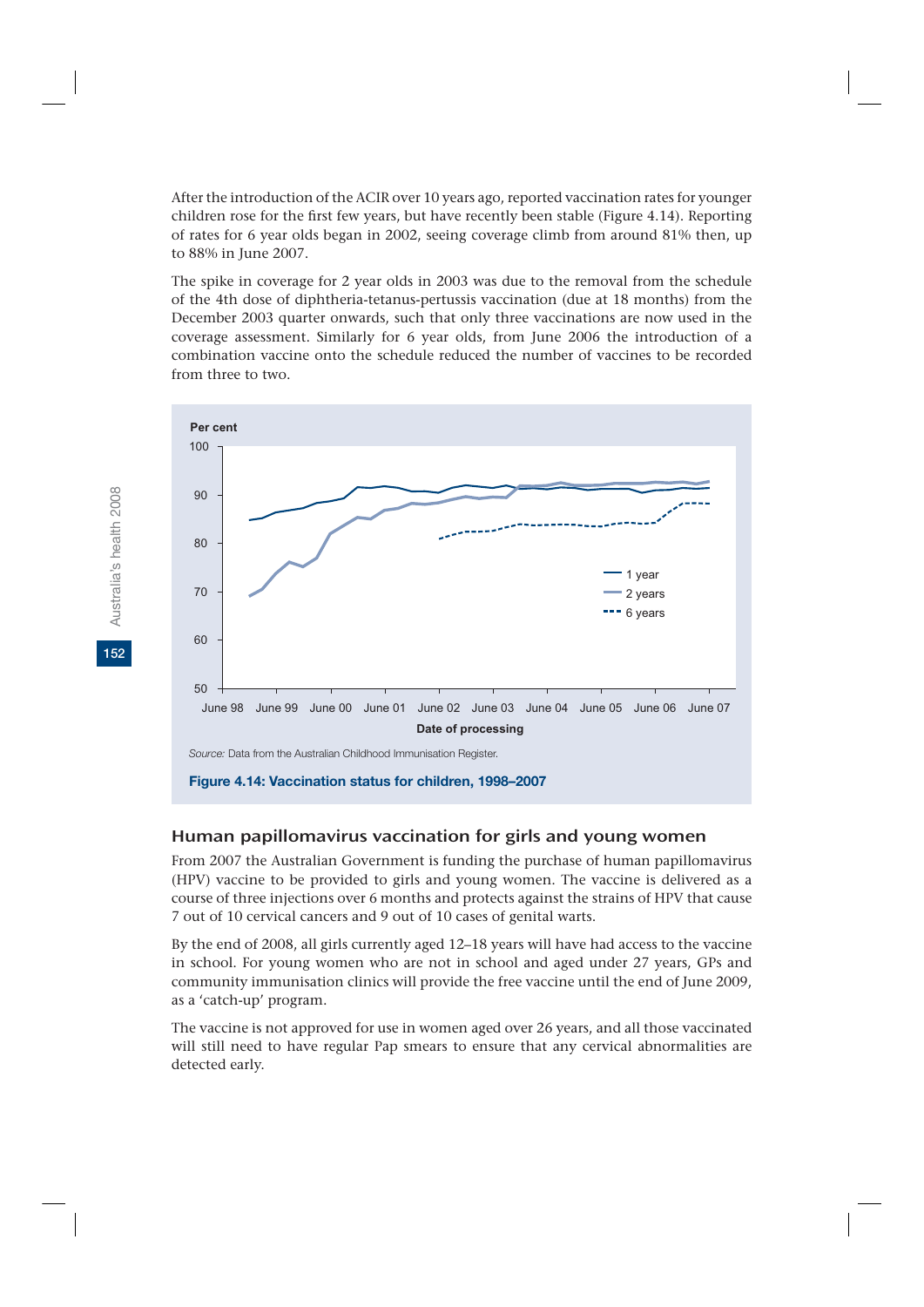# Influenza and pneumococcal vaccination for adults

Vaccination against influenza and pneumococcal infection (which typically causes pneumonia) is available in Australia and is free for all Indigenous Australians aged 50 years and over, for all others aged 65 years and over, and for Indigenous Australians aged 15–49 years in high-risk groups.

A national telephone survey on adult vaccination in 2006 showed that 77.5% of Australians aged 65 years and over were vaccinated against influenza in 2006 (*NHPC indicator 3.06*). This is the highest vaccination coverage of all OECD countries, and a marked increase from 61% in 1998. When the vaccination status of aged care residents was taken into account, the estimated coverage for 2006 lifted slightly to 78.0%.

For pneumococcal disease, the estimated vaccination coverage of Australians aged 65 years and over in 2006 was 62.2%, compared with 51.1% in 2004. More of this target group may have been vaccinated, but the currency of their vaccination could not be fully determined from the survey.

# 4.6 Biomedical factors

As distinct from behaviours and other determinants discussed earlier in this chapter, biomedical factors represent actual bodily states. Factors such as high blood pressure and high blood cholesterol, for example, can therefore be regarded as relatively 'downstream' in the process of causing ill health. They carry comparatively direct and specific risks for health. They are often influenced by behavioural factors which are in turn influenced by socioeconomic factors and other 'upstream' determinants.

Health behaviours tend to interact with each other and influence a variety of biomedical factors. Both physical activity and diet, for example, can affect body weight, blood pressure and blood cholesterol. They can each do this independently, or, with greater effect, they can act together. Further, behavioural and biomedical risk factors tend to increase each other's effects when they occur together in an individual.

Note that several of the biomedical risk factors discussed here are often highly interrelated in causing disease. Excess body weight, high blood pressure and high blood cholesterol, for example, can all contribute to the risk of heart disease and amplify each other's effects if they occur together. In addition, obesity can in itself contribute to high blood pressure and high blood cholesterol.

Similarly, Type 2 diabetes is often regarded as a biomedical risk factor, as it is essentially defined by an abnormal biomedical process (see the section on impaired glucose regulation later in this chapter), and because an individual with diabetes is more at risk of other diseases, particularly cardiovascular disease (Diabetes Australia 2006a). Diabetes is discussed in more detail in Chapter 5.

# Blood pressure

High blood pressure (often referred to as hypertension; see Box 4.6) is a major risk factor for coronary heart disease, stroke, heart failure and kidney failure. When high blood pressure is controlled, the risk of cardiovascular disease and overall mortality is reduced, but not necessarily to the levels of unaffected people (WHO–ISH 1999).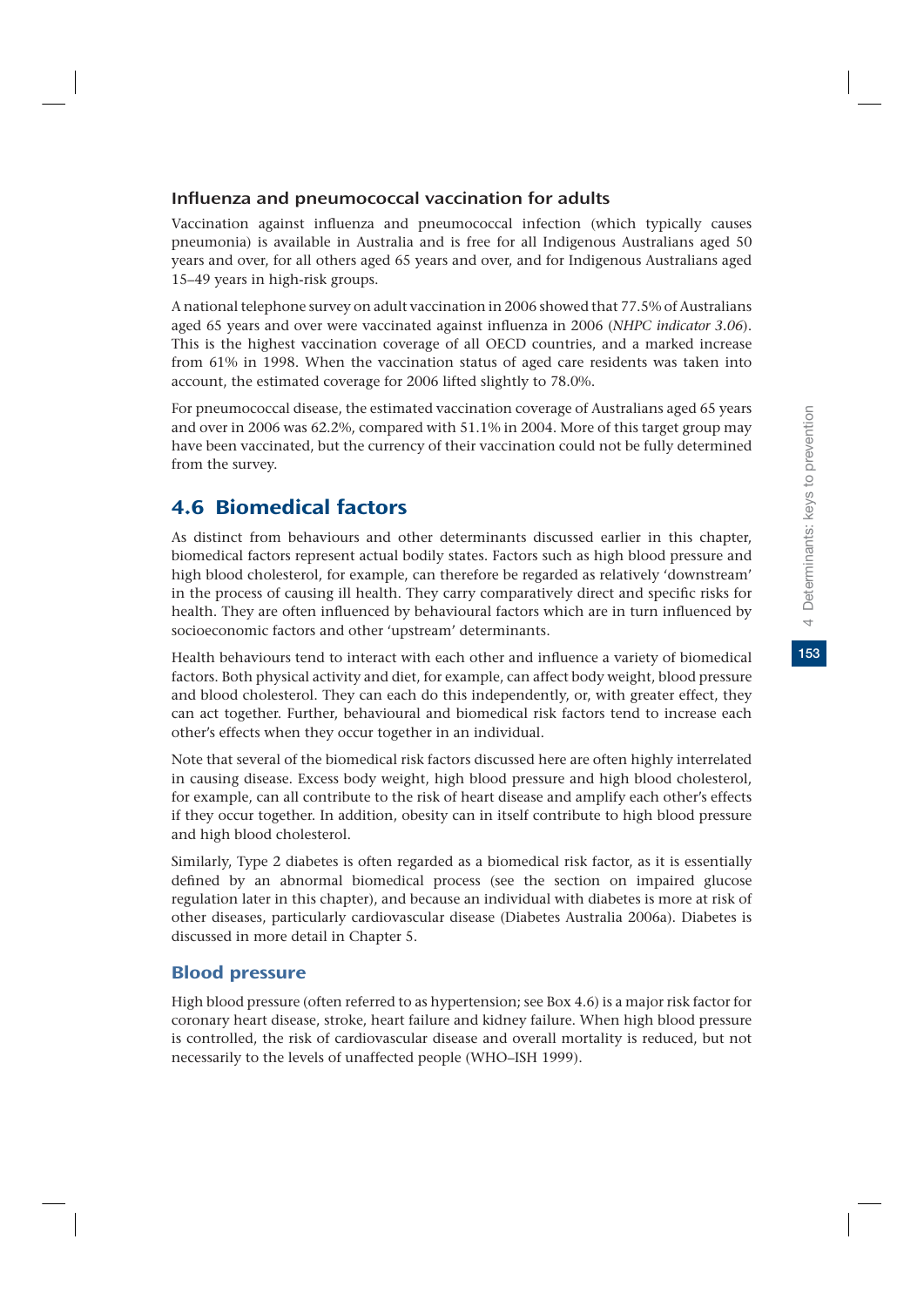Nearly 8% of the burden of disease in Australia in 2003 can be attributed to high blood pressure. It ranks as a close second to tobacco use on this score, with coronary heart disease and stroke accounting for 93% of the burden of high blood pressure. Four-fifths of the burden of high blood pressure was considered to be due to premature death and the remainder to disability.

Major causes of high blood pressure include diet (particularly a high salt intake), obesity, excessive alcohol consumption, and insufficient physical activity. Attention to health determinants such as body weight, physical activity and nutrition plays an important role in maintaining healthy blood pressure.

#### Box 4.6: High blood pressure

Blood pressure represents the forces exerted by blood on the wall of the arteries and is written as systolic/diastolic (for example 120/80 mmHg, stated as '120 over 80'). Systolic blood pressure reflects the maximum pressure in the arteries when the heart muscle contracts to pump blood. Diastolic blood pressure reflects the minimum pressure in the arteries when the heart muscle relaxes before its next contraction.

There is a continuous relationship between blood pressure levels and cardiovascular disease risk. This makes the definition of high blood pressure somewhat arbitrary. The World Health Organization defines high blood pressure as:

- systolic blood pressure of 140 mmHg or more; or
- diastolic blood pressure of 90 mmHg or more; or
- receiving medication for high blood pressure.

In this report high blood pressure is defined using these guidelines.

*Source:* WHO–ISH 2003.

Despite the definition of high blood pressure in Box 4.6, there is in fact no threshold level of risk. Starting from quite low levels, as blood pressure increases so does the risk of stroke, heart attack and heart failure. Elevated levels of systolic and diastolic blood pressure are each predictors of cardiovascular disease.

#### Prevalence of high blood pressure

The 1999–2000 Australian Diabetes, Obesity and Lifestyle Study (AusDiab study) measured people's blood pressure and the results indicated that 30% of Australians aged 25 years and over (3.7 million) had high systolic or diastolic blood pressure or were on medication for high blood pressure—32% of males and 27% of females (relates to *NHPC indicator 2.11*). The proportion of males and females with high blood pressure increased markedly with age (Figure 4.15).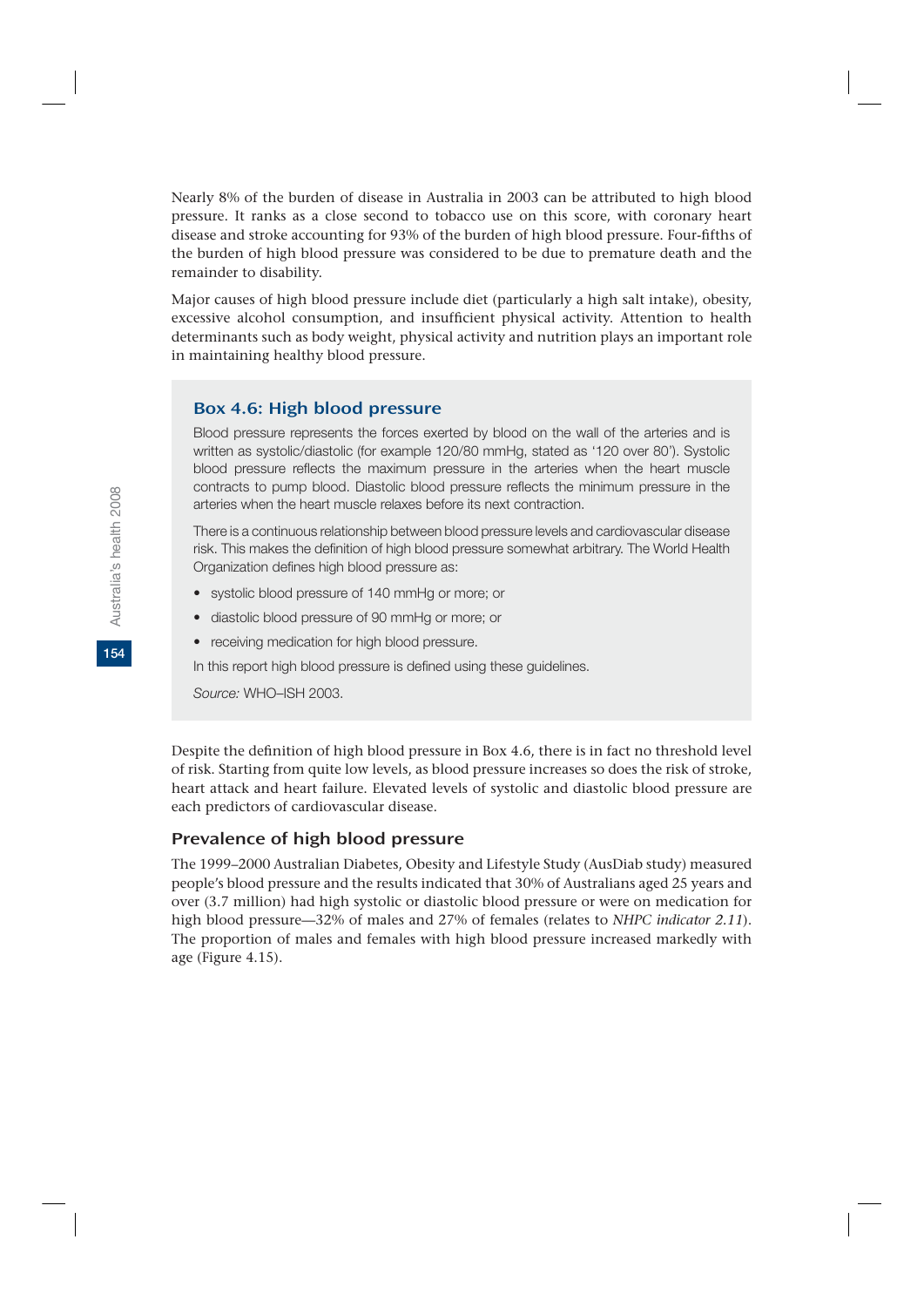

# **Trends**

Between 1995 and 1999–2000 the prevalence of measured high blood pressure among Australians aged 25 years and over remained about the same—31% in 1995 and 30% in 1999–2000. However, looking at just the urban population aged 25–64 years—the population for which longer term trends are available—the prevalence of high blood pressure has decreased appreciably since 1980 for both males and females (Figure 4.16). The proportion of males aged 25–64 years with high blood pressure more than halved, from 47% in 1980 to 21% in 1999–2000. It correspondingly halved for females, from 32% to 16%.

It is important to note that average blood pressure also decreased in this particular group over this period. Average systolic blood pressure decreased from 134 to 128 mmHg for males, and from 127 to 121 mmHg for females. Average diastolic blood pressure decreased from 85 to 74 mmHg for males, and from 79 to 68 mmHg for females (AIHW 2004).

# Aboriginal and Torres Strait Islander peoples

There have been no national surveys that directly measured blood pressure among Aboriginal and Torres Strait Islander peoples. However, from self-reported data collected in the 2004–05 National Aboriginal and Torres Strait Islander Health Survey, 7% of Indigenous Australians overall, and 22% of those aged 35 years and over, had high blood pressure as a long-term condition. After adjusting for differences in the age structure of the Indigenous and non-Indigenous populations, high blood pressure was 60% more prevalent among Indigenous Australians than among other Australians (AIHW: Penm 2007). Indigenous people also reported high blood pressure from a younger age than other Australians.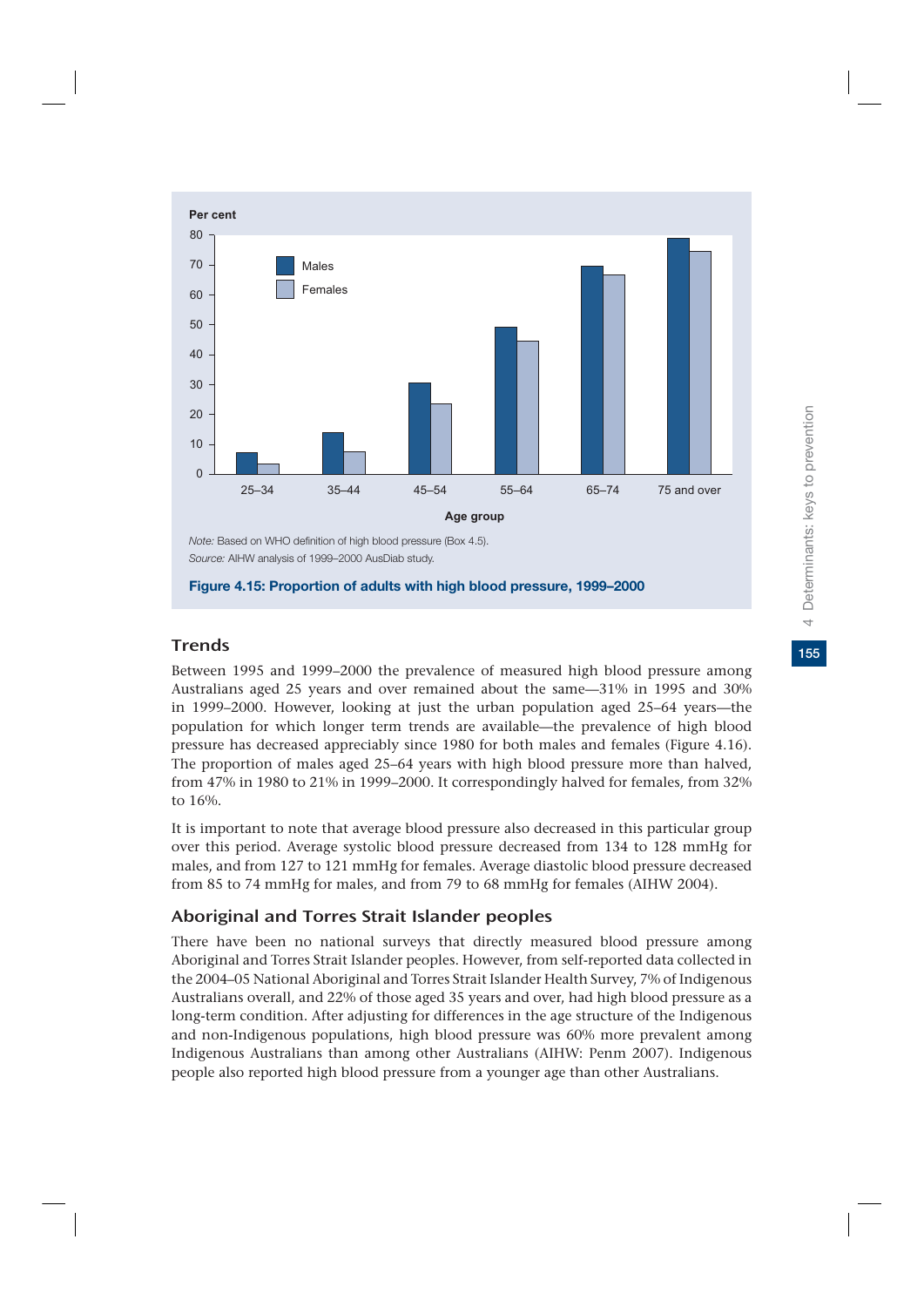

*Sources:* AIHW analysis of 1980, 1983, 1989 Risk Factor Prevalence Surveys; 1995 National Nutrition Survey; 1999–2000 AusDiab study.

#### **Figure 4.16: Proportion of adults with high blood pressure, 1980 to 1999–2000**

# Blood cholesterol

High blood cholesterol (see Box 4.7) is a major risk factor for coronary heart disease and ischaemic stroke. It is a basic cause of plaque, the process by which the blood vessels that supply the heart and certain other parts of the body become clogged.

# Box 4.7: High blood fats—cholesterol and triglyceride

Cholesterol is a fatty substance produced by the liver and carried by the blood to the rest of the body. Its natural function is to provide material for cell walls and for steroid hormones. If levels in the blood are too high, this can lead to artery-clogging plaques that can bring on heart attacks, angina or stroke. The risk of heart disease increases steadily from a low base with increasing blood cholesterol levels. A total cholesterol level of 5.5 mmol/L or more is considered 'high' but this is an arbitrary definition.

Two important parts of blood cholesterol are:

- low-density lipoprotein (LDL) cholesterol, often known as 'bad' cholesterol. Excess levels of LDL cholesterol are the main way that cholesterol contributes to plaque.
- high-density lipoprotein (HDL) cholesterol, often known as 'good' cholesterol. High levels have a protective effect against heart disease by helping to reduce plaque.

Triglyceride is another form of fat that is made by the body. Its levels can fluctuate according to dietary fat intake and under some conditions excess levels may contribute to plaque.

In this report, levels of high blood cholesterol are based on a total cholesterol level of 5.5 mmol/L or more.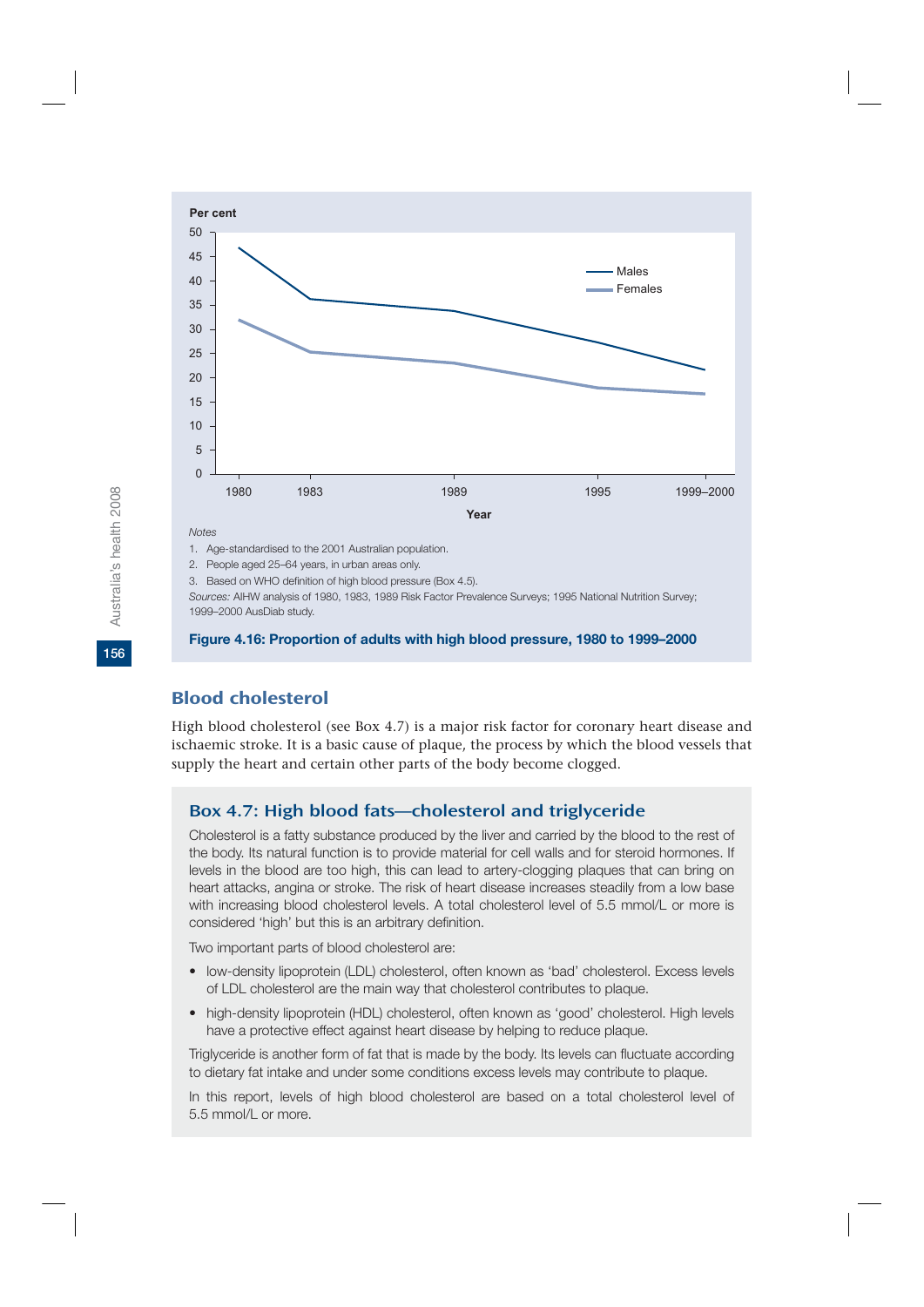High blood cholesterol was estimated to have caused about 6% of the total burden of disease among Australians in 2003 (Table 4.1), with coronary heart disease and stroke accounting for the whole of cholesterol's burden. About 80% of this burden was considered to be due to deaths and 20% to disability.

For most people, saturated fat in the diet is the main factor that raises blood cholesterol levels. Genetic factors can also affect blood cholesterol levels, severely in some individuals. Attention to health risk factors such as physical activity and diet plays an important role in maintaining a healthy blood cholesterol level. Some societies have much lower average cholesterol levels than Australia, with a correspondingly lower rate of cardiovascular disease.

# Average blood cholesterol and prevalence of high blood cholesterol

The 1999–2000 AusDiab study estimated that around half those aged 25 years and over in 1999–2000 had levels of 5.5 mmol/L or more, corresponding to nearly 6.5 million Australians with high cholesterol. The prevalence of high blood cholesterol increased with age to a peak for females aged 65–74 years and for males aged 55–64 years (Figure 4.17).



*Note:* High blood cholesterol is a total cholesterol level of 5.5 mmol/L or more. *Source:* AIHW analysis of 1999–2000 AusDiab study.



# **Trends**

Data on trends in average blood cholesterol and high blood cholesterol prevalence are available only to the year 2000 and for people aged 25–64 years living in capital cities. Average blood cholesterol levels of adults in 1999–2000 were very similar to those 20 years earlier. Consistent with the trends in average levels, there was no apparent reduction in the prevalence of people with high blood cholesterol over that period (Figure 4.18).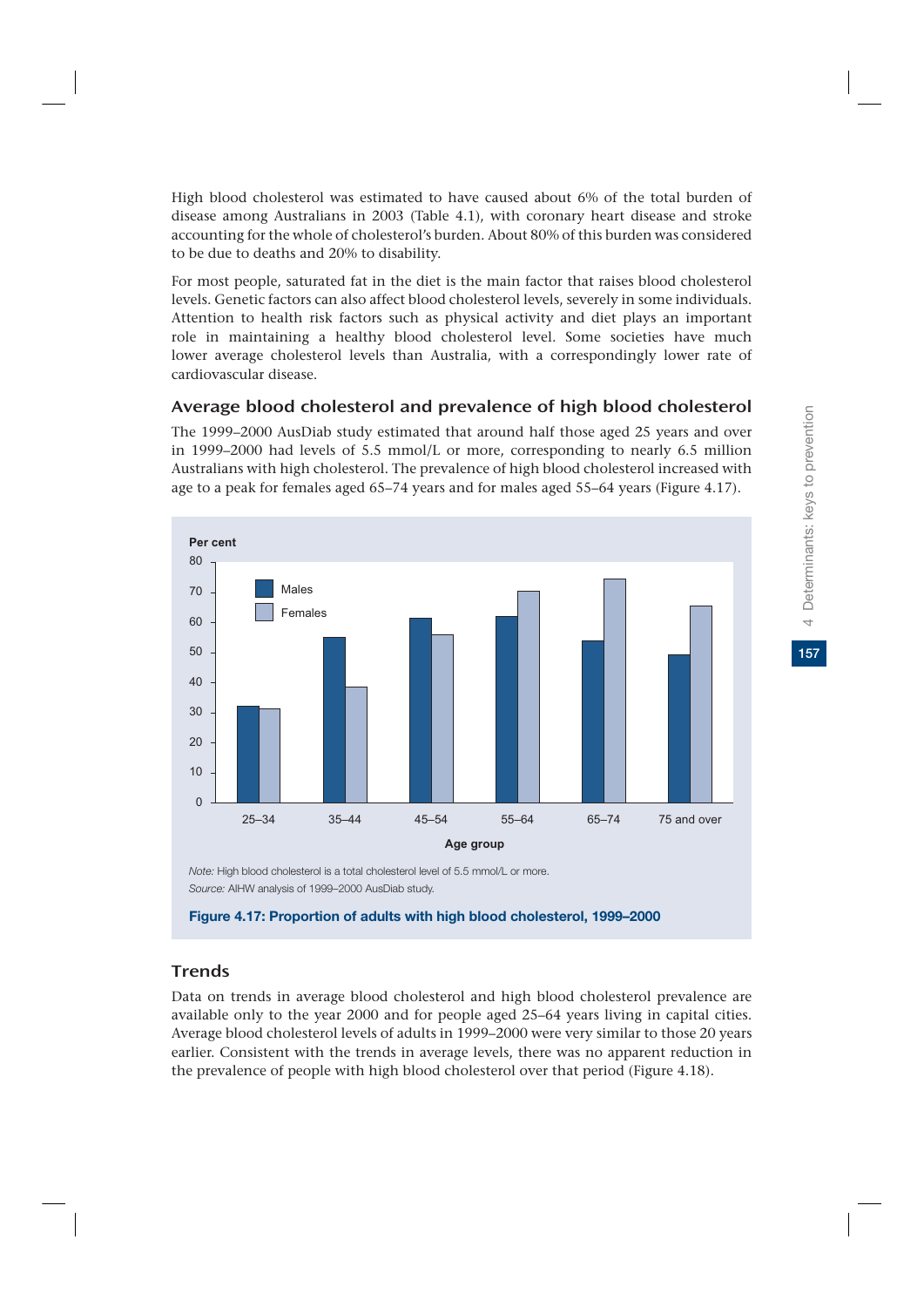

#### **Figure 4.18: Proportion of adults with high blood cholesterol, 1980 to 1999–2000**

#### Body weight

Current concerns about body weight centre on overweight and obesity, because of the significant rise in prevalence in Australia over the past 20–30 years. The dramatic increase in obesity worldwide over this period has resulted in the WHO labelling it a global epidemic. Excess body fat increases the risk of developing a range of health problems, including Type 2 diabetes, cardiovascular disease, high blood pressure, certain cancers, sleep apnoea, osteoarthritis, psychological disorders and social problems (WHO 2000).

At the other end of the weight spectrum, underweight is associated with malnutrition and poor health. Although underweight is mainly a problem in developing countries, disordered eating—for example, anorexia and bulimia—among people in the developed world also results in poor health. This discussion focuses on overweight and obesity, because of the large scale of such conditions for Australia (see Box 4.8 for more information on classifying body weight).

High body weight—also referred to as high body mass—was estimated to be responsible for 7.6% of the total burden of disease in Australia in 2003, placing it a close third behind tobacco smoking and high blood pressure (Begg et al. 2007). In addition, there is likely to be strong growth in the level of diabetes over the next 20 years, mostly as a direct result of increasing levels of obesity. Access Economics (2006) estimated that the total financial cost of obesity in Australia in 2005 was nearly \$4 billion, or about 0.4% of gross domestic product.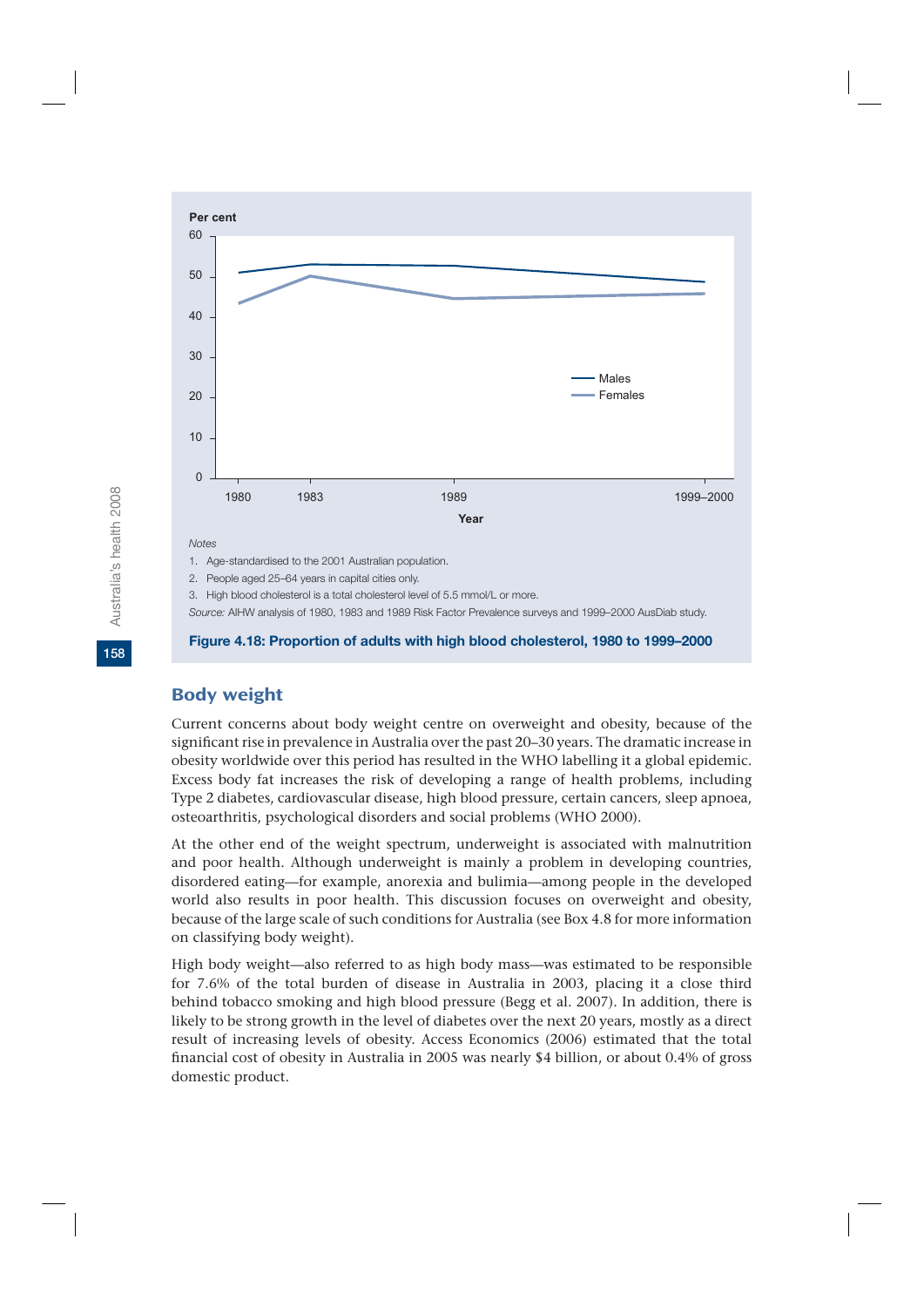#### Box 4.8: Classifying body weight

Body mass index (BMI) and waist circumference are the two main methods used for monitoring body weight. The most common measure used is the BMI (particularly in selfreport surveys), as people are more likely to know their height and weight than their waist circumference. The BMI is calculated by dividing weight in kilograms by the square of height in metres (kg/m2).

The standard recommended by the World Health Organization for adults aged 18 years and over is based on the association between BMI and illness and mortality (WHO 2000):

- underweight: BMI < 18.5
- healthy weight: BMI  $\ge$  18.5 and BMI  $<$  25
- overweight but not obese: BMI  $\geq$  25 and BMI < 30
- $\bullet$  obese BMI  $\geq$  30.

This classification may not be suitable for all ethnic groups and it is not suitable for children. Compared with the rest of the population, some groups may have equivalent levels of risk at lower BMI (for example Asians) or higher BMI (for example Polynesians). For children and adolescents aged 2–17 years, Cole et al. (2000) have developed a separate classification of overweight and obesity based on age and sex.

Waist circumferences of 94 cm or more in males and 80 cm or more in females indicate increased risk (referred to here as abdominal overweight). Waist circumferences of 102 cm or more in males and 88 cm or more in females indicate substantially increased risk (referred to here as abdominal obesity). This classification is not suitable for use in people aged less than 18 years and the cut-off points may not be suitable for all ethnic groups.

Height and weight data may be collected in surveys as measured or self-reported data. People tend to overestimate their height and underestimate their weight, leading to an underestimate of BMI. Thus, rates of overweight and obesity based on self-reported data are likely to be underestimates of the true rates, and should not be directly compared with rates based on measured data.

Data from the 2004–05 National Health Survey (NHS) indicate that the 'average' Australian aged 25 years or over is overweight, using average weight and height for each age group. Males aged 45–64 years have the highest average BMI, with a weight loss of 8 kg required to bring them into the 'healthy' BMI category. Persons aged 75 years and over have the least weight to lose, with a loss of 0.4 kg enough to bring them into the healthy category.

Overweight and obesity arises through an energy imbalance over a sustained period. Although many factors may influence a person's weight, weight gain is essentially due to the energy intake from the diet being greater than the energy expended through physical activity. The sustained energy imbalance need only be minor for weight gain to occur, and some people—because of genetic and biological factors—may be more likely to gain weight than others (WHO 2000). For related information, see the sections on dietary behaviour and physical activity in this chapter.

Although the evidence remains strong that obesity is a risk factor for ill health, including overall mortality, there is some debate about the contribution of lesser degrees of overweight to mortality rates. A recent study showed that obesity and underweight, but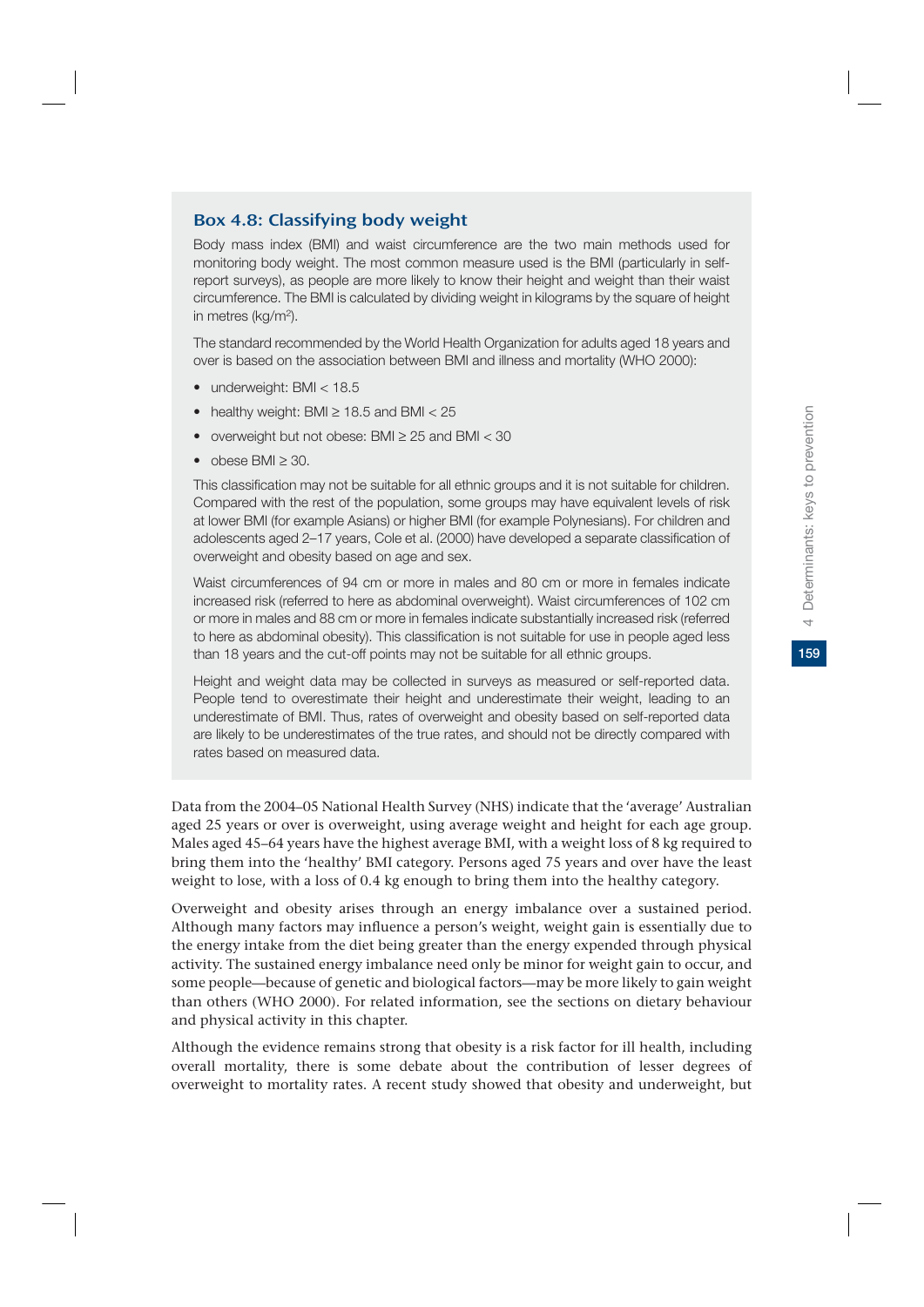not overweight, resulted in higher mortality rates in the United States, and that the impact of obesity on mortality may have decreased over time, perhaps because of improvements in public health and medical care (Flegal et al. 2005).

#### Prevalence and trends

In Australia, the prevalence of overweight and obesity has been increasing over at least the past 20–30 years. National data are available from a number of surveys, using either a BMI derived from self-reported or measured height and weight, or using waist circumference (see Box 4.8).

About half of Australian adults are overweight or obese according to the 2004–05 NHS, which provides the most recent national data and records self-reported height and weight. From this survey, an estimated 2.5 million Australian adults were obese (19% of males and 17% of females aged 18 years and over). A further 4.9 million Australian adults were estimated to be overweight but not obese (41% of males and 25% of females aged 18 years and over) (*NHPC indicator 2.09*). Among adults, 1% of males and 4% of females were estimated to be underweight. The highest rates of obesity were seen among males aged 45–54 years (23.2%) and females aged 55–64 years (21.7%) (ABS 2006f).

The prevalence of overweight and obesity has increased across all age groups from 1995 to 2004–05. The most marked increases were among those aged 25–44 years and 75 years and over, where rates increased by over 10 percentage points over that period (Figure 4.19).

This general trend is confirmed by the Bettering the Evaluation and Care of Health (BEACH) study, which shows that among adult patients attending general practice there has been a steady increase in the prevalence of overweight and obesity, from 51.1% in 1998–99 to 58.5% in 2006–07 (Britt et al. 2008).



*Source:* ABS 2006f.

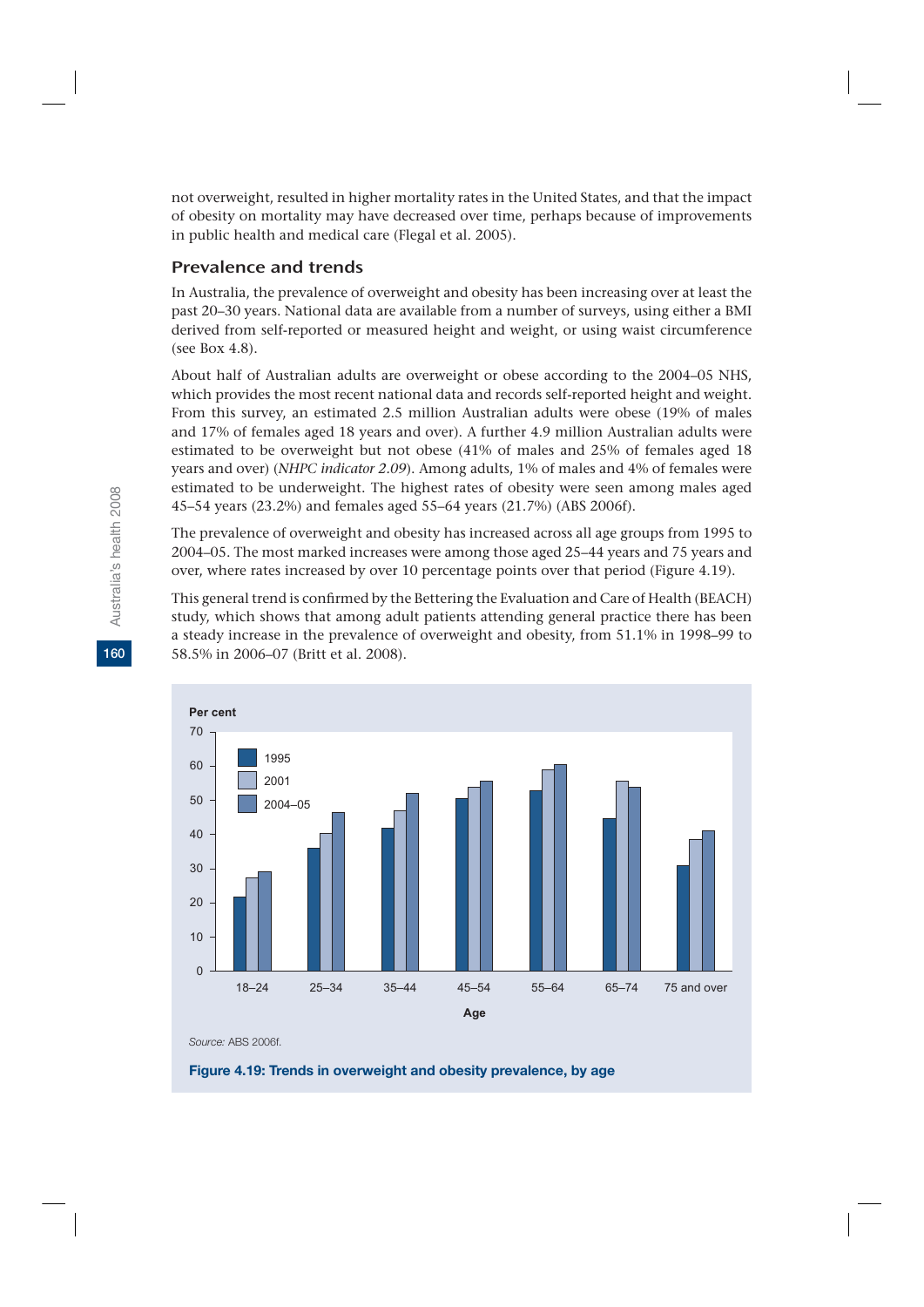# Prevalence based on measured data

Measured height and weight were last collected nationally in the 1999–2000 AusDiab study. Analysis of this survey found that 19% of males and 22% of females aged 25 years and over were obese and an additional 48% of males and 30% of females were overweight but not obese. The prevalence of underweight was less than 1% for males and nearly 2% for females. Overall, males were more likely than females to be overweight or obese (67% versus 52%). Among adults, the prevalence of obesity was highest among those aged 55–64 years (29%), with the lowest rates being among those aged 25–34 years (15%) or 75 years and over (14%). A similar pattern was seen for people who were overweight (but not obese), with the prevalence increasing with age to 65–74 years and declining thereafter.

Waist circumference is also a useful indicator of abdominal obesity, which is an independent risk factor for Type 2 diabetes, coronary heart disease and other health disorders (WHO 2000). In 1999–2000, data from the AusDiab study showed that more than a quarter of males (27%) and over a third of females (34%) aged 25 years and over were abdominally obese.

# Older Australians

Excess weight in older age has been seen to impair mobility, participation in social activities and quality of life (Villareal et al. 2005). It has been estimated that Australian males aged 30–34 years in 1980 gained over 8 kg as they aged to 50–54 years in 2000, and similarly females gained 12 kg over the same period (AIHW: Bennett et al. 2004). Underweight in older people also appears to be associated with impaired physical, social and mental wellbeing (Yan et al. 2004).

# Socioeconomic status

Results from the 2004–05 NHS for adults aged 18 years and over show that people in the most socioeconomically disadvantaged fifth of the population had the highest rates of overweight and obesity. For them, 50% were overweight or obese, compared with 45% of adults in the best-off fifth of the population (ABS 2006f). The gradient is more marked when considering obesity alone. Based on self-reports, adults in the highest socioeconomic fifth were least likely to be obese: 9.6% of females and 13.5% of males (Figure 4.20). In comparison, 18.7% of females and 19.4% of males in the lowest socioeconomic fifth were obese.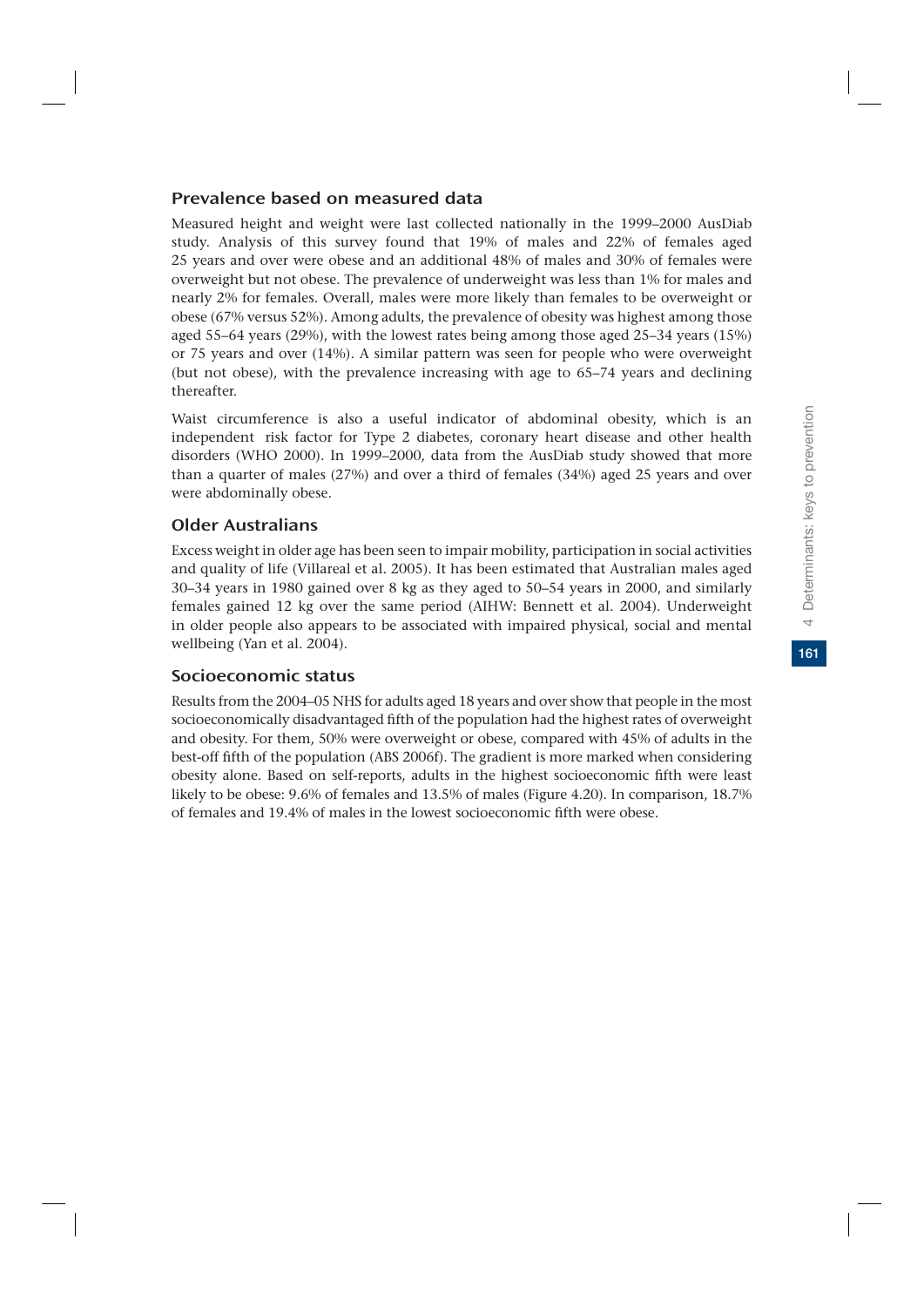

# Aboriginal and Torres Strait Islander peoples

Data from the 2004–05 National Aboriginal and Torres Strait Islander Health Survey show that 28% of Indigenous Australians aged 15 years and over were overweight and a further 29% were obese (ABS 2006g). After adjusting for differences in the age structures of the Indigenous and non-Indigenous populations, Indigenous Australians were just as likely as other Australians to be overweight (but not obese), and almost twice as likely to be obese.

#### International comparisons

Based on an analysis by the World Health Organization (WHO 2005), the prevalence of obesity among males and females 15 years and over in Australia (24% and 25%) is much lower than that in the United States of America (37% and 42%). However, it is similar to that in Canada (24% and 23%) and the United Kingdom (22% and 24%), and considerably higher than that in France (8% and 7%) and Japan (2%).

# Impaired glucose regulation

Impaired glucose regulation is the metabolic state between normal glucose regulation and the failed regulation known as diabetes (WHO 1999). There are two categories of impaired glucose regulation: impaired fasting glucose (IFG) and impaired glucose tolerance (IGT) (see Box 4.9). IFG and IGT are not considered to be clinical entities in their own right but rather risk factors for the future development of diabetes and cardiovascular disease (NHMRC 2001b; Dunstan et al. 2001). Studies have found that about 60% of people who developed diabetes had either IGT or IFG five years before they were diagnosed with diabetes (Unwin et al. 2002).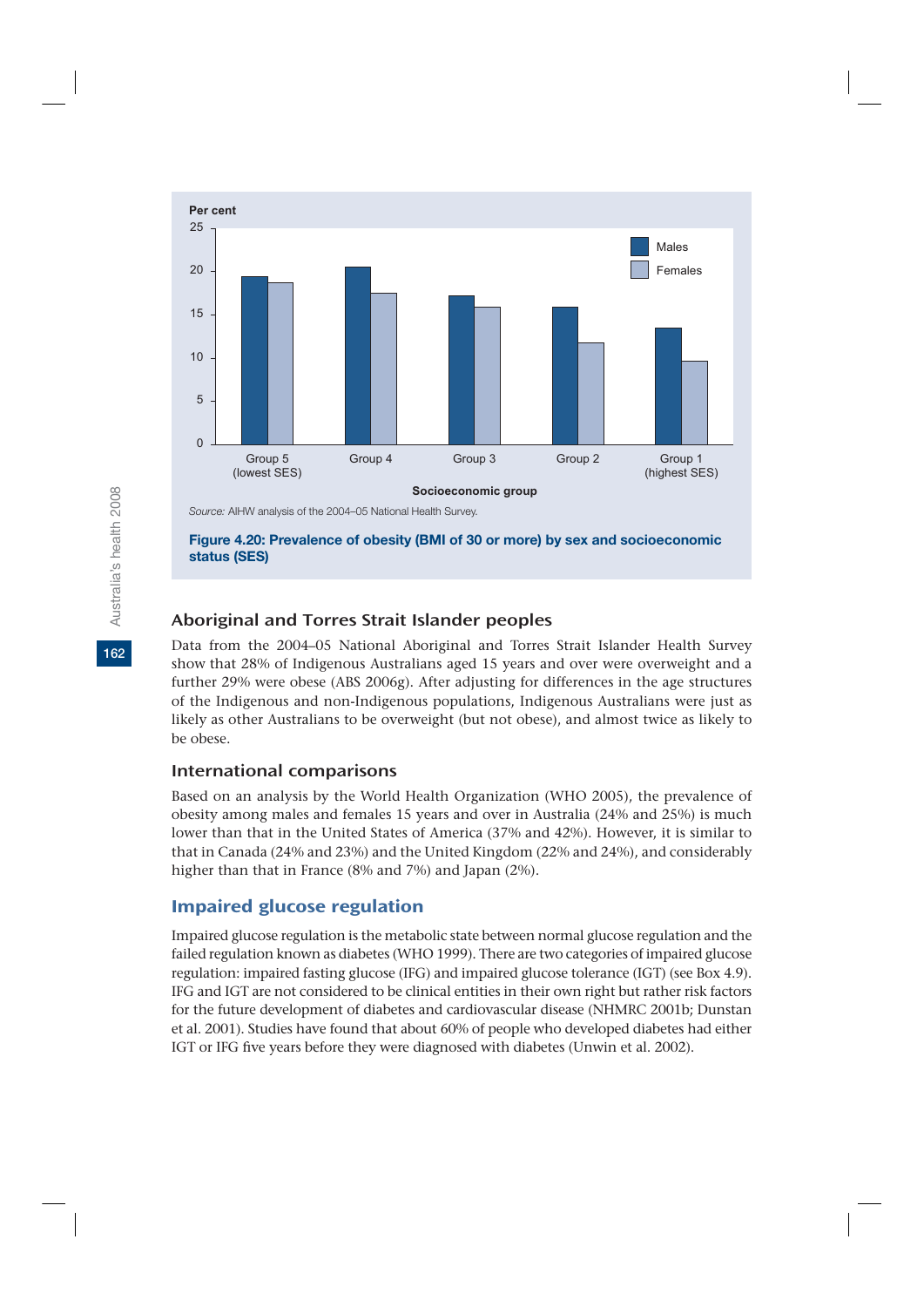# Box 4.9: Defining impaired glucose regulation

Impaired fasting glucose (IFG) and impaired glucose tolerance (IGT) are measured using an oral glucose tolerance test (OGTT)—the same test that is used to assess for diabetes. In the OGTT a blood glucose measurement is taken after a period of about 8 hours of fasting; then an additional measurement is taken 2 hours after consuming 75 g of glucose (typically in the form of a high-sugar drink).

IFG is diagnosed when the OGTT results show that the fasting blood glucose level (that is, the first measurement) is 6.0 mmol/L or more but less than 7.0 mmol/L, and the blood glucose level 2 hours after consuming the glucose is less than 7.8 mmol/L. This means that the fasting blood glucose level is higher than normal but the level does not rise abnormally after taking 75 g of glucose (Diabetes Australia 2006).

IGT is diagnosed when the OGTT results show that the fasting blood glucose level is less than 7.0 mmol/L and the blood glucose level 2 hours after consuming the glucose is more than 7.8 mmol/L but less than 11 mmol/L.

(Note that diabetes—rather than just impaired glucose regulation—is diagnosed when the fasting blood glucose level is 7.0 mmol/L or more, or the OGTT result is 11.1 mmol/L or more, or both.)

# Risk and prevention

Impaired glucose regulation is most common in people who also have other risk factors for diabetes or cardiovascular disease, including being overweight or obese, being physically inactive, and having high levels of triglycerides, low HDL cholesterol, high total cholesterol or high blood pressure. Preventing these risk factors, as well as early treatment and improved management of impaired glucose regulation, can reduce the progression to Type 2 diabetes. Results from a follow-up study by Tuomilehto et al. (2001) showed that lifestyle interventions among obese adults with IGT—such as counselling aimed at reducing weight and total fat intake, increasing fibre intake, and physical activity—reduced the rate of progression to diabetes by 40–60% over a 3–6 year period.

# How many Australians have impaired glucose regulation?

Based on measured data from the 1999–2000 AusDiab study, it is estimated that about one in six Australians aged 25 years or over had impaired glucose regulation, with IGT more prevalent than IFG (11% and 6% respectively) (Table 4.20).

A comparison of results from the 1981 Busselton Study and 1999–2000 AusDiab study indicated a large increase for both males (from 3% to 10%) and females (from 3% to 12%) in the age-standardised prevalence of IGT over the 20-year period (Dunstan et al. 2001).

|  |                            | Table 4.20: Prevalence of impaired glucose regulation among adults aged 25 years and |  |  |  |  |
|--|----------------------------|--------------------------------------------------------------------------------------|--|--|--|--|
|  | over, 1999–2000 (per cent) |                                                                                      |  |  |  |  |

| <b>Measure</b>                    | <b>Males</b> | <b>Females</b> | <b>Persons</b> |
|-----------------------------------|--------------|----------------|----------------|
| Impaired glucose tolerance        | 9.2          | 11.9           | 10.6           |
| Impaired fasting glucose          | 8.1          | 3.4            | 5.8            |
| Total impaired glucose regulation | 17.4         | 15.4           | 16.4           |

*Source:* AIHW analysis of the 1999–2000 AusDiab study.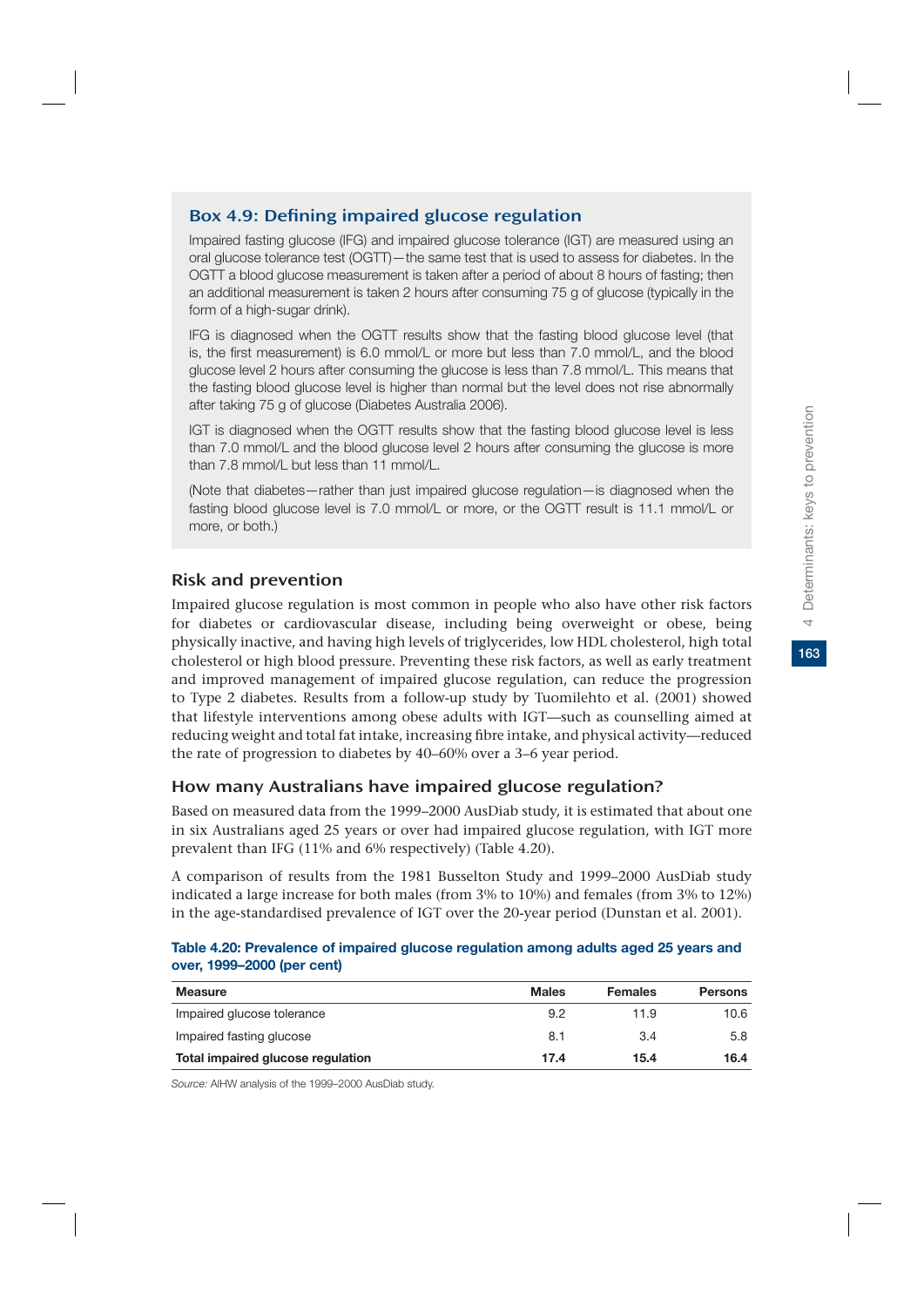# Variations with sex and age

The prevalence and type of impaired glucose regulation vary with sex and age. For example, the 1999–2000 AusDiab study found that the overall prevalence of IFG was significantly higher in males than females (8% compared with 3%) (Table 4.20). This pattern is consistent with results of other studies which report IFG prevalence as being 1.5 to 3 times as high in males as in females (DECODE Study Group 2003; DECODA Study Group 2003).

The age-specific prevalence of IFG indicates that, compared with females, males had higher rates of IFG at all ages except 75 years and over, at which point the female prevalence exceeded that of males. The prevalence of IFG is highest for males aged 55–64 years and for females aged 75 years and over (Figure 4.21).

In contrast, among those aged 25–74 years, the prevalence of IGT was higher in females than in males (12% compared with 9%). From age 75 years and over the prevalence of IGT was higher for males than for females. Unlike the distribution of IFG by age, the prevalence of IGT increased steadily with increasing age for both sexes.



*Source:* AIHW analysis of the 1999–2000 AusDiab Study.

**Figure 4.21: Prevalence of impaired fasting glucose and impaired glucose tolerance among adults aged 25 years and over, by age group and sex, 1999–2000**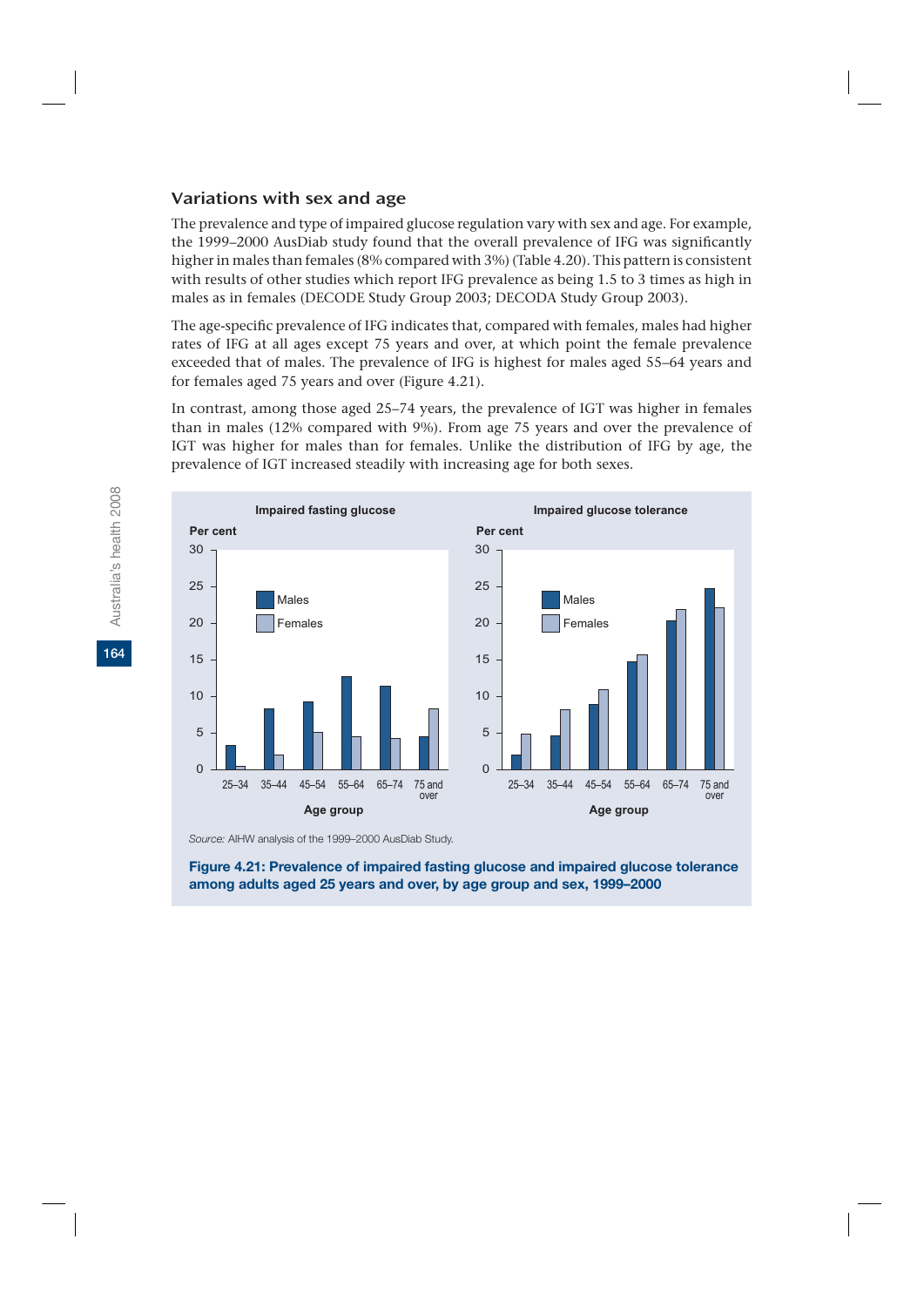# **References**

- Abelson P 2006. The cost of foodborne illness in Australia. Canberra: Australian Government Department of Health and Ageing.
- Abraham B & Webb K 2001. Interim evaluation of the voluntary folate fortification policy. Canberra: Department of Health and Aged Care.
- ABS (Australian Bureau of Statistics) 1997. 1996 Census data: Australia. Basic community profile—Australia: B24 family type by weekly family income. Canberra: ABS. Viewed 27 June 2007, <www.abs.gov.au>.
- ABS 2002. Housing and infrastructure in Aboriginal and Torres Strait Islander communities, 2001. ABS cat. No. 4710.0. Canberra: ABS.
- ABS 2003a. Measuring dietary habits in the 2001 National Health Survey, Australia. ABS cat. no. 4814.0.55.001. Canberra: ABS.
- ABS 2003b. Breastfeeding in Australia. ABS cat. no. 4810.0.55.001. Canberra: ABS.
- ABS 2005. Environmental issues: people's views and practices. ABS cat. no. 4602.0. Canberra: ABS.
- ABS 2006a. Personal safety, Australia, 2005. ABS cat. no. 4906.0. Canberra: ABS.
- ABS 2006b. Crime and safety, Australia, 2005. ABS cat. no. 4509.0. Canberra: ABS.
- ABS 2006c. Education and work, Australia, May 2006. ABS cat. no. 6227.0. Canberra: ABS.
- ABS 2006d. Household Expenditure Survey and Survey of Income and Housing user guide, Australia, 2003–04. ABS cat. no. 6503.0. Canberra: ABS.
- ABS 2006e. Household wealth and wealth distribution, Australia, 2003–04. ABS cat. no. 6554.0. Canberra: ABS.
- ABS 2006f. National Health Survey: summary of results, Australia 2004–05. ABS cat. no. 4364.0. Canberra: ABS.
- ABS 2006g. National Aboriginal and Torres Strait Islander Health Survey 2004–05, Australia. ABS cat no. 4715.0. Canberra: ABS.
- ABS 2007a. General Social Survey: summary results, Australia, 2006. ABS cat. no. 4159.0. Canberra: ABS.
- ABS 2007b. Housing infrastructure in Aboriginal and Torres Strait Islander communities, 2006. ABS cat. no. 4710.0. Canberra: ABS.
- ABS 2007c. Schools, Australia. Various years. ABS cat. no. 4221.0. Canberra: ABS.
- ABS 2007d. Household income and income distribution, Australia, 2005–06. ABS cat. no. 6523.0. Canberra: ABS.
- ABS 2007e. Labour force, Australia, detailed—electronic delivery, June 2007. ABS cat. no. 6291.0.55.001. Canberra: ABS.
- ABS 2007f. Labour force, Australia, detailed, quarterly, August 2007. ABS cat. no. 6291.0.55.003. Canberra: ABS.
- ABS 2007g. 2006 Census tables: Australia. Family composition—Australia. ABS cat. no. 2068.0. Canberra: ABS.
- ABS 2007h. Participation in sports and physical recreation, 2005–06. ABS cat no. 4177.0.
- Access Economics 2006. The economic costs of obesity: report prepared for Diabetes Australia. Canberra: Access Economics.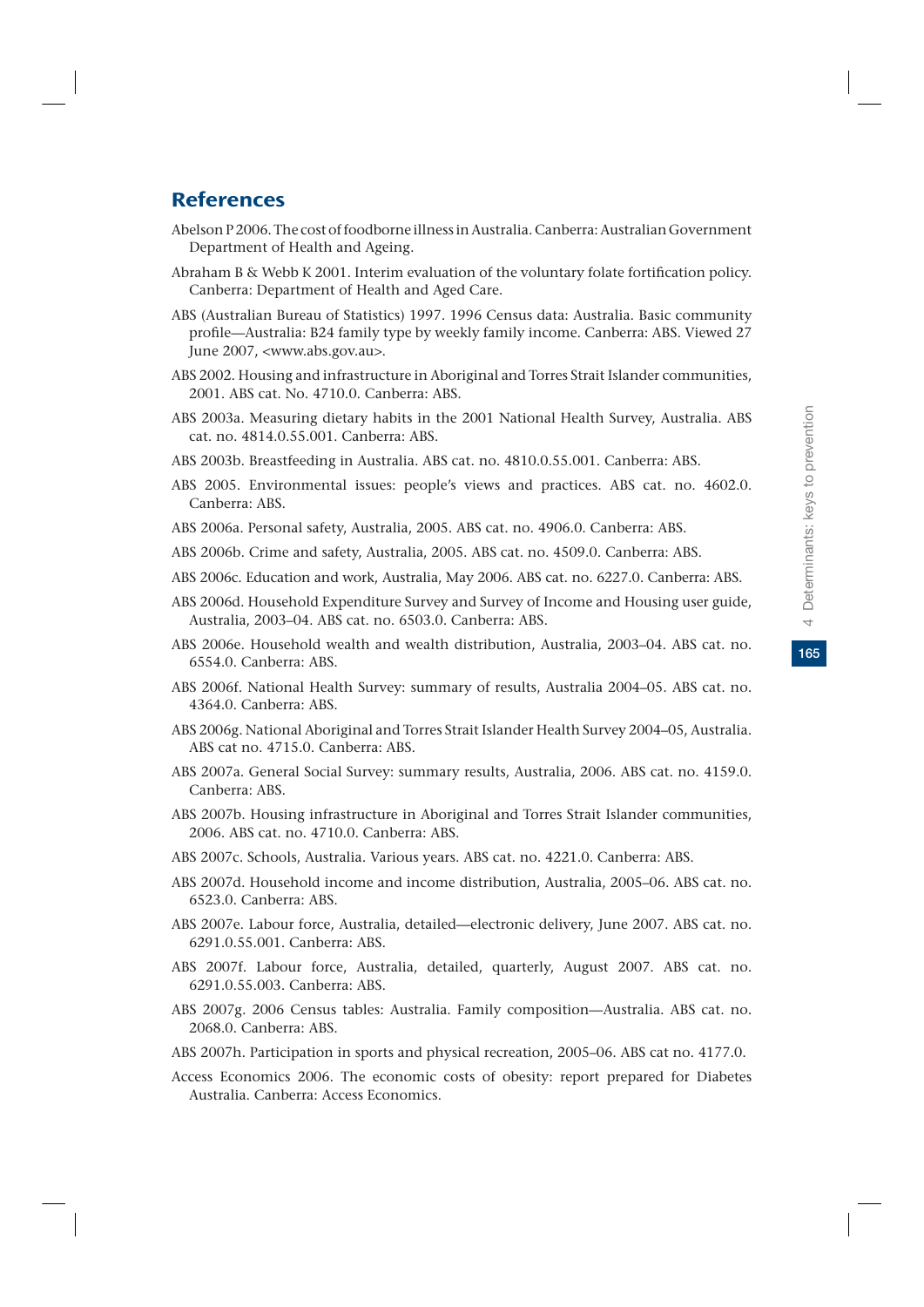- AIHW (Australian Institute of Health and Welfare) 2004. Heart, stroke and vascular diseases—Australian facts 2004. Cat. no. CVD 27. Canberra: AIHW and National Heart Foundation of Australia.
- AIHW 2005. 2004 National Drug Strategy Household Survey: first results. Cat. no. PHE 57. Drug statistics series no. 13. Canberra: AIHW.
- AIHW 2006. Australia's health 2006. Cat. no. AUS 73. Canberra: AIHW.
- AIHW 2007. Australia's welfare 2007. Cat. no. AUS 93. Canberra: AIHW.
- AIHW: Australian Centre for Asthma Monitoring 2003. Asthma in Australia 2003. Cat. no. ACM 1. Asthma series no. 1. Canberra: AIHW.
- AIHW: Bennett S, Magnus P & Gibson D 2004. Obesity trends in older Australians. Cat. no. AUS 42. Bulletin no. 12. Canberra: AIHW.
- AIHW: Mathers C 1994. Health differentials among adult Australians aged 25–64 years. Cat. no. PHE 17. Health monitoring series no. 1. Canberra: AGPS.
- AIHW: Mathers C 1995. Health differentials among Australian children. AIHW Health monitoring series no. 3. Canberra: AGPS.
- AIHW: Penm E 2008. Cardiovascular disease and its associated risk factors in Aboriginal and Torres Strait Islander peoples. Cat. no. CVD 41. Cardiovascular disease series no. 29. Canberra: AIHW.
- Armfield JM 2006. The extent of water fluoridation coverage in Australia. Australian and New Zealand Journal of Public Health 30(6):581–2.
- Bauman A, Bellew B, Vita P, Brown W & Owen N 2002. Getting Australia active: towards better practice for the promotion of physical activity. Melbourne: National Public Health Partnership.
- Beeton RJS, Buckley KI, Jones GJ, Morgan D, Reichelt R & Trewin D 2006. Australia state of the environment 2006, Independent report to the Australian Government Minister for the Environment and Heritage. Canberra: Department of Environment and Heritage.
- Begg S, Vos T, Barker B, Stevenson C, Stanley L & Lopez AD 2007. The burden of disease and injury in Australia 2003. Cat. no. PHE 82. Canberra: AIHW.
- Booth M, Okely AD, Denney-Wilson E, Yang B, Hardy L & Dobbins T 2006. NSW schools physical activity and nutrition survey (SPANS) 2004. Sydney: NSW Department of Health.
- Britt H, Miller GC, Charles J, Bayram C, Pan Y et al. 2008. General practice activity in Australia 2006–07. Cat. no. GEP 21. General Practice Series no. 21. Canberra: AIHW.
- BTRE (Bureau of Transport and Regional Economics) 2005. Health impacts of transport emissions in Australia: economic costs. Working Paper 63. Canberra: BTRE.
- Bunker S, Colquhoun D, Esler E et al. 2003. 'Stress' and coronary heart disease: psychosocial risk factors. National Heart Foundation of Australia position statement update. Medical Journal of Australia 178:272–6.
- Bureau of Meteorology 2006. Annual Australian climate summary 2005. Viewed 30 July 2007, <www.bom.gov.au>.
- Bureau of Meteorology 2007. Annual Australian climate summary 2006. Viewed 30 July 2007, <www.bom.gov.au>.
- Cancer Council of Victoria 2007. Solarium boom shocks skin cancer experts. Viewed 3 October 2007, < www.cancervic.org.au>.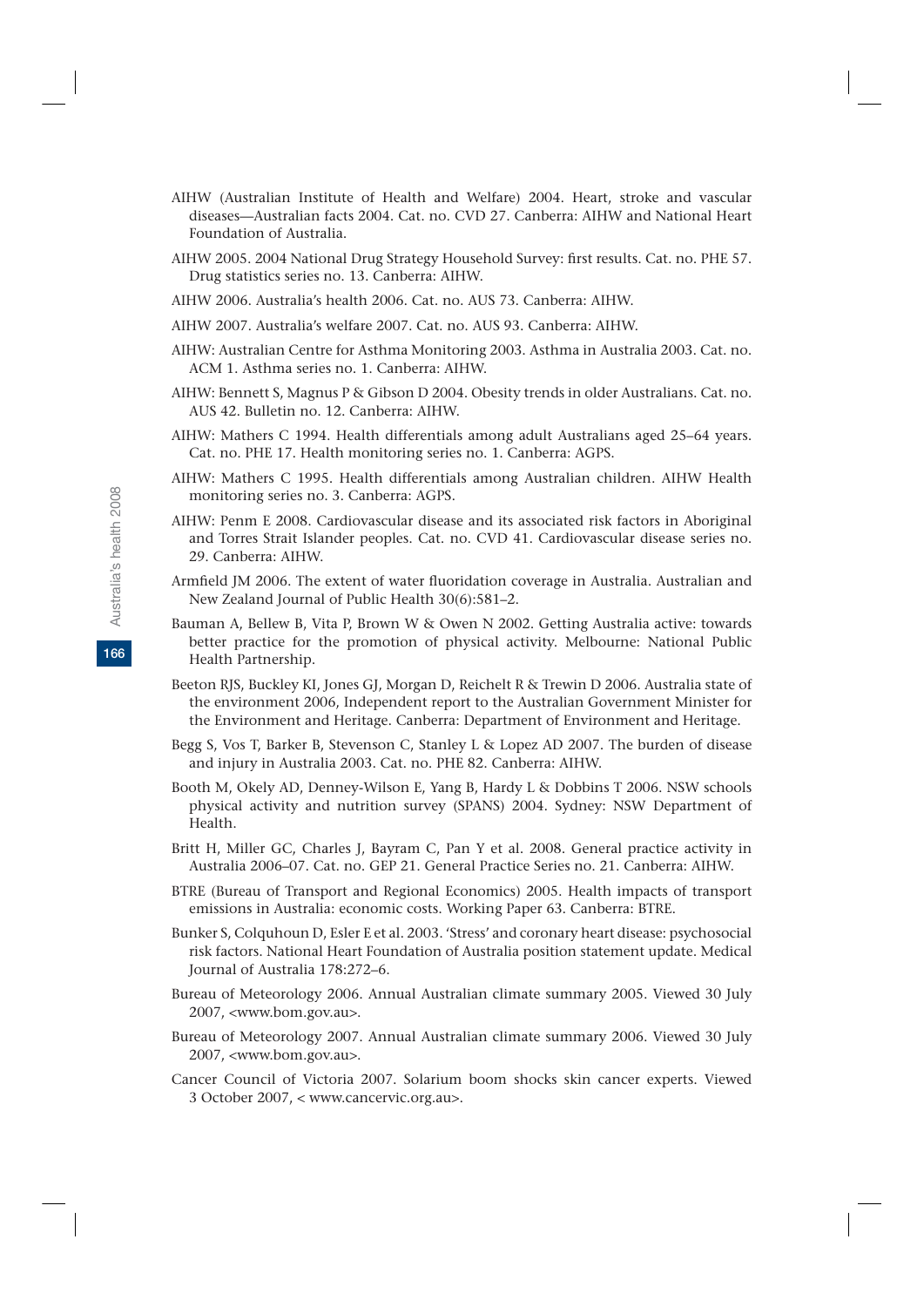- Centre for Epidemiology and Research 2007. New South Wales school students health behaviours survey: 2005 report. Sydney: NSW Department of Health.
- Cheung YB 2000. Marital status and mortality in British women: a longitudinal study. International Journal of Epidemiology 29:93–9.
- Cole TJ, Bellizzi MC, Flegal KM & Dietz WH 2000. Establishing a standard definition for child overweight and obesity worldwide: international survey. British Medical Journal 320:1–6.
- Collins D & Lapsley H 2008. The costs of tobacco, alcohol and illicit drug abuse to Australian society in 2004/05. National Drug Strategy Monograph Series no. 66. Canberra: Department of Health and Ageing.
- Coombs RH 1991. Marital status and personal wellbeing: a literature review. Family Relations 40:97–102.
- Corvalan C, Hales S & McMichael A 2005. Ecosystems and human well-being: health synthesis. A report of the Millennium Ecosystem Assessment. Washington, DC: Island Press.
- Dalton C, Gregory J et al. 2004. Foodborne disease outbreaks in Australia, 1995 to 2000. Communicable Diseases Intelligence 28:211–24.
- DECODA Study Group 2003. Age- and sex-specific prevalence of diabetes and impaired glucose regulation in 11 Asian cohorts. Diabetes Care 26(6):1770–80.
- DECODE Study Group 2003. Age- and sex-specific prevalences of diabetes and impaired glucose regulation in 13 European cohorts. Diabetes Care 26(1):61–9.
- DEH (Department of Environment and Heritage) 2004. State of the air, national ambient summary report 1991–2001. Canberra: Department of Environment and Heritage.
- de Visser RO, Smith AMA, Rissel CE, Richters J & Grulich AE 2003a. Sex in Australia: Heterosexual experience and recent heterosexual encounters among a representative sample of adults. Australian and New Zealand Journal of Public Health 27(2):146–54.
- de Visser RO, Smith AMA, Rissel CE, Richters J & Grulich AE 2003b. Sex in Australia: Safer sex and condom use among a representative sample of adults. Australian and New Zealand Journal of Public Health 27(2):223–9.
- DHAC (Commonwealth Government Department of Health and Aged Care) 1999. National physical activity guidelines for Australians. Canberra: DHAC.
- Diabetes Australia 2006a. Heart disease and diabetes. Viewed 20 February 2008, <www.diabetesaustralia.com.au>.
- Diabetes Australia 2006b. What is diabetes? Viewed 9 October 2007, <www.diabetesaustralia. com.au>.
- DoHA (Australian Government Department of Health and Ageing) 2004a. Active kids are healthy kids. Australia's physical activity recommendations for 5–12 year olds. Canberra: DoHA.
- DoHA 2004b. Get out and get active. Australia's physical activity recommendations for 12–18 year olds. Canberra: DoHA.
- DoHA & NHMRC (National Health and Medical Research Council) 2003. Food for health— Dietary guidelines for Australians (A4 booklet). Canberra: DoHA & NHMRC.
- Dunn A, Trivedi M & O'Neal H 2001. Physical activity dose-response effects on outcomes of depression and anxiety. Medicine and Science in Sports and Exercise 33:S587–S597.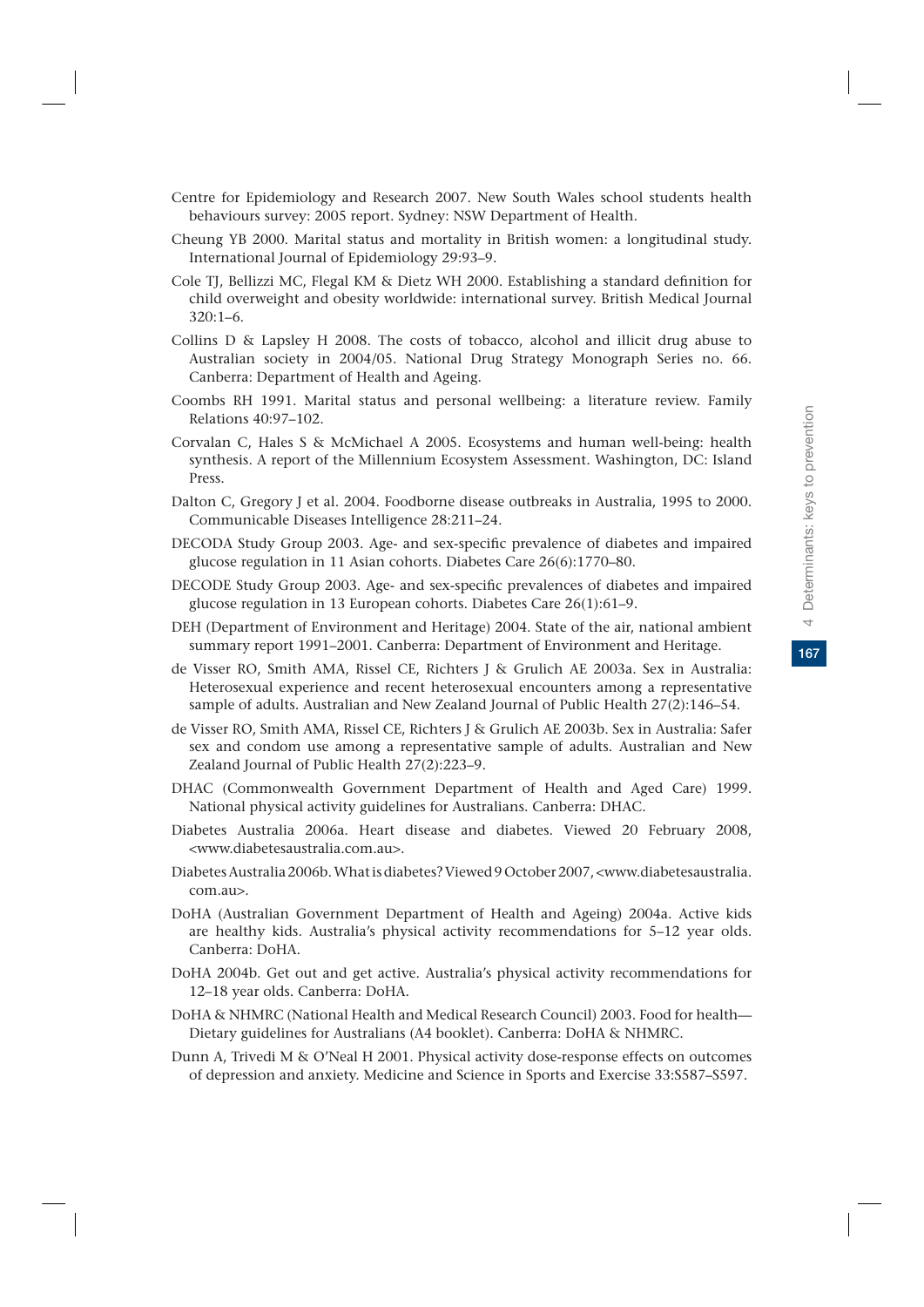- Dunstan D, Zimmet P, Welborn T, Sicree R, Armstrong T, Atkins R et al. 2001. Diabesity and associated disorders in Australia—2000: the accelerating epidemic. The Australian Diabetes, Obesity and Lifestyle Study (AusDiab). Melbourne: International Diabetes Institute.
- Econtech 2007. Economic modelling of the net costs associated with non-participation in sport and physical activity. Report prepared for Medibank Private.
- Environmental Protection and Heritage Council 2007. Jurisdictional monitoring reports, 2002–2006. Viewed 8 October 2007, <www.ephc.gov.au>.
- Flegal KM, Graubard BI, Williamson DF & Gail MH 2005. Excess deaths associated with underweight, overweight and obesity. Journal of the American Medical Association 293:1861–7.
- FSANZ (Food Standards Australia New Zealand) 2005. The 21st Australian Total Diet Study: a total diet study of sulphites, benzoates and sorbates. Canberra: FSANZ.
- FSANZ 2006. Trans fatty acids. Viewed 11 February 2008, <www.foodstandards.gov.au>.
- FSANZ 2007. Australia and New Zealand Food Regulation Ministerial Council joint communiqué 22 June 2007: Food Ministers protect public health. Viewed 24 July 2007, <www.foodstandards.gov.au>.
- Glover J, Hetzel D & Tennant S 2004. The socioeconomic gradient and chronic illness and associated risk factors in Australia. Australia & New Zealand Health Policy 1:8.
- Groot W & van den Brink HM 2006. Measuring the effects of education on health and civic engagement: proceedings of the Copenhagen symposium. 4A. What does education do to our health? Paris: OECD.
- Grulich AE, de Visser RO, Smith AMA, Rissel CE, & Richters J 2003. Sex in Australia: Homosexual experience and recent homosexual encounters among a representative sample of adults. Australian and New Zealand Journal of Public Health 27(2):155–63.
- Hall G, Kirk MD et al. 2005. Estimating foodborne gastroenteritis, Australia. Emerging Infectious Diseases 8:1257–64.
- Hands B, Parker H, Glasson C, Brinkman S & Read H 2004. Physical activity and nutrition levels in Western Australian children and adolescents: report. Perth: Western Australian Government.
- IPCC (Intergovernmental Panel on Climate Change) 2007a. Climate change 2007: the physical science basis, summary for policymakers. Contribution of Working Group I to the Fourth Assessment Report of the Intergovernmental Panel on Climate Change. Cambridge: Cambridge University Press.
- IPCC 2007b. Climate change 2007: impacts, adaptation and vulnerability, summary for policymakers. Contribution of Working Group II to the Fourth Assessment Report of the Intergovernmental Panel on Climate Change. Cambridge: Cambridge University Press.
- Katsouyanni K 2003. Ambient air pollution and health. British Medical Bulletin 68:143–56.
- Kirk M, Little C et al. 2004. An outbreak due to peanuts in their shell caused by Salmonella enterica serotypes Stanley and Newport—sharing molecular information to solve international outbreaks. Epidemiology and Infection 132:571–7.
- Le Q & Le T 2005. Cultural attitudes of Vietnamese migrants on health issues. Viewed 3 October 2007, <www.aare.edu.au>.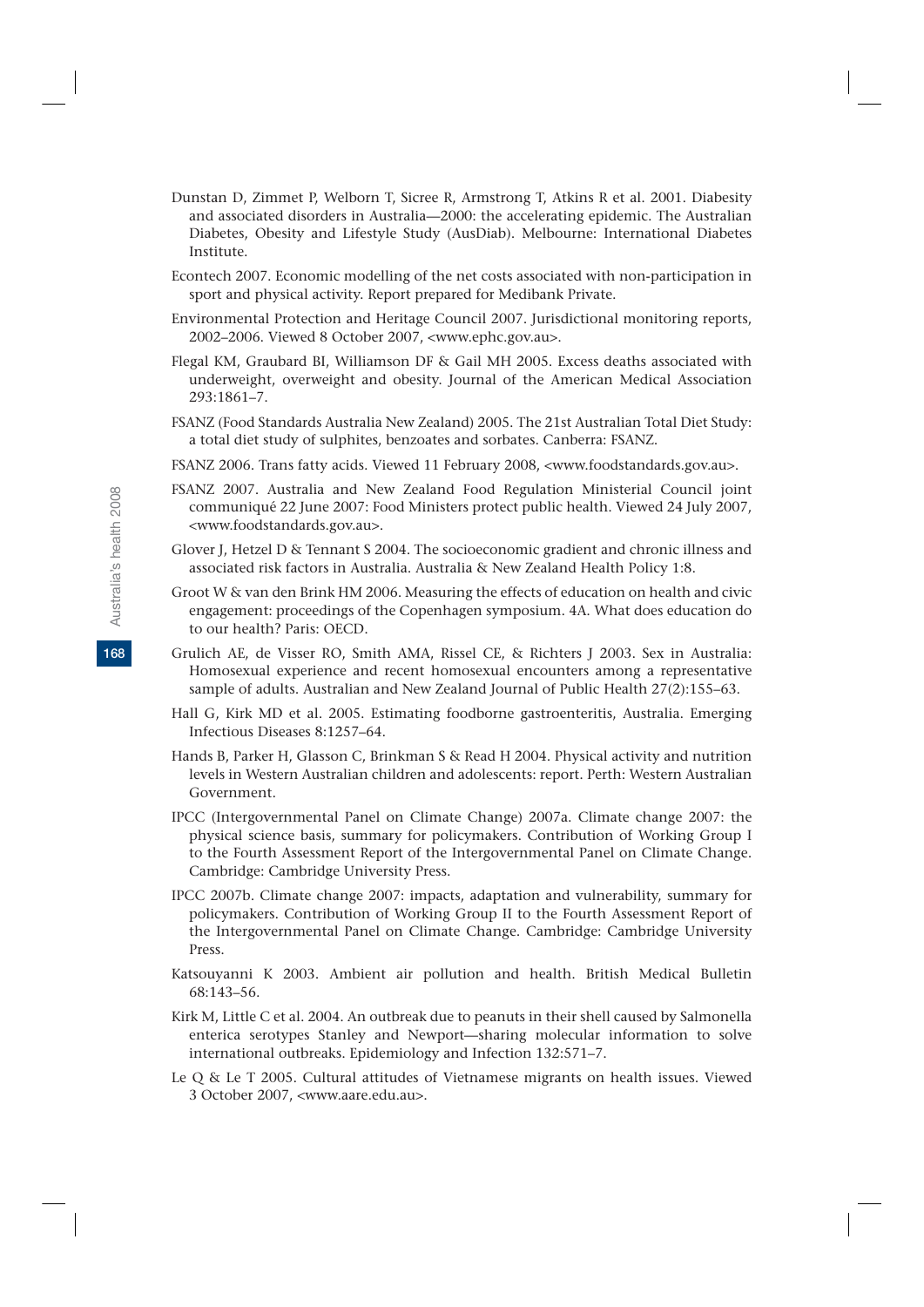- Li C-Y, Wu SC & Wen SW 2000. Longest held occupation in a lifetime and risk of disability in activities of daily living. Occupational and Environmental Medicine 57:550–4.
- Manins P, Allan R, Beer T, Fraser P, Holper P, Suppiah R et al. 2001. Atmosphere: Australia state of the environment report 2001 (theme report). Canberra: CSIRO.
- Mapp SJ & Coughlin PB 2006. Scurvy in an otherwise well young man. Medical Journal of Australia 185(6):331–2.
- Marks GC, Rutishauser IHE, Webb K & Picton P 2001. Key food and nutrition data for Australia 1990–1999. Australian Food and Nutrition Monitoring Unit. Viewed 4 September 2007, < www.health.gov.au>.
- Mason RS & Diamond TH 2001. Vitamin D deficiency and multicultural Australia. Medical Journal of Australia 175:236–7
- Mathers CD & Schofield DJ 1998. The health consequences of unemployment: the evidence. Medical Journal of Australia 168:178–82.
- McMichael AJ, Woodruff R & Hales S 2006. Climate change and human health: present and future risks. Lancet 367:859–69.
- Medicare Australia 2008. Australian Childhood Immunisation Register statistics. Viewed 9 February 2008, <www.medicareaustralia.gov.au>.
- Mishra G, Ball K, Arbuckle J & Crawford D 2002. Dietary patterns of Australian adults and their association with socioeconomic status: results from the 1995 National Nutrition Survey. European Journal of Clinical Nutrition 56:687–93.
- NATSINWP (National Aboriginal and Torres Strait Islander Nutrition Working Party) 2001. National Aboriginal and Torres Strait Islander nutrition strategy and action plan. Canberra: National Public Health Partnership.
- NBCC (National Breast Cancer Centre) 2005. Key findings: National Breast Cancer Centre Breast Health Survey results. Viewed 3 October 2007, <www.nbocc.org.au>.
- NCHECR (National Centre in HIV Epidemiology and Clinical Research) 2007a. HIV/AIDS, viral hepatitis and sexually transmissible infections in Australia annual surveillance report 2007. Cat. no. PHE 92. Canberra: AIHW.
- NCHECR 2007b. Australian needle and syringe program survey national data report 2002– 2006. Sydney: NCHECR.
- NDS (National Drug Strategy) 2002. Environmental tobacco smoke in Australia. National Tobacco Strategy 1999 to 2002–03. Occasional paper. Canberra: Department of Health and Ageing.
- NHMRC (National Health and Medical Research Council) 1994. Folate fortification. Report of the expert panel on folate fortification. Endorsed at the 117th session of the NHMRC, Sydney, 1–2 June 1994. Canberra: AGPS.
- NHMRC 1997. The health effects of passive smoking: a scientific information paper. Canberra: AGPS.
- NHMRC 1999. Dietary guidelines for older Australians. Canberra: NHMRC.
- NHMRC 2001a. Australian alcohol guidelines: health risks and benefits. Canberra: NHMRC.
- NHMRC 2001b. National evidence based guidelines for management of Type 2 diabetes mellitus. Part 3—Primary prevention of Type 2 diabetes. Viewed 3 October 2007, <www.nhmrc.gov.au>.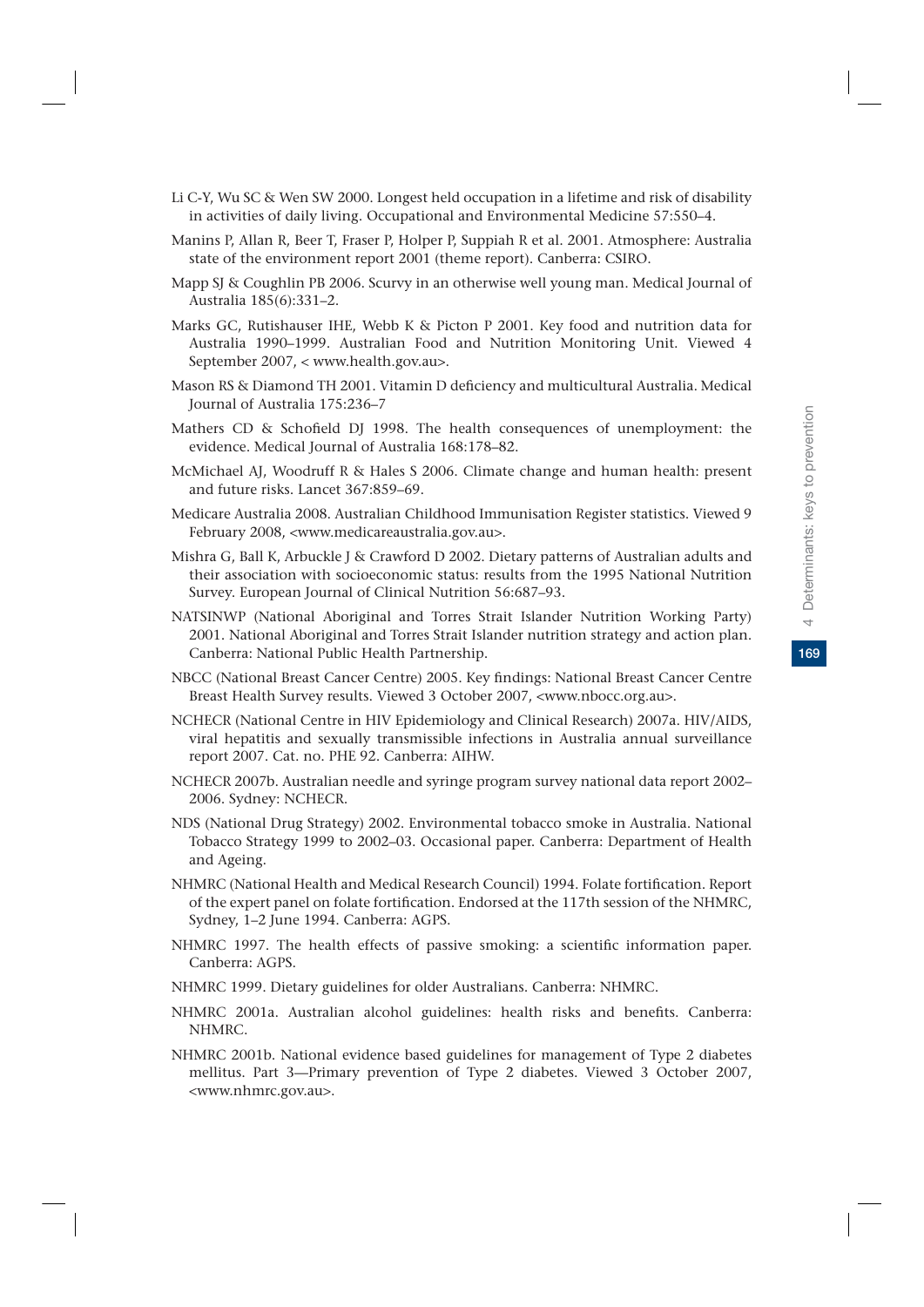NHMRC 2003a. Dietary guidelines for Australian adults. Canberra: NHMRC.

- NHMRC 2003b. Dietary guidelines for children and adolescents. Canberra: NHMRC.
- NHMRC & NRMMC (Natural Resource Management Ministerial Council) 2004. National water quality management strategy: Australian drinking water guidelines. Canberra: NHMRC.
- NHPC (National Health Performance Committee) 2004. National report on health sector performance indicators 2003. Cat. no. HWI 78. Canberra: AIHW
- NSW Health 2006. Communicable diseases report, New South Wales, for January and February 2006. NSW Public Health Bulletin 17(3–4):58–9.
- OECD (Organisation for Economic Co-operation and Development) 2007. OECD health data 2007: statistics and indicators for 30 countries. Paris: OECD.
- OzFoodNet 2007. Monitoring the incidence and causes of diseases potentially transmitted by food in Australia: annual report of the OzFoodNet network, 2006. Communicable Diseases Intelligence 31(4):345–65.
- Peng B & Parton KA 2003. Climate variations and the transmission of Ross River virus infection in coastal and inland region of Queensland: an analysis from Townsville and Toowoomba. Environmental Health 3(4):73–9.
- Peng B, Parton KA & Donald K 2004. Climate variability and the transmission of Ross River virus in coastal regions of Queensland, Australia. Environmental health 4(2):88–94.
- Perusco A, Rikard-Bell G, Mohsin M, Millen E, Sabry M, Poder N et al. 2007. Tobacco control priorities for Arabic Speakers: key findings from a baseline telephone survey of Arabic speakers residing in Sydney's south-west. Health Promotion Journal of Australia 18(2):121–6.
- Preston BL & Jones RN 2006.Climate change impacts on Australia and the benefits of early action to reduce global greenhouse gas emissions. Canberra: CSIRO.
- Queensland Health 2001. Cyanobacteria in recreational and drinking waters, Environmental health assessment guidelines. Brisbane: Queensland Health.
- Rahkonen O, Laaksonen M, Martikainen P, Roos E & Lahelma E 2006. Job control, job demands, or social class? The impact of working conditions on the relation between social class and health. Journal of Epidemiology and Community Health 60:50–4.
- Reid WV, Mooney HA, Cropper A et al. 2005. Ecosystems and human well-being: synthesis. A report of the Millennium Ecosystem Assessment. Washington, DC: Island Press.
- Schrijvers CTM, Dike van de Mheen H, Stronks K & Mackenbach JP 1998. Socioeconomic inequalities in health in the working population: the contribution of working conditions. International Journal of Epidemiology 27:1011–8.
- SEQWater 2008. Current dam levels. Viewed 8 February 2008, <www.seqwater.com.au>.
- SIGNAL (Strategic Inter-Governmental Nutrition Alliance) 2001. Eat well Australia: an agenda for action for public health nutrition. Canberra: National Public Health Partnership.
- Spencer N 2005. Does material disadvantage explain the increased risk of adverse health, educational, and behavioural outcomes among children in lone parent households in Britain? A cross sectional study. Journal of Epidemiology and Community Heath 59:152–7.
- Tuomilehto J, Lindstrom J, Eriksson J et al. 2001. Prevention of Type 2 diabetes mellitus by changes in lifestyle among subjects with impaired glucose tolerance. New England Journal of Medicine 344 (18):1343–50.